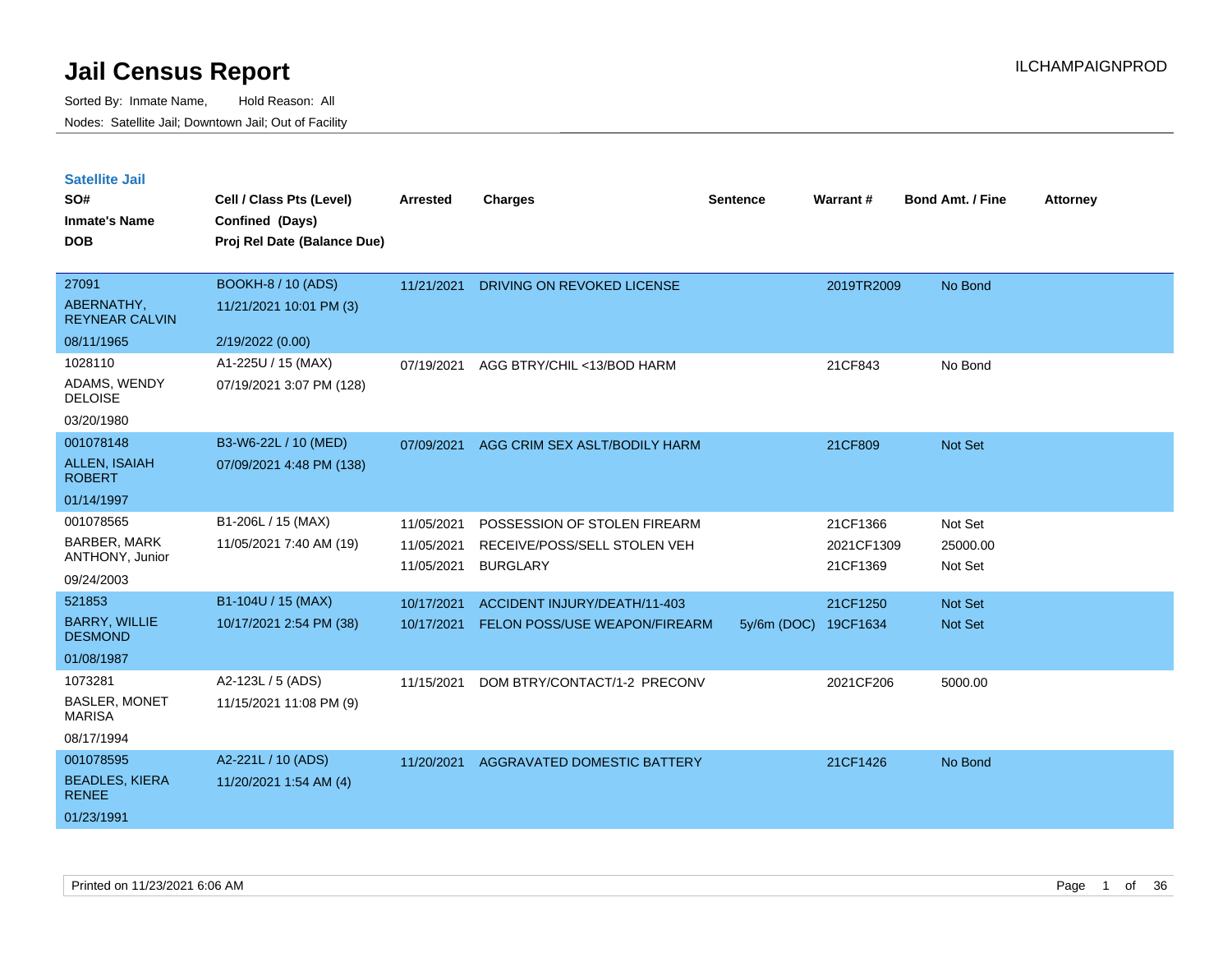Sorted By: Inmate Name, Hold Reason: All Nodes: Satellite Jail; Downtown Jail; Out of Facility

| rouco. Calcinic Jan, Downtown Jan, Out of Facility |                             |                 |                                         |                 |           |                         |                 |
|----------------------------------------------------|-----------------------------|-----------------|-----------------------------------------|-----------------|-----------|-------------------------|-----------------|
| SO#                                                | Cell / Class Pts (Level)    | <b>Arrested</b> | <b>Charges</b>                          | <b>Sentence</b> | Warrant#  | <b>Bond Amt. / Fine</b> | <b>Attorney</b> |
| Inmate's Name                                      | Confined (Days)             |                 |                                         |                 |           |                         |                 |
| <b>DOB</b>                                         | Proj Rel Date (Balance Due) |                 |                                         |                 |           |                         |                 |
|                                                    |                             |                 |                                         |                 |           |                         |                 |
| 55826                                              | B1-102L / 15 (MAX)          |                 | 10/22/2021 MFG/DEL 100<400 GR COCA/ANLG |                 | 21CF1284  | Not Set                 |                 |
| BEAUREGARD.<br><b>MAURICE RONALD,</b>              | 10/22/2021 7:57 AM (33)     |                 |                                         |                 |           |                         |                 |
| 06/19/1982                                         |                             |                 |                                         |                 |           |                         |                 |
| 1059371                                            | A4-101U / 15 (MAX)          | 11/15/2021      | <b>RESIDENTIAL BURGLARY</b>             | 10y (DOC)       | 2021CF154 | No Bond                 |                 |
| BECKETT, ANQWAUN<br>JAWAUN                         | 11/15/2021 11:01 AM (9)     | 11/15/2021      | AGG BATTERY/PEACE OFFICER               | 5y (DOC)        | 2021CF154 | No Bond                 |                 |
| 11/14/1996                                         |                             |                 |                                         |                 |           |                         |                 |
| 001078535                                          | B2-T2-07U / 15 (SPH)        | 10/26/2021      | <b>CRIM SEX ASSAULT/FORCE</b>           |                 | 21CF1305  | Not Set                 |                 |
| <b>BERRY, DAVID ISAAC</b>                          | 10/26/2021 10:52 AM (29)    |                 |                                         |                 |           |                         |                 |
| 09/23/2000                                         |                             |                 |                                         |                 |           |                         |                 |
| 1057334                                            | B4-221U / 15 (MAX)          | 10/27/2021      | MURDER/INTENT TO KILL/INJURE            |                 |           | No Bond                 |                 |
| BEVERLY, DAVID<br>BENJAMIN                         | 10/27/2021 1:42 PM (28)     |                 |                                         |                 |           |                         |                 |
| 03/31/1987                                         |                             |                 |                                         |                 |           |                         |                 |
| 57176                                              | B3-DR / 5 (MIN)             | 11/04/2021      | DRIVING ON REVOKED LICENSE              |                 | 2021CF92  | <b>Not Set</b>          |                 |
| BICKERS, LARRY RAY                                 | 11/04/2021 4:37 PM (20)     |                 |                                         |                 |           |                         |                 |
| 03/03/1966                                         | 11/3/2021 (0.00)            |                 |                                         |                 |           |                         |                 |
| 29626                                              | A3-113L / 10 (MED)          | 11/09/2021      | MFG/DEL 15<100 GR COCA/ANALOG           |                 | 21CF1387  | Not Set                 |                 |
| <b>BISHOP, DARRELL</b><br>EDWARD                   | 11/09/2021 4:46 PM (15)     |                 |                                         |                 |           |                         |                 |
| 07/18/1968                                         |                             |                 |                                         |                 |           |                         |                 |
| 51247                                              | B1-202U / 10 (MED)          | 04/15/2021      | FELON POSS/USE WEAPON/FIREARM           |                 | 21CF411   | <b>Not Set</b>          |                 |
| <b>BROWN, DANTE</b><br><b>MAURICE</b>              | 04/15/2021 6:24 PM (223)    |                 |                                         |                 |           |                         |                 |
| 04/19/1979                                         |                             |                 |                                         |                 |           |                         |                 |
| 1067476                                            | A4-106L / 10 (MED)          | 11/13/2021      | AGG DOMESTIC BATTERY/STRANGLE           |                 | 20CF575   | 5000.00                 |                 |
| <b>BROWN, JAMES</b>                                | 11/13/2021 2:35 AM (11)     | 11/13/2021      | LEAVING THE SCENE INVOLV VEHICLE        |                 | 20TR3784  | 5000.00                 |                 |
| BRONELL                                            |                             | 11/13/2021      | <b>RESIDENTIAL BURGLARY</b>             |                 | 21CF385   | 25000.00                |                 |
| 01/08/1996                                         |                             |                 |                                         |                 |           |                         |                 |

Printed on 11/23/2021 6:06 AM Page 2 of 36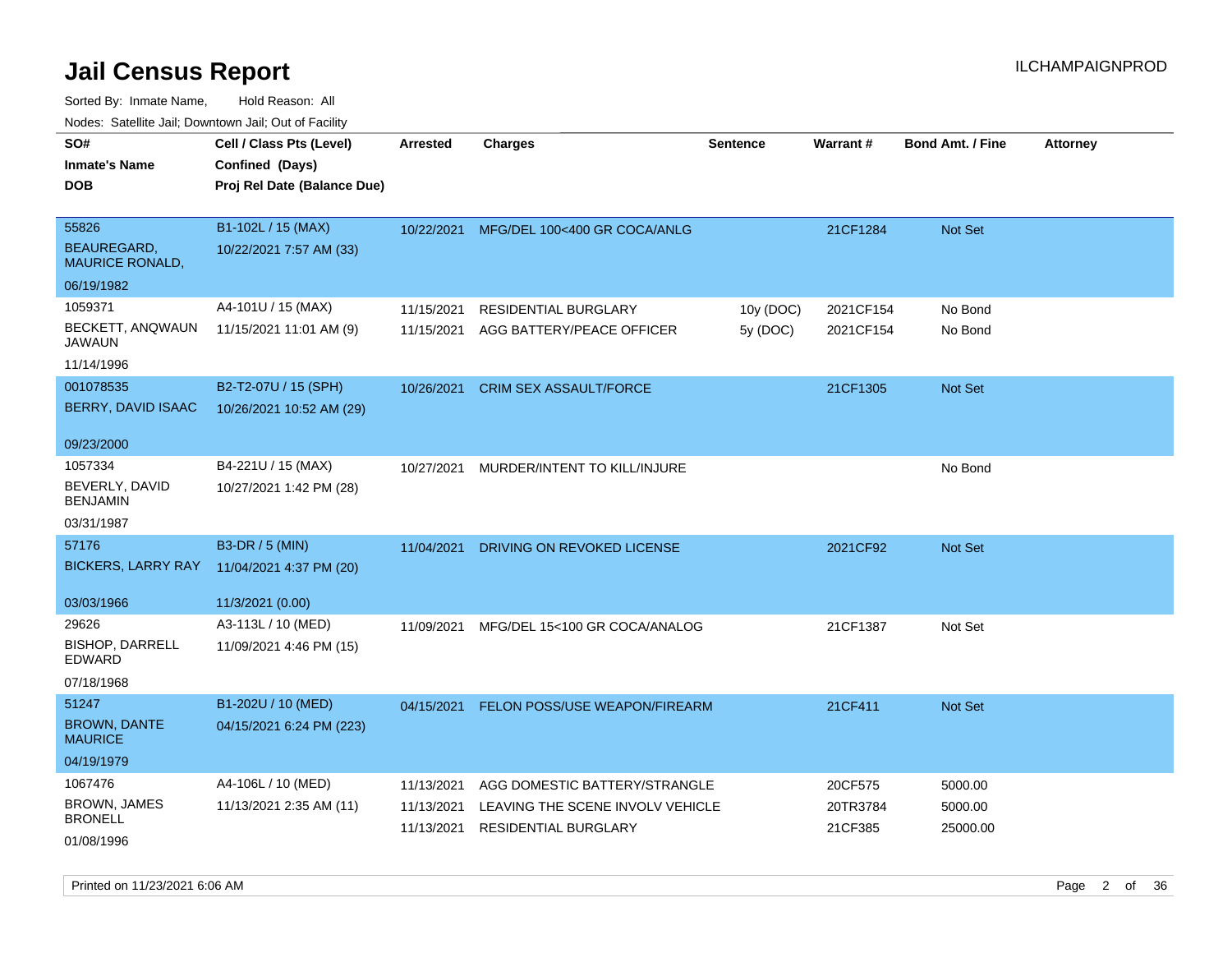| ivuutta. Saltiilitti valli, Duwilluwii Jalli, Out ol Facility |                                           |            |                                |                 |            |                         |                 |
|---------------------------------------------------------------|-------------------------------------------|------------|--------------------------------|-----------------|------------|-------------------------|-----------------|
| SO#                                                           | Cell / Class Pts (Level)                  | Arrested   | <b>Charges</b>                 | <b>Sentence</b> | Warrant#   | <b>Bond Amt. / Fine</b> | <b>Attorney</b> |
| <b>Inmate's Name</b>                                          | Confined (Days)                           |            |                                |                 |            |                         |                 |
| <b>DOB</b>                                                    | Proj Rel Date (Balance Due)               |            |                                |                 |            |                         |                 |
|                                                               |                                           |            |                                |                 |            |                         |                 |
| 1035923                                                       | B3-W3-12L / 10 (MED)                      | 08/23/2021 | POSS STOLEN VEHICLE > \$25,000 |                 | 21CF1029   | Not Set                 |                 |
| <b>BROWN, KYRELL</b><br><b>NAJUAN</b>                         | 08/23/2021 9:46 AM (93)                   |            |                                |                 |            |                         |                 |
| 06/14/1993                                                    |                                           |            |                                |                 |            |                         |                 |
| 29957                                                         | A3-116L / 15 (MAX)                        | 11/13/2021 | FELON POSS/USE WEAPON/FIREARM  |                 | 21CF1390   | Not Set                 |                 |
| <b>BROWN, RODNEY</b><br>LOUIS                                 | 11/13/2021 8:57 PM (11)                   | 11/13/2021 | AGG CRIM SX AB/>5 YR OLDER VIC |                 | 2019CF0718 | 250000.00               |                 |
| 01/07/1968                                                    |                                           |            |                                |                 |            |                         |                 |
| 001077945                                                     | A2-121L / 10 (MED)                        | 11/13/2021 | AGG ASLT PEACE OFF/FIRE/ER WRK |                 | 2021CF637  | 1000.00                 |                 |
| <b>BROWN, SIDREA</b>                                          | 11/13/2021 10:49 AM (11)                  | 11/13/2021 | <b>BURGLARY</b>                |                 | 2021CF543  | 50000.00                |                 |
| <b>RENEIA</b>                                                 |                                           | 11/17/2021 | <b>BURGLARY</b>                |                 | 21CF1264   | 1000.00                 |                 |
| 07/23/1992                                                    |                                           |            |                                |                 |            |                         |                 |
| 001078572                                                     | B1-201U / 15 (MAX)                        | 11/06/2021 | ARMED ROBBERY/NO FIREARM       |                 | 21CF1364   | No Bond                 |                 |
| <b>ANTONIO</b>                                                | BRUMMOND, DOMINIC 11/06/2021 2:24 AM (18) |            |                                |                 |            |                         |                 |
| 10/30/2001                                                    |                                           |            |                                |                 |            |                         |                 |
| 1071534                                                       | B2-T2-08L / 10 (SPH)                      | 09/18/2020 | AGG BATTERY/DISCHARGE FIREARM  |                 | 20CF1049   | Not Set                 |                 |
| BRYANT, KETONE<br><b>LEVELL</b>                               | 09/18/2020 1:19 PM (432)                  |            |                                |                 |            |                         |                 |
| 04/07/2000                                                    |                                           |            |                                |                 |            |                         |                 |
| 56936                                                         | B4-225U / 15 (MAX)                        | 11/01/2021 | PUBLIC INDECENCY/EXPOSURE/3+   |                 |            | Not Set                 |                 |
| CALDWELL, STEVEN<br>ANDRE                                     | 11/01/2021 1:09 PM (23)                   |            |                                |                 |            |                         |                 |
| 04/19/1982                                                    |                                           |            |                                |                 |            |                         |                 |
| 39474                                                         | B1-101U / 10 (ADS)                        | 07/06/2021 | MFG/DEL 15<100 GR HEROIN/ANLG  |                 | 21CF792    | <b>Not Set</b>          |                 |
| CAMPBELL, AARON<br><b>JACOB</b>                               | 07/06/2021 11:56 PM (141)                 |            |                                |                 |            |                         |                 |
| 07/18/1974                                                    |                                           |            |                                |                 |            |                         |                 |
| 996275                                                        | A4-104L / 10 (ADS)                        | 11/15/2021 | FELON POSS/USE WEAPON/FIREARM  |                 | 21CF1398   | Not Set                 |                 |
| CAMPBELL, JOHNNIE<br>LEE, Third                               | 11/15/2021 8:37 AM (9)                    | 11/15/2021 | <b>UNLICENSED</b>              |                 | 21TR9796   | Not Set                 |                 |
| 04/02/1992                                                    |                                           |            |                                |                 |            |                         |                 |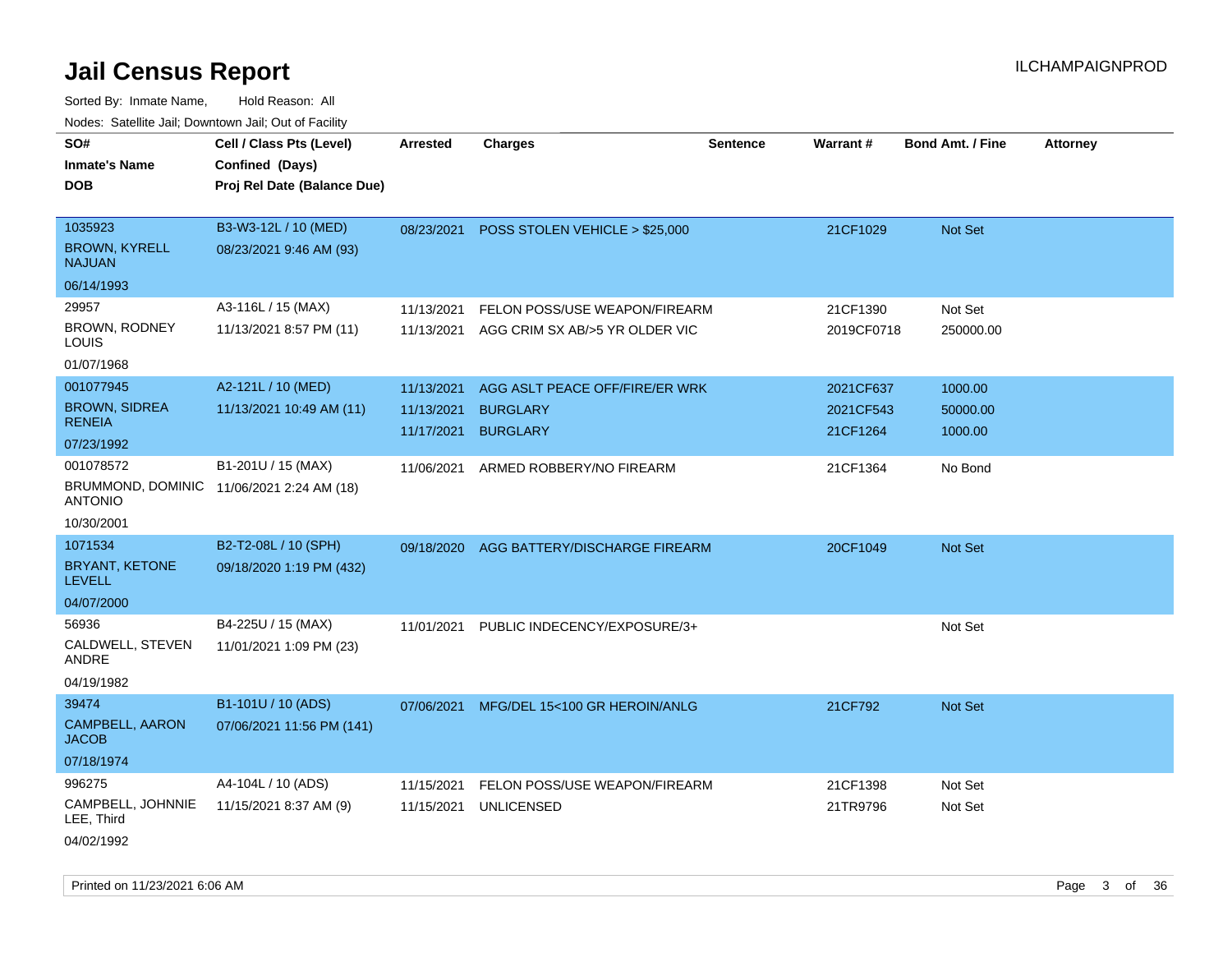| roaco. Oatomto dan, Downtown dan, Oat or Fability |                             |                   |                                          |                 |                 |                         |                 |
|---------------------------------------------------|-----------------------------|-------------------|------------------------------------------|-----------------|-----------------|-------------------------|-----------------|
| SO#                                               | Cell / Class Pts (Level)    | <b>Arrested</b>   | <b>Charges</b>                           | <b>Sentence</b> | <b>Warrant#</b> | <b>Bond Amt. / Fine</b> | <b>Attorney</b> |
| <b>Inmate's Name</b>                              | Confined (Days)             |                   |                                          |                 |                 |                         |                 |
| <b>DOB</b>                                        | Proj Rel Date (Balance Due) |                   |                                          |                 |                 |                         |                 |
|                                                   |                             |                   |                                          |                 |                 |                         |                 |
| 958898                                            | A3-211U / 15 (ADS)          | 11/18/2021        | AGGRAVATED DOMESTIC BATTERY              |                 | 21CF1409        | Not Set                 |                 |
| <b>CHAMBERS, GARY</b><br><b>DANTE</b>             | 11/18/2021 5:10 AM (6)      |                   |                                          |                 |                 |                         |                 |
| 05/24/1973                                        |                             |                   |                                          |                 |                 |                         |                 |
| 1037478                                           | BOOKF-1                     | 11/22/2021        | <b>DOMESTIC BATTERY</b>                  |                 | 21CMAWOW        | Not Set                 |                 |
| CLAY, JALESSA TANEE 11/22/2021 11:56 AM (2)       |                             | 11/22/2021        | VIOLATE ORDER PROTECTION                 |                 | 21CMAWOW        | Not Set                 |                 |
|                                                   |                             |                   |                                          |                 |                 |                         |                 |
| 12/20/1988                                        |                             |                   |                                          |                 |                 |                         |                 |
| 960551                                            | B4-225L / 10 (MED)          | 08/26/2021        | DOMESTIC BATTERY/HARM/VIO O/P            |                 | 21CF1035        | 100000.00               |                 |
| COFFIN, KYLE LAIR                                 | 08/26/2021 4:43 AM (90)     | 08/26/2021        | POSS HYPO/SYRINGE/NEEDLES/1ST            |                 | 2021 CM116      | 1000.00                 |                 |
|                                                   |                             |                   |                                          |                 |                 |                         |                 |
| 09/21/1988                                        |                             |                   |                                          |                 |                 |                         |                 |
| 34805                                             | B4-226L / 15 (MAX)          | 10/01/2021        | <b>DOMESTIC BATTERY</b>                  |                 | 21CF1183        | Not Set                 |                 |
| CONERLY, KIN JOSEPH 10/01/2021 1:53 AM (54)       |                             | 10/01/2021        | ARMED HABITUAL CRIMINAL                  |                 | 21CF1184        | Not Set                 |                 |
|                                                   |                             | 10/06/2021        | POSS STOLEN VEHICLE > \$25,000           |                 | 19CF1786        | Not Set                 |                 |
| 11/16/1971                                        |                             |                   |                                          |                 |                 |                         |                 |
| 1074319                                           | B2-DR / 15 (SPH)            | 10/12/2021        | AGGRAVATED CRUELTY TO ANIMALS            |                 | 21CF1238        | <b>Not Set</b>          |                 |
| CRAIG, DAVUCCI<br><b>DAVION</b>                   | 10/12/2021 11:36 AM (43)    | 10/14/2021 MURDER |                                          |                 | 21CF1239        | Not Set                 |                 |
| 08/02/2001                                        |                             |                   |                                          |                 |                 |                         |                 |
| 001077549                                         | B2-T3-10L / 10 (SPH)        |                   | 12/22/2020 PRED CRIM SEX ASLT/VICTIM <13 |                 | 2020CF1469      | Not Set                 |                 |
| CRISTOBAL-MATEO,<br><b>CRISTOBAL</b>              | 12/22/2020 1:17 PM (337)    |                   |                                          |                 |                 |                         |                 |
| 12/02/1988                                        |                             |                   |                                          |                 |                 |                         |                 |
| 001077536                                         | B2-T1-03U / 10 (SPH)        | 12/20/2020        | <b>ROBBERY</b>                           |                 | 20CF1446        | Not Set                 |                 |
| DAVIS, ARTRE LAVAE                                | 12/20/2020 1:38 PM (339)    |                   |                                          |                 |                 |                         |                 |
|                                                   |                             |                   |                                          |                 |                 |                         |                 |
| 06/26/2002                                        |                             |                   |                                          |                 |                 |                         |                 |
| 1067370                                           | B1-205U / 15 (MAX)          | 11/05/2021        | FIREARM/FOID INVALID/NOT ELIG            |                 | 21CF1370        | Not Set                 |                 |
| DAVIS, AUSTIN<br><b>CHRISTOPHER</b>               | 11/06/2021 12:23 AM (18)    |                   |                                          |                 |                 |                         |                 |
| 08/11/1997                                        |                             |                   |                                          |                 |                 |                         |                 |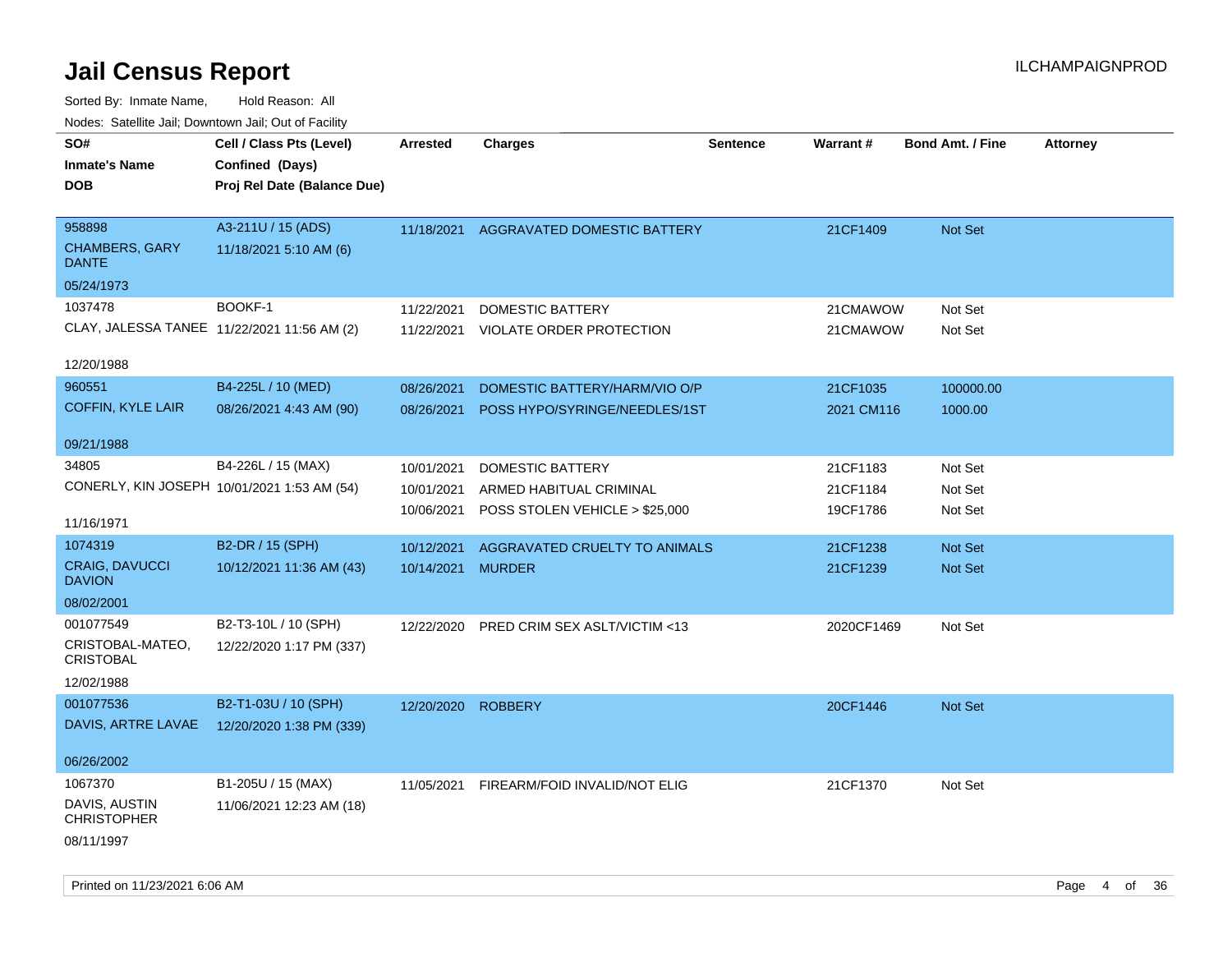Sorted By: Inmate Name, Hold Reason: All Nodes: Satellite Jail; Downtown Jail; Out of Facility

| SO#                                    | Cell / Class Pts (Level)    | Arrested   | <b>Charges</b>                     | <b>Sentence</b> | Warrant #   | <b>Bond Amt. / Fine</b> | <b>Attorney</b> |
|----------------------------------------|-----------------------------|------------|------------------------------------|-----------------|-------------|-------------------------|-----------------|
| <b>Inmate's Name</b>                   | Confined (Days)             |            |                                    |                 |             |                         |                 |
| <b>DOB</b>                             | Proj Rel Date (Balance Due) |            |                                    |                 |             |                         |                 |
|                                        |                             |            |                                    |                 |             |                         |                 |
| 1023587                                | B1-203U / 15 (MAX)          | 09/24/2021 | MFG/DEL CANNABIS/2.5-10 GRAMS      |                 | 21CF1155    | Not Set                 |                 |
| DAVIS, MARTIN<br><b>DENNIS</b>         | 09/24/2021 9:38 PM (61)     |            | 09/24/2021 ARMED HABITUAL CRIMINAL |                 | 2021-CF681  | 500000.00               |                 |
| 12/02/1994                             |                             |            |                                    |                 |             |                         |                 |
| 001077634                              | A2-223L / 5 (ADS)           | 09/23/2021 | OBSTRUCT JUST/DESTROY EVIDENCE     |                 | 21CF887     | 25000.00                |                 |
| DAVIS, TAMIKA                          | 09/23/2021 12:30 AM (62)    |            |                                    |                 |             |                         |                 |
| 03/11/1974                             |                             |            |                                    |                 |             |                         |                 |
| 56972                                  | B4-227U / 10 (MED)          | 08/30/2021 | POSS STOLEN VEHICLE > \$25,000     |                 | 21CF1044    | Not Set                 |                 |
| DAY, DANIEL JOSEPH                     | 08/30/2021 3:07 PM (86)     | 09/04/2021 | <b>BURGLARY</b>                    |                 | 21CF1054    | <b>Not Set</b>          |                 |
|                                        |                             |            |                                    |                 |             |                         |                 |
| 10/16/1982                             |                             |            |                                    |                 |             |                         |                 |
| 989143                                 | B3-W2-06L / 10 (MED)        | 09/27/2021 | STALKING/CAUSE PERSON DISTRESS     |                 | 21CF1149    | 50000.00                |                 |
| DIAL, CLAYTON COLE                     | 09/27/2021 4:12 PM (58)     | 09/27/2021 | <b>VIOLATE ORDER PROTECTION</b>    |                 | 21CM440     | 25000.00                |                 |
| 07/28/1991                             |                             | 09/27/2021 | POSSESSION OF METH<5 GRAMS         |                 |             | 9430.00                 |                 |
| 515892                                 |                             |            |                                    |                 |             |                         |                 |
|                                        | A4-107U / 15 (ADS)          | 11/18/2021 | AGG DOMESTIC BATTERY/STRANGLE      |                 | 15CF1432    | No Bond                 |                 |
| <b>DISHMAN, BYRON</b><br><b>EUJEAN</b> | 11/18/2021 2:33 PM (6)      |            |                                    |                 |             |                         |                 |
| 07/30/1983                             |                             |            |                                    |                 |             |                         |                 |
| 25659                                  | B4-125L / 15 (MAX)          | 06/15/2021 | <b>RESIDENTIAL BURGLARY</b>        |                 | 2020CF1218  | 50000.00                |                 |
| DORRIS, LORENZO                        | 06/15/2021 6:17 AM (162)    | 06/15/2021 | <b>BURGLARY</b>                    |                 | 21CF689     | Not Set                 |                 |
| 07/19/1966                             |                             |            |                                    |                 |             |                         |                 |
| 45194                                  | B3-W1-01U / 10 (MED)        | 10/20/2021 | DOMESTIC BATTERY/OTHER PRIOR       |                 | 21CF1265    | Not Set                 |                 |
| <b>FALLS, ANDREW</b>                   | 10/20/2021 12:59 AM (35)    |            |                                    |                 |             |                         |                 |
| 08/15/1976                             |                             |            |                                    |                 |             |                         |                 |
|                                        |                             |            |                                    |                 |             |                         |                 |
| 527081                                 | B3-W6-24L / 10 (MED)        | 09/06/2021 | ARSON/REAL/PERSONAL PROP>\$150     |                 | 2021 CF 797 | 25000.00                |                 |
| FERGUSON,<br><b>CHRISTOPHER</b>        | 09/06/2021 1:18 PM (79)     |            |                                    |                 |             |                         |                 |
| 10/21/202                              |                             |            |                                    |                 |             |                         |                 |

12/21/1981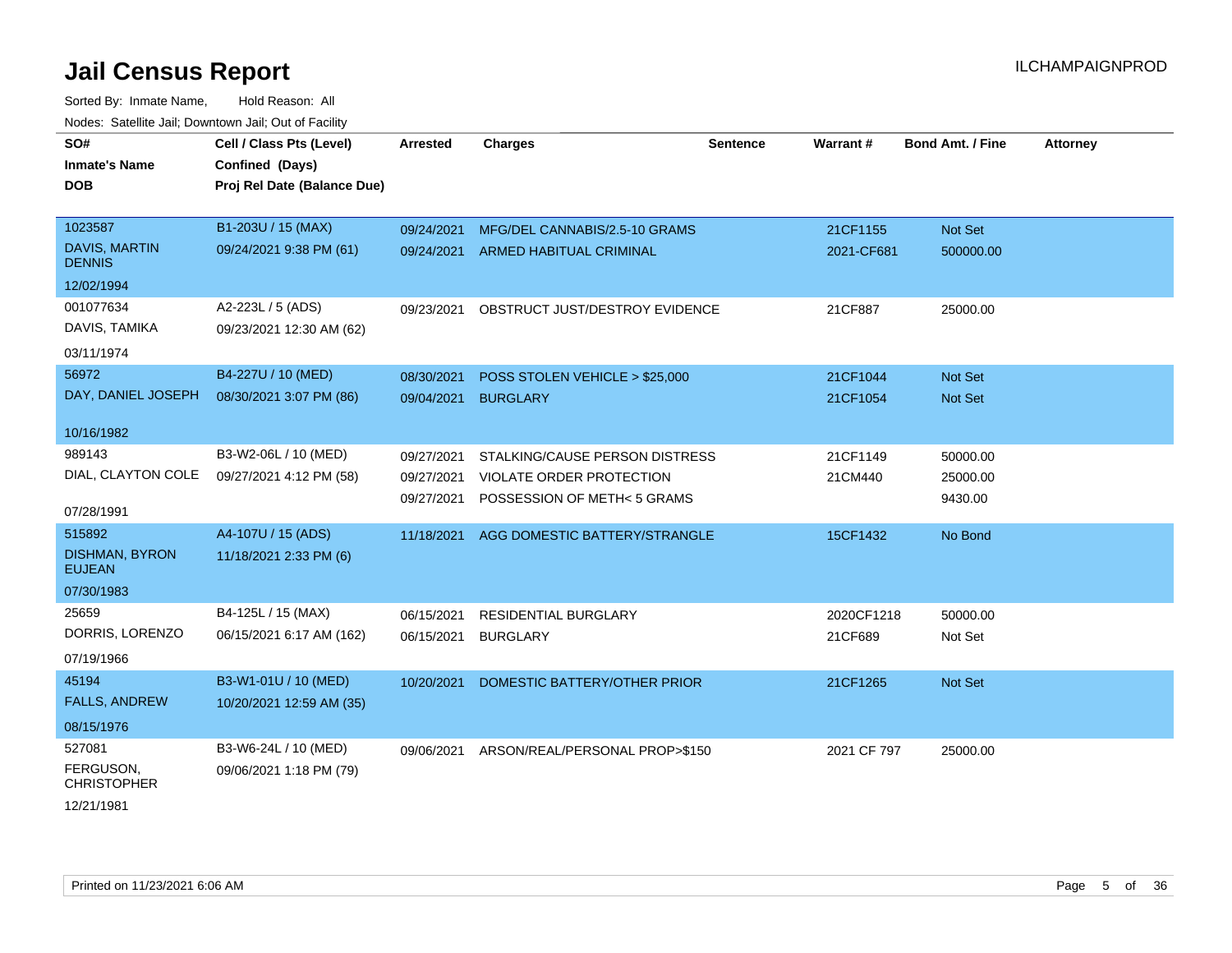Sorted By: Inmate Name, Hold Reason: All Nodes: Satellite Jail; Downtown Jail; Out of Facility

| Noues. Salenne Jan, Downtown Jan, Out of Facility |                                             |            |                                       |                 |            |                         |                 |
|---------------------------------------------------|---------------------------------------------|------------|---------------------------------------|-----------------|------------|-------------------------|-----------------|
| SO#                                               | Cell / Class Pts (Level)                    | Arrested   | <b>Charges</b>                        | <b>Sentence</b> | Warrant#   | <b>Bond Amt. / Fine</b> | <b>Attorney</b> |
| <b>Inmate's Name</b>                              | Confined (Days)                             |            |                                       |                 |            |                         |                 |
| <b>DOB</b>                                        | Proj Rel Date (Balance Due)                 |            |                                       |                 |            |                         |                 |
|                                                   |                                             |            |                                       |                 |            |                         |                 |
| 524764                                            | B3-W2-08L / 5 (MIN)                         |            | 09/18/2021 METH DELIVERY/15<100 GRAMS |                 | 21CF627    | 50000.00                |                 |
| <b>FISCUS, ROBERT</b><br><b>LOWELL</b>            | 09/18/2021 10:50 AM (67)                    |            |                                       |                 |            |                         |                 |
| 02/17/1986                                        |                                             |            |                                       |                 |            |                         |                 |
| 518395                                            | B2-T3-12L / 15 (SPH)                        | 07/07/2020 | <b>CRIMINAL SEXUAL ASSAULT</b>        |                 | 2020-CF735 | 250000.00               |                 |
|                                                   | FRANDLE, MARK RYAN 07/07/2020 3:42 PM (505) |            |                                       |                 |            |                         |                 |
|                                                   |                                             |            |                                       |                 |            |                         |                 |
| 09/10/1985                                        |                                             |            |                                       |                 |            |                         |                 |
| 001078583                                         | A3-114L / 15 (MAX)                          | 11/14/2021 | AGG UNLAWFUL USE WEAPON/PERSON        |                 | 21CF1392   | Not Set                 |                 |
| <b>FRAZIER, RICHARD</b><br><b>EMOND</b>           | 11/14/2021 3:12 AM (10)                     |            |                                       |                 |            |                         |                 |
| 04/19/2001                                        |                                             |            |                                       |                 |            |                         |                 |
| 001077934                                         | A1-224L / 10 (MED)                          | 08/22/2021 | AGG DUI/ACCIDENT/DEATH                |                 | 21CF1024   | Not Set                 |                 |
| FREED, LOGAN<br><b>SUZANNE</b>                    | 08/22/2021 11:45 PM (94)                    | 08/22/2021 | <b>DOMESTIC BATTERY</b>               |                 | 21 CM 172  | 10000.00                |                 |
| 08/18/1996                                        |                                             |            |                                       |                 |            |                         |                 |
| 001078290                                         | A1-124L / 10 (ADS)                          | 08/19/2021 | MACHINE GUN/AUTO WEAPON/VEH           |                 | 21CF1012   | Not Set                 |                 |
| FREEMAN, ANGEL<br><b>JANILA KAY</b>               | 08/19/2021 1:26 AM (97)                     |            |                                       |                 |            |                         |                 |
| 12/25/1995                                        |                                             |            |                                       |                 |            |                         |                 |
| 001078450                                         | B3-W2-05U / 10 (MED)                        | 10/26/2021 | <b>AGGRAVATED BATTERY</b>             |                 |            | Not Set                 |                 |
| GAMBLE, HAKEEM<br><b>DARION</b>                   | 10/26/2021 1:01 PM (29)                     | 10/26/2021 | BURGLARY W/O CAUSING DAMAGE           |                 |            | No Bond                 |                 |
| 12/17/1999                                        | 12/23/2021 (0.00)                           |            |                                       |                 |            |                         |                 |
| 001078607                                         | BOOKH-3                                     | 11/22/2021 | <b>FELON POSS/USE FIREARM/PAROLE</b>  |                 | 21CFAWOW   | <b>Not Set</b>          |                 |
| <b>GRAY, WILLIAM</b><br>DA'VON                    | 11/22/2021 2:57 PM (2)                      | 11/22/2021 | ARMED HABITUAL CRIMINAL               |                 | 21CFAWOW   | <b>Not Set</b>          |                 |
| 04/18/1984                                        |                                             |            |                                       |                 |            |                         |                 |
| 1069726                                           | A4-201L / 5 (ADS)                           | 11/17/2021 | POSS AMT CON SUB EXCEPT(A)/(D)        |                 | 21CF472    | 10000.00                |                 |
| GREER, CONNOR JAY 11/17/2021 5:26 PM (7)          |                                             | 11/17/2021 | <b>BURGLARY W/O CAUSING DAMAGE</b>    |                 | 19CF1421   | 10000.00                |                 |

02/22/1994

Printed on 11/23/2021 6:06 AM Page 6 of 36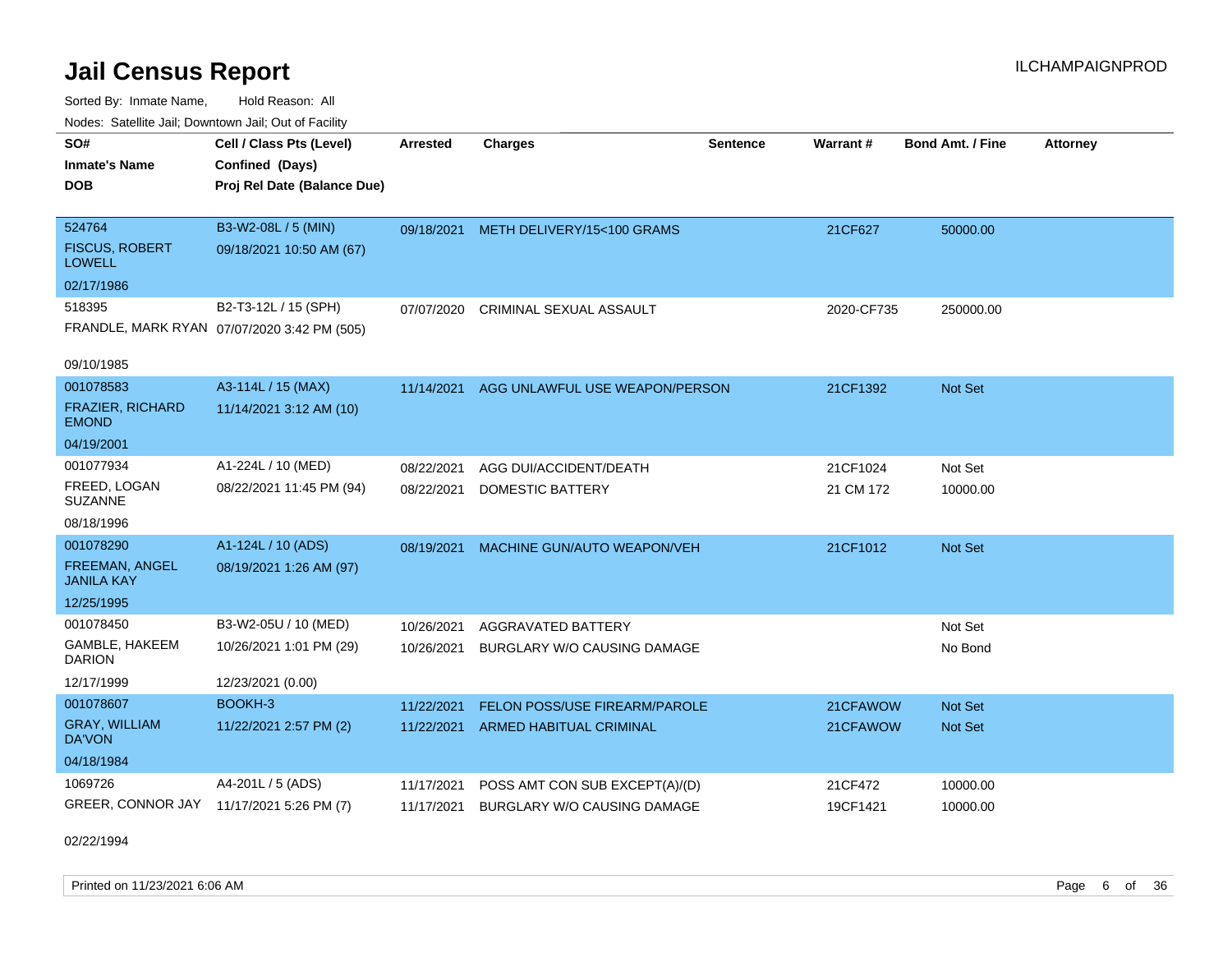| SO#                                     | Cell / Class Pts (Level)                   | Arrested   | <b>Charges</b>                 | <b>Sentence</b> | Warrant#   | <b>Bond Amt. / Fine</b> | <b>Attorney</b> |
|-----------------------------------------|--------------------------------------------|------------|--------------------------------|-----------------|------------|-------------------------|-----------------|
| <b>Inmate's Name</b>                    | Confined (Days)                            |            |                                |                 |            |                         |                 |
| <b>DOB</b>                              | Proj Rel Date (Balance Due)                |            |                                |                 |            |                         |                 |
|                                         |                                            |            |                                |                 |            |                         |                 |
| 56342                                   | B1-205L / 10 (MED)                         | 10/21/2021 | THEFT CONTROL INTENT <\$500    |                 | 17CF1451   | 10000.00                |                 |
| <b>GRIFFIN, NATHAN</b><br><b>EUGENE</b> | 10/21/2021 4:20 PM (34)                    | 10/21/2021 | <b>ARMED HABITUAL CRIMINAL</b> |                 | 21CF1279   | Not Set                 |                 |
| 02/24/1969                              |                                            | 10/21/2021 | DRIVING ON REVOKED LICENSE     |                 | 20TR1979   | 3000.00                 |                 |
| 1038973                                 | B4-127L / 10 (MED)                         | 11/05/2021 | AGG DOMESTIC BATTERY/STRANGLE  |                 | 21CF1365   | Not Set                 |                 |
|                                         | HAYS, DAMIEN CLYDE 11/05/2021 8:59 PM (19) |            |                                |                 |            |                         |                 |
| 03/19/1994                              |                                            |            |                                |                 |            |                         |                 |
| 965829                                  | <b>BOOKH-4 / 10 (ADS)</b>                  | 09/09/2021 | HRSMT/NO CONVERSATION/KILL     |                 | 2021CF1072 | 25000.00                |                 |
| HEINZ, ANDREW<br><b>MICHAEL</b>         | 09/09/2021 5:21 PM (76)                    | 09/13/2021 | PROBATION VIOLATION            |                 | 21CF7      | Not Set                 |                 |
| 07/01/1987                              |                                            |            |                                |                 |            |                         |                 |
| 001078488                               | B2-T3-11U / 15 (SPH)                       | 10/14/2021 | PRED CRIM SEX ASLT/VICTIM <13  |                 | 21CF1232   | 500000.00               |                 |
| HERNANDEZ-LOPEZ,<br><b>ERNESTO</b>      | 10/14/2021 3:15 PM (41)                    | 10/14/2021 | <b>FUGITIVE FROM JUSTICE</b>   |                 | 21CF1246   | Not Set                 |                 |
| 11/28/1975                              |                                            |            |                                |                 |            |                         |                 |
| 1041135                                 | B1-107U / 15 (MAX)                         | 10/19/2021 | ARMED VIOLENCE/CATEGORY I      |                 | 21CF1266   | No Bond                 |                 |
| <b>HILL, DEONANCE</b><br><b>JAMES</b>   | 10/19/2021 5:46 PM (36)                    |            |                                |                 |            |                         |                 |
| 04/28/1992                              |                                            |            |                                |                 |            |                         |                 |
| 975293                                  | B2-T4-14L / 10 (SPH)                       | 07/21/2021 | <b>STALKING</b>                |                 | 2021CF863  | Not Set                 |                 |
| HILL, JACOB MILES                       | 07/21/2021 8:43 PM (126)                   | 07/21/2021 | VIO ORDER/PRIOR VIO OF ORDER   |                 | 21CF914    | No Bond                 |                 |
|                                         |                                            | 07/25/2021 | PAROLE REVOCATION              |                 | CH2104646  | Not Set                 |                 |
| 02/06/1988                              |                                            | 08/18/2021 | HARASS WITNESS/FAMILY MBR/REP  |                 | 21CF992    | Not Set                 |                 |
|                                         |                                            | 09/09/2021 | AGG STALKING/BODILY HARM       |                 | 21CF1073   | Not Set                 |                 |
| 48471                                   | B1-207L / 15 (MAX)                         | 08/08/2021 | AGG BATTERY/DISCHARGE FIREARM  |                 | 21CF946    | Not Set                 |                 |
| <b>HILL, RAMESH</b><br><b>JERMAINE</b>  | 08/08/2021 4:45 AM (108)                   |            |                                |                 |            |                         |                 |
| 12/11/1978                              |                                            |            |                                |                 |            |                         |                 |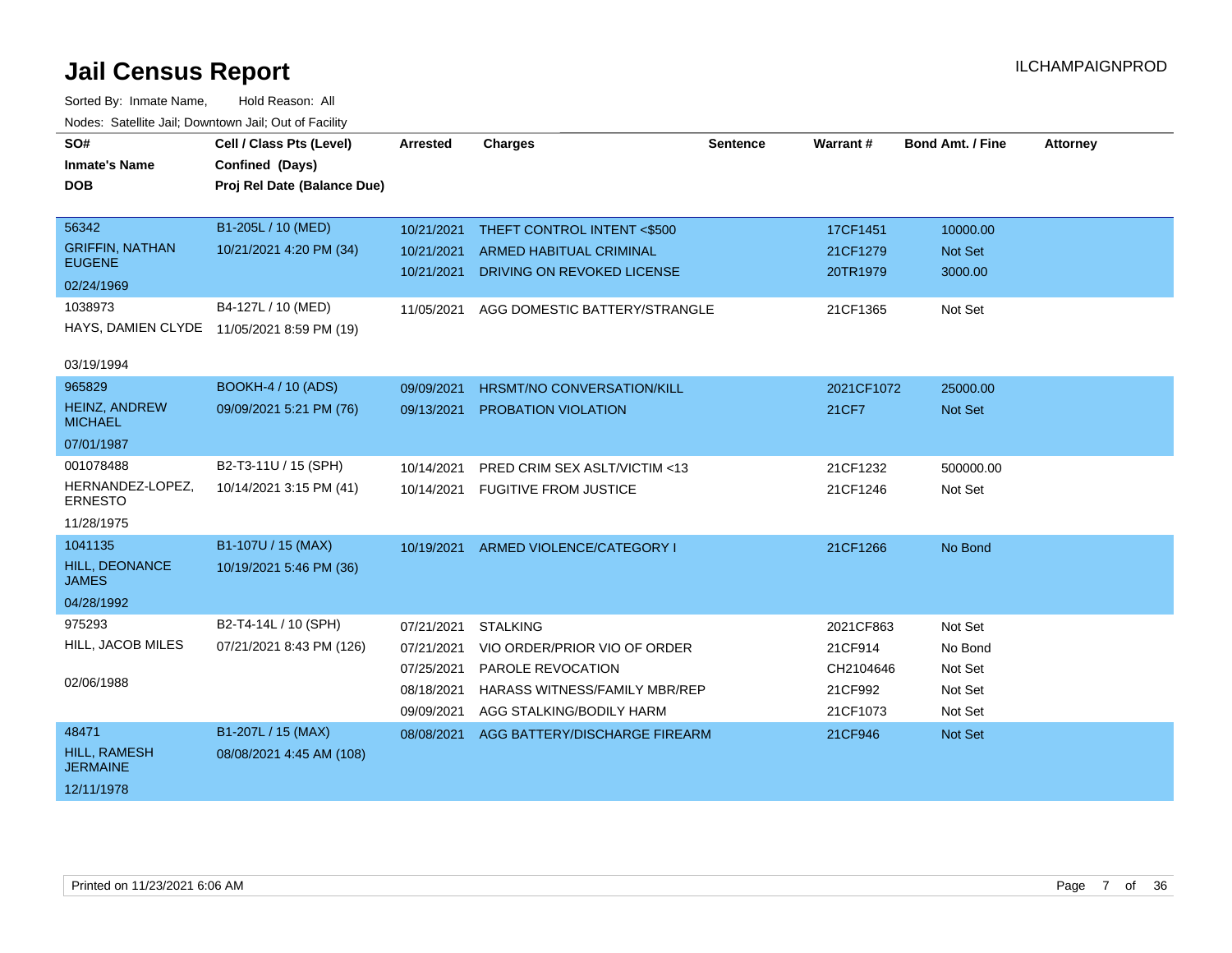| SO#<br><b>Inmate's Name</b><br><b>DOB</b> | Cell / Class Pts (Level)<br>Confined (Days)<br>Proj Rel Date (Balance Due) | <b>Arrested</b> | <b>Charges</b>                       | <b>Sentence</b> | Warrant#    | Bond Amt. / Fine | <b>Attorney</b> |
|-------------------------------------------|----------------------------------------------------------------------------|-----------------|--------------------------------------|-----------------|-------------|------------------|-----------------|
|                                           |                                                                            |                 |                                      |                 |             |                  |                 |
| 1043704                                   | B4-223L / 15 (MAX)                                                         | 07/13/2021      | ARMED ROBBERY/ARMED W/FIREARM        |                 | 21CF815     | Not Set          |                 |
| <b>HOUSTON, STEVEN</b><br><b>CORDELL</b>  | 07/13/2021 5:56 AM (134)                                                   | 07/13/2021      | <b>PROBATION VIOLATION</b>           |                 | 18CF1697    | 25000.00         |                 |
| 01/24/1989                                |                                                                            | 07/13/2021      | <b>PROBATION VIOLATION</b>           |                 | 19CF1295    | 25000.00         |                 |
| 1061996                                   | A1-227U / 5 (MIN)                                                          | 10/30/2021      | <b>THEFT</b>                         |                 | 21CF1321    | No Bond          |                 |
| HUBBARD, REBEKIAH                         | 10/30/2021 1:37 PM (25)                                                    | 10/30/2021      | DRVG UNDER INFLUENCE OF DRUG         |                 | 2021DT71    | 7500.00          |                 |
| <b>DIONA</b>                              |                                                                            | 10/30/2021      | CRIM DAMAGE TO PROPERTY <\$500       |                 | 2021CM156   | 660.00           |                 |
| 04/08/1998                                |                                                                            | 10/30/2021      | RETAIL THEFT/DISP MERCH/<\$300       |                 | 2018CF1302  | 20000.00         |                 |
|                                           |                                                                            | 10/31/2021      | USE FORGED CR/DEBIT CARD/<\$300      | 2y (DOC)        | 2020CF670   | No Bond          |                 |
| 953555                                    | B4-122L / 15 (MAX)                                                         | 03/10/2021      | <b>CRIM TRESPASS TO RESIDENCE</b>    |                 | 21CF272     | Not Set          |                 |
| HUNT, TAVARIS EARL                        | 03/10/2021 4:58 AM (259)                                                   | 04/14/2021      | AGG FLEEING POLICE/21 MPH OVER       | 3y (DOC)        | 2020CF94    | 10000.00         |                 |
| 12/29/1987                                |                                                                            |                 |                                      |                 |             |                  |                 |
| 38993                                     | B4-126L / 15 (MAX)                                                         | 02/13/2021      | ATTEMPT (FIRST DEGREE MURDER)        |                 | 21CF181     | Not Set          |                 |
| <b>JACKSON, LAMONT</b><br><b>JEREMIE</b>  | 02/13/2021 7:45 AM (284)                                                   |                 |                                      |                 |             |                  |                 |
| 07/31/1973                                |                                                                            |                 |                                      |                 |             |                  |                 |
| 532426                                    | A1-126L / 10 (ADS)                                                         | 05/16/2021      | AGGRAVATED BATTERY/NURSE             |                 | 2021CF344   | No Bond          |                 |
| <b>JACKSON, NATASHA</b><br><b>RENETTA</b> | 05/16/2021 12:24 AM (192)                                                  |                 |                                      |                 |             |                  |                 |
| 01/02/1987                                |                                                                            |                 |                                      |                 |             |                  |                 |
| 001077487                                 | B3-W8-30L / 10 (MED)                                                       | 12/03/2020      | FELON POSS/USE WEAPON/FIREARM        |                 | 20CF1377    | Not Set          |                 |
| <b>JACKSON, TERREL</b><br><b>DANDRE</b>   | 12/03/2020 10:18 AM (356)                                                  | 11/09/2021      | AGG DISCHARGE FIREARM/OCC VEH        |                 | 21CR0331401 | No Bond          |                 |
| 08/11/1990                                |                                                                            |                 |                                      |                 |             |                  |                 |
| 001077864                                 | B1-103L / 15 (MAX)                                                         | 04/18/2021      | <b>FELON POSS/USE WEAPON/FIREARM</b> |                 | 21CF428     | <b>Not Set</b>   |                 |
| D                                         | JAMERSON, ANTHONY 04/18/2021 7:21 PM (220)                                 |                 |                                      |                 |             |                  |                 |
| 01/26/1990                                |                                                                            |                 |                                      |                 |             |                  |                 |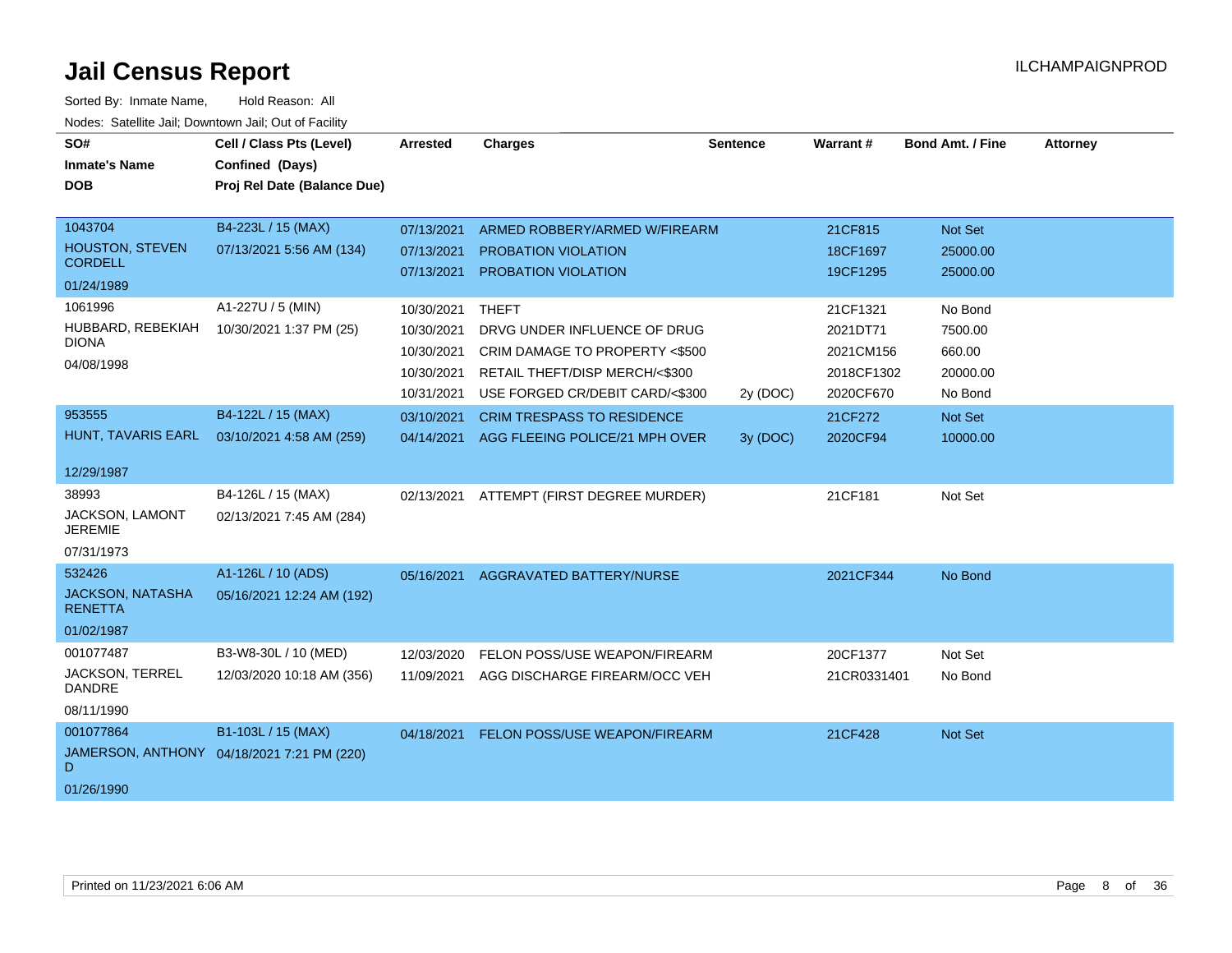| SO#                                | Cell / Class Pts (Level)    | <b>Arrested</b> | <b>Charges</b>                     | <b>Sentence</b> | <b>Warrant#</b> | <b>Bond Amt. / Fine</b> | <b>Attorney</b> |
|------------------------------------|-----------------------------|-----------------|------------------------------------|-----------------|-----------------|-------------------------|-----------------|
| <b>Inmate's Name</b>               | Confined (Days)             |                 |                                    |                 |                 |                         |                 |
| DOB                                | Proj Rel Date (Balance Due) |                 |                                    |                 |                 |                         |                 |
|                                    |                             |                 |                                    |                 |                 |                         |                 |
| 001077437                          | B3-W4-16L / 10 (MED)        | 08/23/2021      | DOM BTRY/CONTACT/1-2 PRECONV       |                 | 21CF1025        | Not Set                 |                 |
| JOHNSON, ANTONIO<br><b>LASHAUN</b> | 08/23/2021 7:48 PM (93)     |                 |                                    |                 |                 |                         |                 |
| 01/06/1980                         |                             |                 |                                    |                 |                 |                         |                 |
| 1071536                            | B1-206U / 15 (MAX)          | 06/17/2021      | ATTEMPT (FIRST DEGREE MURDER)      |                 | 21CF702         | Not Set                 |                 |
| JOHNSON, ZACHERY<br><b>EDWARD</b>  | 06/17/2021 2:00 AM (160)    |                 |                                    |                 |                 |                         |                 |
| 10/30/1987                         |                             |                 |                                    |                 |                 |                         |                 |
| 506244                             | B1-204L / 15 (MAX)          | 07/15/2021      | ARMED ROBBERY/ARMED W/FIREARM      |                 | 2021CF791       | 250000.00               |                 |
| <b>JOSLIN, JASON LEE</b>           | 07/15/2021 4:38 AM (132)    |                 |                                    |                 |                 |                         |                 |
|                                    |                             |                 |                                    |                 |                 |                         |                 |
| 12/22/1985                         |                             |                 |                                    |                 |                 |                         |                 |
| 1070011                            | B4-124U / 15 (MAX)          | 08/03/2021      | AGG DISCH FIREARM/1ST AID PERS     |                 | 21CF929         | Not Set                 |                 |
| LAWS, WILLIAM<br>ZARAK, Third      | 08/03/2021 3:53 PM (113)    |                 |                                    |                 |                 |                         |                 |
| 07/06/1999                         |                             |                 |                                    |                 |                 |                         |                 |
| 56448                              | BOOKH-3                     | 11/23/2021      | DRVG UNDER INFLU OF ALCOHOL        |                 | 21DTAWOW        | 3000.00                 |                 |
| LEONARD, MICHAEL                   | 11/23/2021 5:37 AM (1)      | 11/23/2021      | DRVG UNDER INFLU/BAC 0.08          |                 | 21DTAWOW        | Not Set                 |                 |
| <b>LYNN</b>                        |                             | 11/23/2021      | DRIVING ON REVOKED LICENSE         |                 | 21TRAWOW        | <b>Not Set</b>          |                 |
| 05/02/1980                         |                             | 11/23/2021      | SPEED TOO FAST FOR CONDITIONS      |                 | 21TRAWOW        | <b>Not Set</b>          |                 |
|                                    |                             | 11/23/2021      | <b>REGISTRATION LIGHT/1ST,2ND</b>  |                 | 21TRAWOW        | <b>Not Set</b>          |                 |
|                                    |                             | 11/23/2021      | <b>TRANSP/CARRY ALC LIQ/DRIVER</b> |                 | 21TRAWOW        | <b>Not Set</b>          |                 |
| 548089                             | B1-204U / 15 (MAX)          | 12/04/2020      | ATTEMPT (FIRST DEGREE MURDER)      |                 | 20CF1378        | Not Set                 |                 |
| LEWIS, LAWRENCE                    | 12/04/2020 4:42 AM (355)    | 12/04/2020      | METH DELIVERY/100<400 GRAMS        |                 | 20CF1481        | Not Set                 |                 |
| PAUL, Third                        |                             | 12/04/2020      | AGG DOMESTIC BATTERY/STRANGLE      |                 | 18CF1507        | 10000.00                |                 |
| 02/08/1993                         |                             |                 |                                    |                 |                 |                         |                 |
| 001077524                          | B2-T4-15U / 10 (SPH)        | 12/14/2020      | AGG BATTERY/JUDGE/EMT              |                 | 2020-CF-1212    | 10000.00                |                 |
| LEWIS, TREVOR                      | 12/14/2020 5:16 PM (345)    | 12/14/2020      | <b>RESIDENTIAL ARSON</b>           |                 | 2020-CF-1388    | 150000.00               |                 |
| <b>DANIEL</b>                      |                             | 12/14/2020      | AGG BATTERY/PUBLIC PLACE           |                 | 2020-CF-1231    | 50000.00                |                 |
| 06/03/2002                         |                             | 12/14/2020      | AGG BATTERY/PEACE OFFICER          |                 | 2020-CF-1211    | 10000.00                |                 |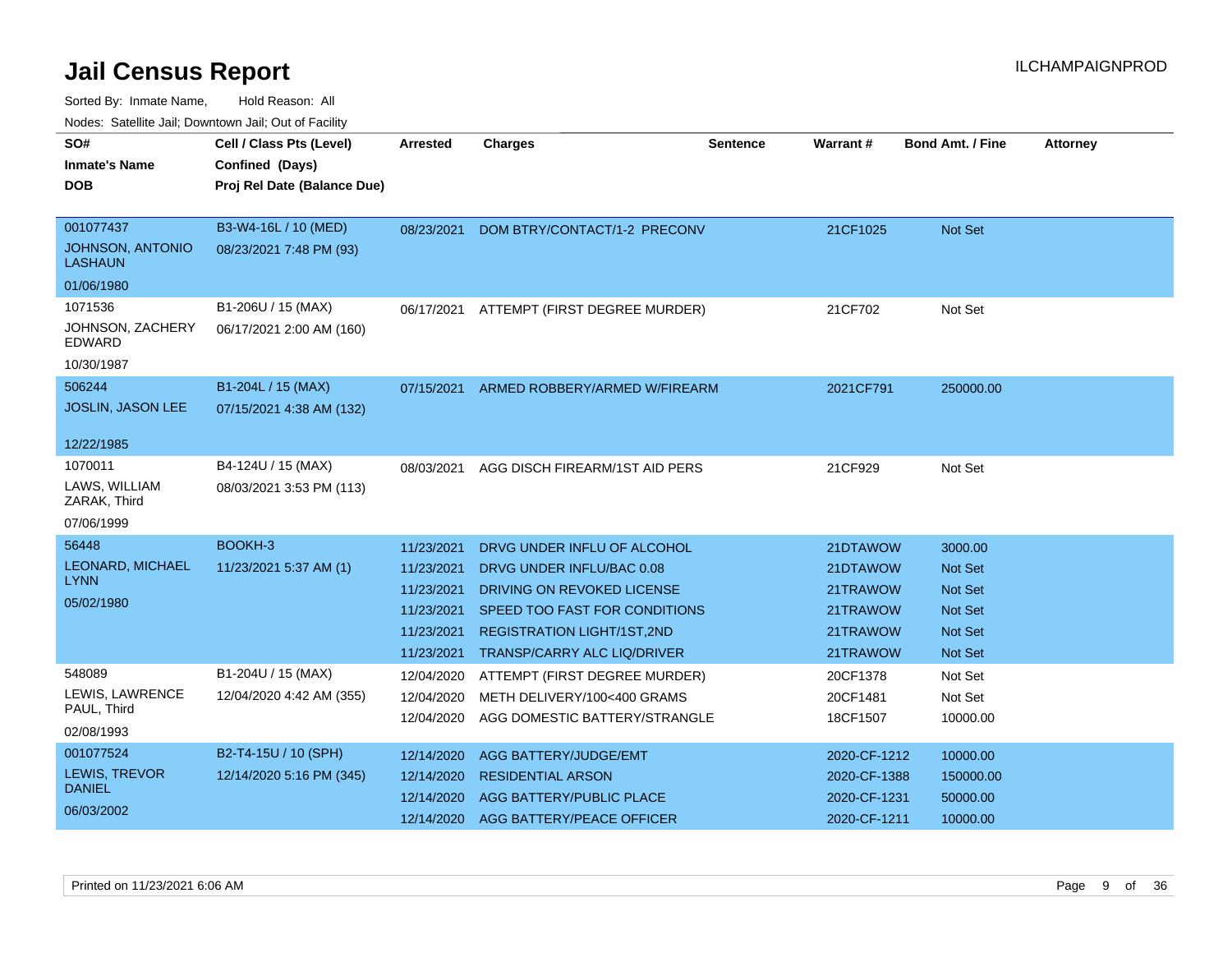Sorted By: Inmate Name, Hold Reason: All Nodes: Satellite Jail; Downtown Jail; Out of Facility

| SO#<br><b>Inmate's Name</b><br>DOB                  | Cell / Class Pts (Level)<br>Confined (Days)<br>Proj Rel Date (Balance Due) | <b>Arrested</b>                        | <b>Charges</b>                                                                  | <b>Sentence</b> | Warrant#                          | <b>Bond Amt. / Fine</b>       | <b>Attorney</b> |
|-----------------------------------------------------|----------------------------------------------------------------------------|----------------------------------------|---------------------------------------------------------------------------------|-----------------|-----------------------------------|-------------------------------|-----------------|
| 1065002<br>LOVELESS, DUSTIN<br><b>DEE</b>           | A4-206L / 10 (ADS)<br>11/16/2021 11:41 AM (8)                              | 11/16/2021<br>11/16/2021               | DOMESTIC BTRY/CONTACT/VIO O/P<br>DOM BTRY/CONTACT/1-2 PRECONV                   |                 | 2019CF001781<br>2021CF000494      | 25000.00<br>25000.00          |                 |
| 06/17/1982                                          |                                                                            |                                        |                                                                                 |                 |                                   |                               |                 |
| 45113<br>MARTIN, JEREMIAH<br><b>FRANCIS</b>         | A3-213L / 15 (ADS)<br>11/20/2021 1:18 AM (4)                               | 11/20/2021                             | ARMED HABITUAL CRIMINAL                                                         |                 | 21CF1424                          | No Bond                       |                 |
| 01/18/1977                                          |                                                                            |                                        |                                                                                 |                 |                                   |                               |                 |
| 1000869<br><b>MARTIN, MANNIX</b><br><b>TILMOND</b>  | B1-106L / 15 (MAX)<br>09/12/2021 12:40 AM (73)                             | 09/11/2021                             | FELON POSS/USE WEAPON/FIREARM                                                   |                 | 21CF1102                          | Not Set                       |                 |
| 07/19/1991                                          |                                                                            |                                        |                                                                                 |                 |                                   |                               |                 |
| 1066623<br>MATA-OROZCO,<br><b>OLEGARIO</b>          | A4-105L / 5 (ADS)<br>11/17/2021 5:08 PM (7)                                | 11/17/2021                             | MFG/DEL 15<100 GR COCA/ANALOG                                                   |                 | 17CF1093                          | 75000.00                      |                 |
| 03/06/1995<br>48792                                 | <b>BOOKH-8 / 10 (ADS)</b>                                                  |                                        |                                                                                 |                 |                                   |                               |                 |
| <b>MCCLAIN, HURCHEL</b><br><b>JOSEPH</b>            | 11/20/2021 4:11 AM (4)                                                     | 11/19/2021                             | AGG BATTERY/DISCHARGE FIREARM                                                   |                 | 21CF1425                          | Not Set                       |                 |
| 05/01/1979                                          |                                                                            |                                        |                                                                                 |                 |                                   |                               |                 |
| 001077938<br>MCGAHA,<br>CHRISTOPHER D<br>07/27/1991 | BOOKH-2 / 15 (ADS)<br>05/10/2021 7:02 PM (198)                             | 05/10/2021<br>05/11/2021<br>05/27/2021 | AGG KIDNAPING DISCH FIR/HARM<br><b>MURDER</b><br>ESCAPE FROM DEPT OF CORRECTION |                 | 21CF532<br>2021-CF-215<br>21CF600 | Not Set<br>No Bond<br>Not Set |                 |
| 1043071                                             | A2-220L / 10 (MED)                                                         | 11/08/2021                             | CRIM DMG/GOVT PROP/<\$500                                                       |                 | 21CF1378                          | Not Set                       |                 |
| <b>MERRELL-</b><br>SUTHERLAND, ALICIA               | 11/08/2021 2:22 AM (16)                                                    | 11/08/2021                             | <b>CRIM TRESPASS TO STATE LAND</b>                                              |                 | 2021CM208                         | 25000.00                      |                 |
| 11/26/1972                                          |                                                                            |                                        |                                                                                 |                 |                                   |                               |                 |
| 001077902                                           | <b>BOOKH-1 / 5 (ADS)</b>                                                   | 11/21/2021                             | CRIM DAMAGE TO PROPERTY <\$500                                                  |                 | 21CF1427                          | Not Set                       |                 |
| MOFFETT, CAROLYN<br>REENE                           | 11/21/2021 10:31 AM (3)                                                    |                                        |                                                                                 |                 |                                   |                               |                 |
| 10/23/1988                                          |                                                                            |                                        |                                                                                 |                 |                                   |                               |                 |

Printed on 11/23/2021 6:06 AM **Page 10** of 36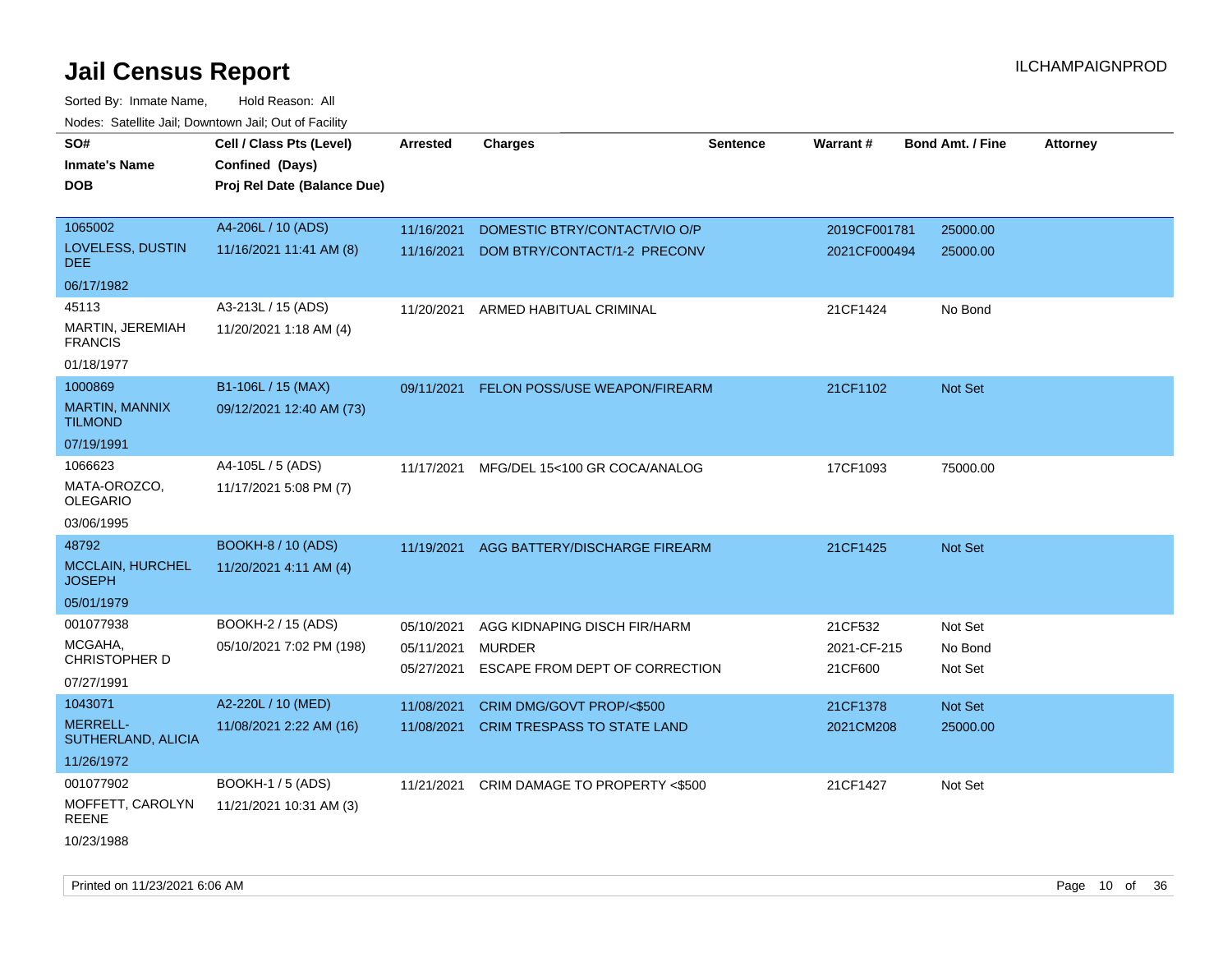| rouco. Calcillo Jali, Downtown Jali, Out of Facility |                                              |                    |                                           |                 |                 |                         |                 |
|------------------------------------------------------|----------------------------------------------|--------------------|-------------------------------------------|-----------------|-----------------|-------------------------|-----------------|
| SO#<br><b>Inmate's Name</b>                          | Cell / Class Pts (Level)<br>Confined (Days)  | <b>Arrested</b>    | <b>Charges</b>                            | <b>Sentence</b> | <b>Warrant#</b> | <b>Bond Amt. / Fine</b> | <b>Attorney</b> |
| DOB                                                  | Proj Rel Date (Balance Due)                  |                    |                                           |                 |                 |                         |                 |
|                                                      |                                              |                    |                                           |                 |                 |                         |                 |
| 1076384                                              | A2-120L / 5 (ADS)                            |                    | 10/28/2021 RETAIL THEFT/DISP MERCH/<\$300 |                 | 21CM149         | 12500.00                |                 |
|                                                      | MURPHY, AZIA CIMONE 10/29/2021 12:49 AM (26) |                    |                                           |                 |                 |                         |                 |
| 09/23/1995                                           |                                              |                    |                                           |                 |                 |                         |                 |
| 001078517                                            | B2-T1-02L / 15 (SPH)                         | 10/19/2021         | ATTEMPT (FIRST DEGREE MURDER)             |                 | 21CF1267        | Not Set                 |                 |
| NELSON, RORY<br>DEMOND                               | 10/19/2021 3:55 AM (36)                      |                    |                                           |                 |                 |                         |                 |
| 08/14/1984                                           |                                              |                    |                                           |                 |                 |                         |                 |
| 1064809                                              | B4-221L / 10 (MED)                           | 11/03/2021         | <b>CRIMINAL TRESPASS TO LAND</b>          |                 | 21CF1318        | 50000.00                |                 |
| PARKER, ALVIN<br>JARELL                              | 11/03/2021 2:39 PM (21)                      | 11/08/2021         | <b>FELON POSS/USE FIREARM PRIOR</b>       |                 | 21CF635         | 25000.00                |                 |
| 08/24/1982                                           |                                              |                    |                                           |                 |                 |                         |                 |
| 37219                                                | A3-213U / 15 (ADS)                           | 11/20/2021         | AGG DOMESTIC BATTERY/STRANGLE             |                 | 21CF1422        | Not Set                 |                 |
| PEACOCK, BRIAN<br>SCOTT                              | 11/20/2021 10:37 PM (4)                      |                    |                                           |                 |                 |                         |                 |
| 12/05/1972                                           |                                              |                    |                                           |                 |                 |                         |                 |
| 001077249                                            | BOOKF-2                                      | 11/23/2021         | AGG BATTERY/PEACE OFFICER                 |                 | 2021CFAWOW      | No Bond                 |                 |
| PETRACEK, ROBIN<br><b>DENISE</b>                     | 11/23/2021 2:52 AM (1)                       | 11/23/2021         | RESIST/OBSTRUCTING A PEACE OFFICEF        |                 | 2021CMAWOW      | <b>Not Set</b>          |                 |
| 03/09/1972                                           |                                              | 11/23/2021 ASSAULT |                                           |                 | 2021CMAWOW      | <b>Not Set</b>          |                 |
| 999352                                               | B3-W5-20L / 10 (MED)                         | 09/09/2021         | <b>VIOLATE OP/OTHER PRIOR</b>             |                 | 21CF1092        | Not Set                 |                 |
| PIRLOT, JUSTIN LEE                                   | 09/09/2021 11:28 AM (76)                     | 10/23/2021         | <b>FALSE REPORT OF OFFENSE</b>            |                 | 2019CF836       | 5000.00                 |                 |
| 11/08/1982                                           |                                              |                    |                                           |                 |                 |                         |                 |
| 1069524                                              | B4-224L / 15 (MAX)                           | 08/08/2021         | MFG/DEL CANNABIS/30-500 GRAMS             |                 | 21CF953         | <b>Not Set</b>          |                 |
| RAY DAVIS, KAMARI<br><b>DAYVON</b>                   | 08/09/2021 2:44 AM (107)                     |                    |                                           |                 |                 |                         |                 |
| 03/30/2000                                           |                                              |                    |                                           |                 |                 |                         |                 |
| 001078602                                            | A3-115U / 10 (ADS)                           | 11/21/2021         | AGGRAVATED DOMESTIC BATTERY               |                 | 21CF1428        | Not Set                 |                 |
| RICHARDSON,<br>JOHNNY LINDAL                         | 11/21/2021 10:00 AM (3)                      |                    |                                           |                 |                 |                         |                 |
| 06/27/2000                                           |                                              |                    |                                           |                 |                 |                         |                 |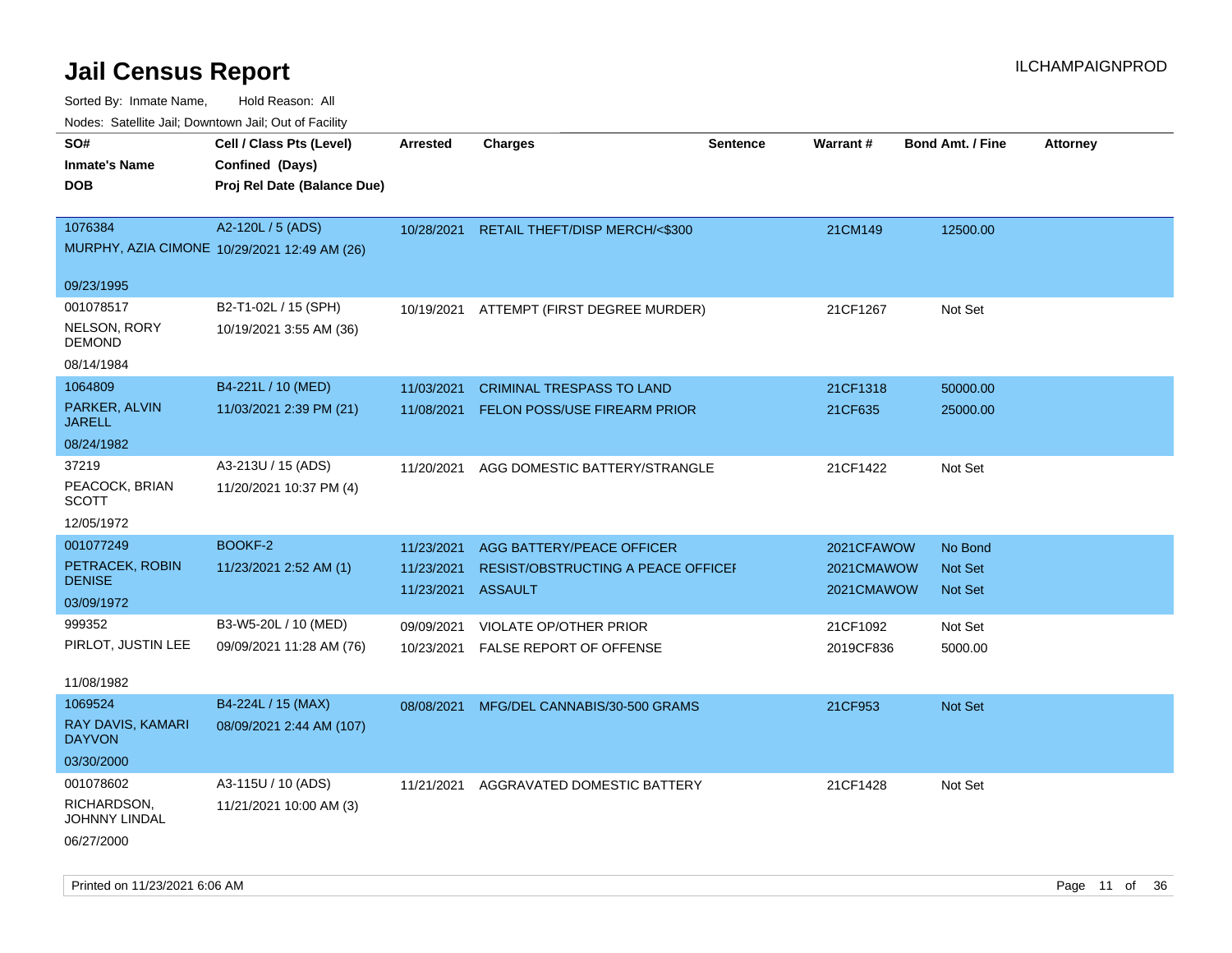Sorted By: Inmate Name, Hold Reason: All

Nodes: Satellite Jail; Downtown Jail; Out of Facility

| rougs. Calcinic Jan, Downtown Jan, Out of Facility |                                              |            |                                    |                 |            |                         |                 |
|----------------------------------------------------|----------------------------------------------|------------|------------------------------------|-----------------|------------|-------------------------|-----------------|
| SO#                                                | Cell / Class Pts (Level)                     | Arrested   | <b>Charges</b>                     | <b>Sentence</b> | Warrant#   | <b>Bond Amt. / Fine</b> | <b>Attorney</b> |
| <b>Inmate's Name</b>                               | Confined (Days)                              |            |                                    |                 |            |                         |                 |
| <b>DOB</b>                                         | Proj Rel Date (Balance Due)                  |            |                                    |                 |            |                         |                 |
|                                                    |                                              |            |                                    |                 |            |                         |                 |
| 001078588                                          | A4-206U / 5 (ADS)                            | 11/16/2021 | DRVG UNDER INFLU OF ALCOHOL        |                 | 21DT316    | 240.00                  |                 |
| ROBINSON, RONALD<br><b>JACK</b>                    | 11/16/2021 6:20 PM (8)                       |            |                                    |                 |            |                         |                 |
| 08/29/1976                                         |                                              |            |                                    |                 |            |                         |                 |
| 979485                                             | B2-T4-16L / 15 (ADS)                         | 03/12/2021 | PRED CRIM SEX ASLT/VICTIM <13      |                 | 21CF282    | Not Set                 |                 |
| RODRIGUEZ, JOSHUA<br><b>ANTHONY</b>                | 03/12/2021 1:57 PM (257)                     |            |                                    |                 |            |                         |                 |
| 04/06/1990                                         |                                              |            |                                    |                 |            |                         |                 |
| 1068592                                            | A3-115L / 15 (ADS)                           | 11/12/2021 | <b>BURGLARY</b>                    |                 | 21CF1393   | Not Set                 |                 |
| ROSS, TEVONTAE<br><b>TERRANCE</b>                  | 11/12/2021 8:41 AM (12)                      |            |                                    |                 |            |                         |                 |
| 12/15/1998                                         |                                              |            |                                    |                 |            |                         |                 |
| 1071161                                            | B4-124L / 15 (MAX)                           | 08/18/2021 | DELIVERY OF OR POSSESSION OF W/INT |                 | 21CF1008   | No Bond                 |                 |
| SANDERS, MARKELL<br>LAMAR                          | 08/18/2021 6:18 PM (98)                      | 08/19/2021 | PAROLE REVOCATION                  |                 | CH2105176  | No Bond                 |                 |
| 02/02/2000                                         |                                              |            |                                    |                 |            |                         |                 |
| 1047469                                            | B3-W5-18L / 10 (MED)                         | 07/03/2021 | CRIMINAL SEX ASSAULT/CONSENT       |                 | 21CF773    | Not Set                 |                 |
| <b>ALLEN</b>                                       | SCHINDLER, RICHARD 07/03/2021 10:25 PM (144) |            |                                    |                 |            |                         |                 |
| 10/16/1979                                         |                                              |            |                                    |                 |            |                         |                 |
| 001078441                                          | BOOKF-3 / 15 (ADS)                           | 10/01/2021 | ARMED HABITUAL CRIMINAL            |                 | 21CF1182   | Not Set                 |                 |
| SINGLETON, CORRIE<br>DERRELL                       | 10/01/2021 12:36 PM (54)                     |            |                                    |                 |            |                         |                 |
| 05/07/1983                                         |                                              |            |                                    |                 |            |                         |                 |
| 001078347                                          | A1-125L / 5 (MIN)                            | 09/04/2021 | CHILD ABDUCTN/CONCEAL/DETAIN       |                 | 21CF942    | 500000.00               |                 |
| SMITH, CRYSTAL<br><b>MARGARET</b>                  | 09/04/2021 3:34 PM (81)                      |            |                                    |                 |            |                         |                 |
| 10/15/1992                                         |                                              |            |                                    |                 |            |                         |                 |
| 001078608                                          | BOOKH-6                                      | 11/22/2021 | AGGRAVATED DOMESTIC BATTERY        |                 | 2021CFAWOW | Not Set                 |                 |
| SOMERS, DYLAN<br><b>THOMAS</b>                     | 11/22/2021 5:28 PM (2)                       |            |                                    |                 |            |                         |                 |
| 05/18/2000                                         |                                              |            |                                    |                 |            |                         |                 |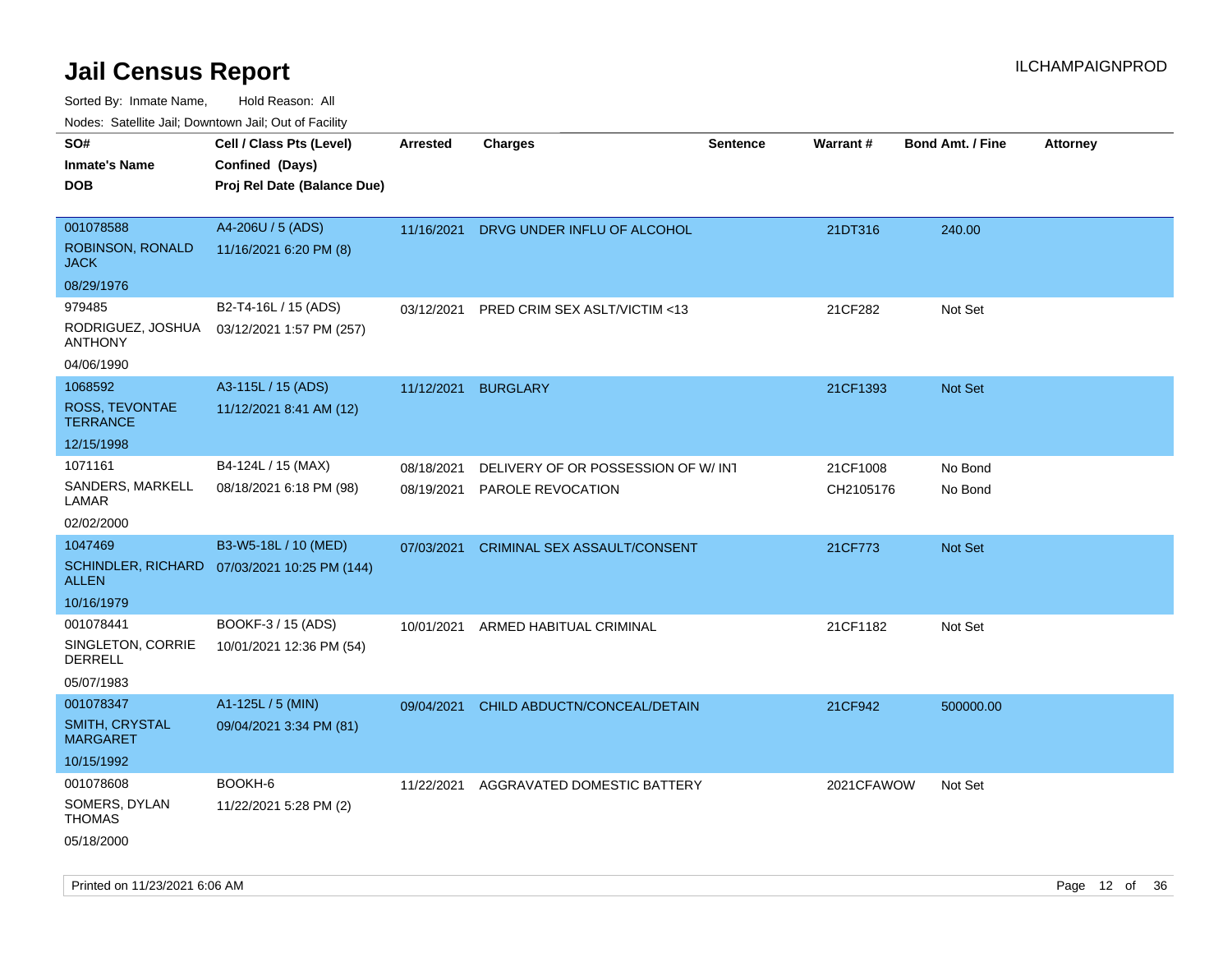Sorted By: Inmate Name, Hold Reason: All Nodes: Satellite Jail; Downtown Jail; Out of Facility

| roaco. Catolino cali, Domntonn cali, Out of Facility |                             |                 |                                         |                 |           |                         |                 |
|------------------------------------------------------|-----------------------------|-----------------|-----------------------------------------|-----------------|-----------|-------------------------|-----------------|
| SO#                                                  | Cell / Class Pts (Level)    | <b>Arrested</b> | <b>Charges</b>                          | <b>Sentence</b> | Warrant#  | <b>Bond Amt. / Fine</b> | <b>Attorney</b> |
| <b>Inmate's Name</b>                                 | Confined (Days)             |                 |                                         |                 |           |                         |                 |
| <b>DOB</b>                                           | Proj Rel Date (Balance Due) |                 |                                         |                 |           |                         |                 |
|                                                      |                             |                 |                                         |                 |           |                         |                 |
| 960772                                               | A4-101L / 5 (ADS)           | 11/11/2021      | POSSESSION OF METH<5 GRAMS              |                 | 2020CF362 | 100000.00               |                 |
| <b>STARK, FARON</b><br><b>MICHAEL</b>                | 11/11/2021 10:28 PM (13)    |                 |                                         |                 |           |                         |                 |
| 05/12/1988                                           |                             |                 |                                         |                 |           |                         |                 |
| 1057312                                              | A3-113U / 10 (MED)          | 11/10/2021      | HOME INVASION/FIREARM                   |                 | 21CF1388  | Not Set                 |                 |
| STARKS, RAMEON<br><b>TAHZIER</b>                     | 11/10/2021 9:51 PM (14)     |                 |                                         |                 |           |                         |                 |
| 12/18/1996                                           |                             |                 |                                         |                 |           |                         |                 |
| 38305                                                | B2-T2-06L / 10 (SPH)        |                 | 03/18/2020 CRIMINAL SEXUAL ABUSE        |                 | 20CF-343  | 500000.00               |                 |
| STOVER, JOSH<br><b>ANDREW</b>                        | 03/18/2020 10:24 AM (616)   |                 |                                         |                 |           |                         |                 |
| 08/18/1973                                           |                             |                 |                                         |                 |           |                         |                 |
| 001078436                                            | B2-T1-04L / 10 (SPH)        | 09/30/2021      | CRIMINAL SEX ASSAULT/CONSENT            |                 | 20CF255   | 150000.00               |                 |
| STRONG, CORTEZ                                       | 09/30/2021 2:47 PM (55)     |                 |                                         |                 |           |                         |                 |
| 04/13/1996                                           |                             |                 |                                         |                 |           |                         |                 |
| 1066794                                              | B3-W2-07U / 5 (MIN)         |                 | 09/07/2021 VIOLATE OP/OTHER PRIOR       |                 | 21CF1061  | Not Set                 |                 |
| <b>TAYLOR, STANLEY</b><br><b>JAMES</b>               | 09/07/2021 7:01 AM (78)     |                 |                                         |                 |           |                         |                 |
| 01/05/1994                                           |                             |                 |                                         |                 |           |                         |                 |
| 001078471                                            | B4-222L / 10 (MED)          | 10/11/2021      | AGG UUW/VEHICLE/<21                     |                 | 21CF1210  | 100.00                  |                 |
| THATCH, OMARION<br><b>DIAMONTE</b>                   | 10/11/2021 1:26 AM (44)     |                 |                                         |                 |           |                         |                 |
| 09/05/2003                                           |                             |                 |                                         |                 |           |                         |                 |
| 21252                                                | B4-121U / 15 (MAX)          |                 | 10/18/2021 MFG/DEL 1<15 GR COCAINE/ANLG |                 | 2021CF172 | 25000.00                |                 |
| THOMAS, ELIJAH                                       | 10/18/2021 12:35 AM (37)    |                 |                                         |                 |           |                         |                 |
| 07/31/1962                                           |                             |                 |                                         |                 |           |                         |                 |
| 32058                                                | B4-123U / 15 (MAX)          | 06/14/2021      | <b>AGG DISCH FIREARM</b>                |                 | 21CF690   | Not Set                 |                 |
| THOMPSON, STEVEN<br><b>ONEAL</b>                     | 06/14/2021 6:44 AM (163)    |                 |                                         |                 |           |                         |                 |
| 03/14/1969                                           |                             |                 |                                         |                 |           |                         |                 |

Printed on 11/23/2021 6:06 AM Page 13 of 36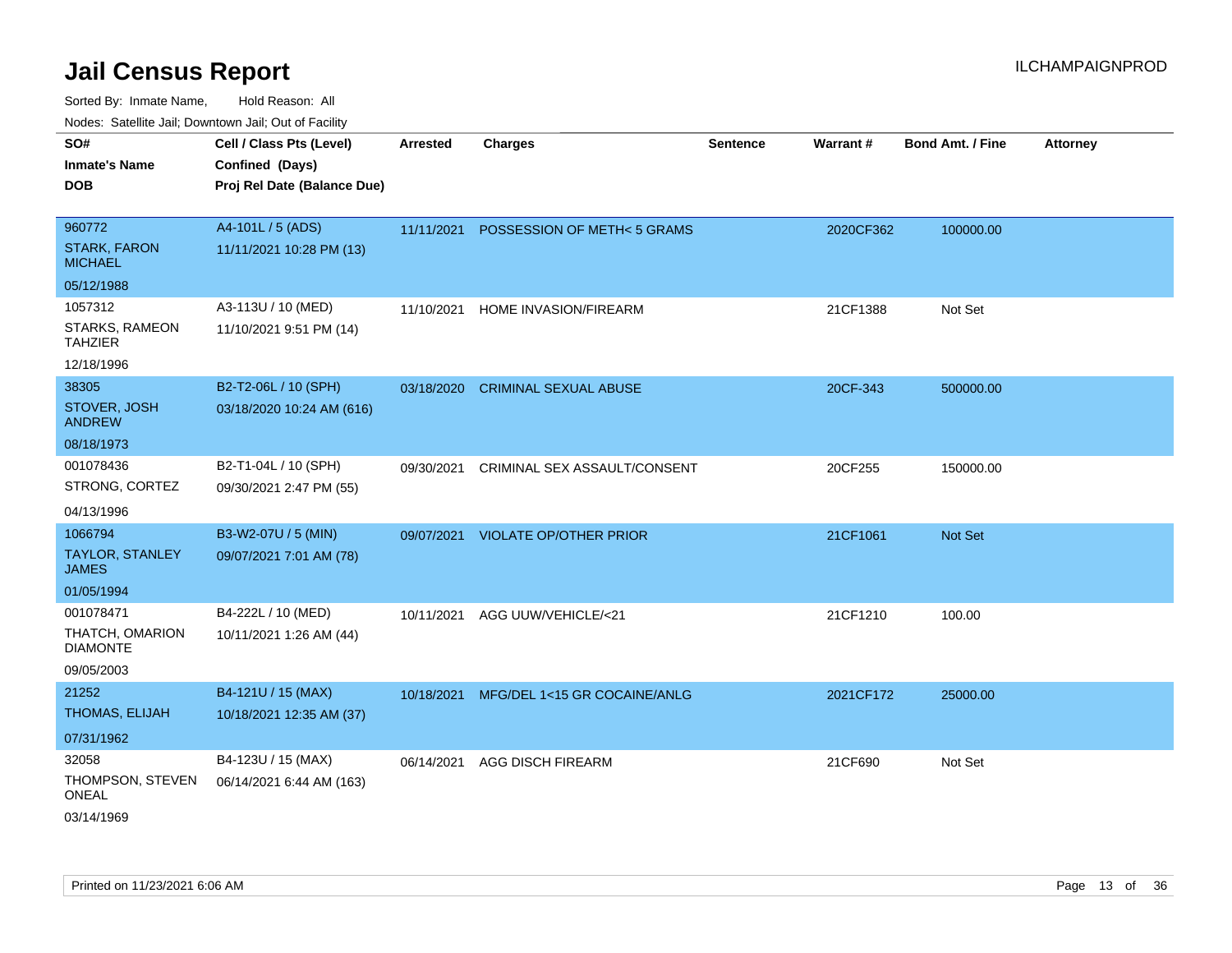| roaco. Calcinio dan, Downtown dan, Oal or Fability |                                             |                 |                                          |                 |           |                         |                 |
|----------------------------------------------------|---------------------------------------------|-----------------|------------------------------------------|-----------------|-----------|-------------------------|-----------------|
| SO#<br>Inmate's Name                               | Cell / Class Pts (Level)<br>Confined (Days) | <b>Arrested</b> | <b>Charges</b>                           | <b>Sentence</b> | Warrant#  | <b>Bond Amt. / Fine</b> | <b>Attorney</b> |
| DOB                                                | Proj Rel Date (Balance Due)                 |                 |                                          |                 |           |                         |                 |
| 32910                                              | B3-W4-14L / 10 (MED)                        | 10/04/2021      | DOM BTRY/HARM/1-2 PRECONV                |                 | 21CF1189  | Not Set                 |                 |
| TULL, CHRISTOPHER<br>MICHAEL                       | 10/04/2021 10:53 PM (51)                    |                 |                                          |                 |           |                         |                 |
| 04/02/1971                                         |                                             |                 |                                          |                 |           |                         |                 |
| 001078326                                          | BOOKH-3 / 5 (ADS)                           | 11/22/2021      | DOMESTIC BATTERY                         |                 | 21CM532   | Not Set                 |                 |
| UFEN, SEAN THOMAS                                  | 11/22/2021 2:23 AM (2)                      |                 |                                          |                 |           |                         |                 |
| 09/13/1985                                         |                                             |                 |                                          |                 |           |                         |                 |
| 001078529                                          | A2-122L / 10 (ADS)                          |                 | 10/23/2021 ARMED ROBBERY/NO FIREARM      |                 | 21CF1286  | <b>Not Set</b>          |                 |
| <b>VANHOOK, ALEXIS</b><br>ANNE                     | 10/23/2021 5:50 PM (32)                     |                 |                                          |                 |           |                         |                 |
| 10/25/1998                                         |                                             |                 |                                          |                 |           |                         |                 |
| 1070737                                            | A1-226L / 15 (MAX)                          | 10/14/2021      | AGG KIDNAPG/<13/INTEL DISABL             |                 | 2020CF418 | 250000.00               |                 |
| WASHINGTON.<br>JASTINA VIRGINIA                    | 10/14/2021 12:02 PM (41)                    |                 |                                          |                 |           |                         |                 |
| 04/11/2000                                         |                                             |                 |                                          |                 |           |                         |                 |
| 001078609                                          | BOOKH-3                                     |                 | 11/23/2021 FUGITIVE FROM JUSTICE         |                 | 21CFAWOW  | <b>Not Set</b>          |                 |
| WATKINS, DENNIS<br>JAMES                           | 11/23/2021 3:35 AM (1)                      |                 |                                          |                 |           |                         |                 |
| 08/28/1982                                         |                                             |                 |                                          |                 |           |                         |                 |
| 977140                                             | B1-203L / 10 (MED)                          | 10/24/2021      | ARMED HABITUAL CRIMINAL                  |                 | 21CF1289  | Not Set                 |                 |
| WEBSTER, DERRIAL<br>DEVON                          | 10/24/2021 2:46 AM (31)                     |                 |                                          |                 |           |                         |                 |
| 01/14/1990                                         |                                             |                 |                                          |                 |           |                         |                 |
| 001078328                                          | B1-207U / 15 (MAX)                          |                 | 08/30/2021 FELON POSS/USE WEAPON/FIREARM |                 | 21CF1045  | <b>Not Set</b>          |                 |
| <b>WHITE, JUSTIN</b><br><b>STEVEN</b>              | 08/30/2021 10:48 AM (86)                    |                 |                                          |                 |           |                         |                 |
| 10/25/1995                                         |                                             |                 |                                          |                 |           |                         |                 |
| 503631                                             | A3-112L / 10 (MED)                          | 11/10/2021      | PAROLE REVOCATION                        |                 | CH2100061 | No Bond                 |                 |
| WILLIAMS, DOUGLAS<br>LAMAR                         | 11/10/2021 1:11 PM (14)                     | 11/10/2021      | AGG BATTERY/USE DEADLY WEAPON            |                 | 20CF1340  | 25000.00                |                 |
| 03/01/1991                                         |                                             |                 |                                          |                 |           |                         |                 |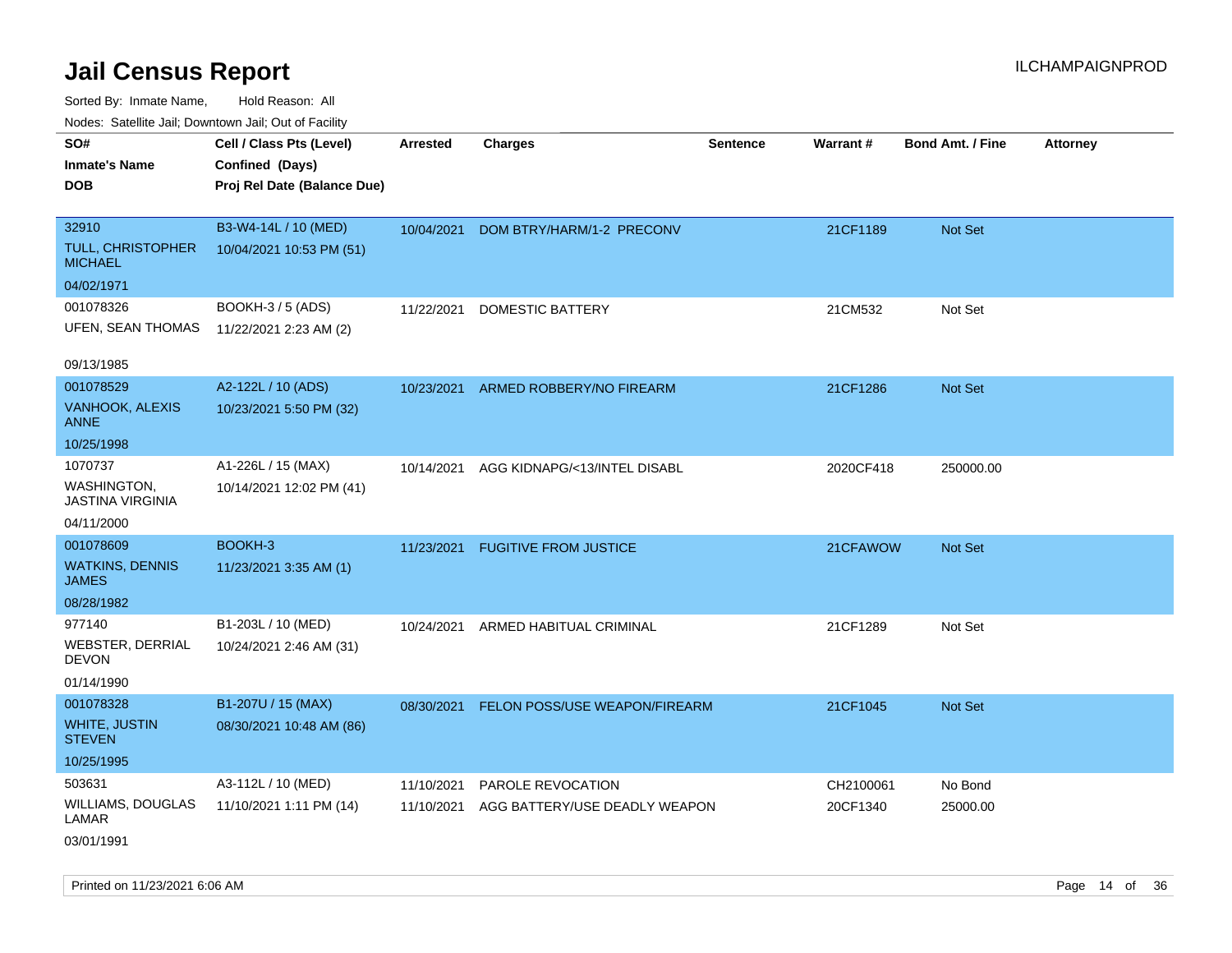| SO#                                        | Cell / Class Pts (Level)    | <b>Arrested</b> | <b>Charges</b>                 | <b>Sentence</b> | Warrant#    | <b>Bond Amt. / Fine</b> | <b>Attorney</b> |
|--------------------------------------------|-----------------------------|-----------------|--------------------------------|-----------------|-------------|-------------------------|-----------------|
| <b>Inmate's Name</b>                       | Confined (Days)             |                 |                                |                 |             |                         |                 |
| <b>DOB</b>                                 | Proj Rel Date (Balance Due) |                 |                                |                 |             |                         |                 |
|                                            |                             |                 |                                |                 |             |                         |                 |
| 638552                                     | B2-DR / 5 (SPH)             | 10/07/2021      | CHILD PORNOGRAPHY/PHOTOGRAPH   |                 | 2021CF1207  | No Bond                 |                 |
| <b>WILLIAMS, MICHAEL</b><br><b>JAMES</b>   | 10/07/2021 12:20 PM (48)    |                 |                                |                 |             |                         |                 |
| 03/29/1964                                 |                             |                 |                                |                 |             |                         |                 |
| 1066370                                    | B1-101L / 15 (MAX)          | 07/28/2021      | ARMED VIOLENCE/CATEGORY III    |                 | 2021 CF 882 | Not Set                 |                 |
| <b>WILLIAMS, REONTE</b><br><b>REMIR</b>    | 07/28/2021 5:40 AM (119)    |                 |                                |                 |             |                         |                 |
| 05/14/1999                                 |                             |                 |                                |                 |             |                         |                 |
| 001078494                                  | B1-104L / 15 (MAX)          | 10/15/2021      | AGG UNLAWFUL USE OF WEAPON/VEH |                 | 21CF1254    | No Bond                 |                 |
| <b>WILLIAMS, TAVARAZ</b><br><b>LASHAWN</b> | 10/15/2021 12:17 PM (40)    |                 |                                |                 |             |                         |                 |
| 04/19/1990                                 |                             |                 |                                |                 |             |                         |                 |
| 996311                                     | B1-106U / 5 (MIN)           | 10/29/2021      | DOMESTIC BATTERY/OTHER PRIOR   |                 | 21CF1326    | No Bond                 |                 |
| WILLIAMS,<br><b>TRAYSHAUN DEVONTA</b>      | 10/29/2021 10:51 PM (26)    |                 |                                |                 |             |                         |                 |
| 02/18/1992                                 |                             |                 |                                |                 |             |                         |                 |
| <b>Total Satellite Jail: 112</b>           |                             | Males: 95       | Females: 17                    | Unknown: 0      |             |                         |                 |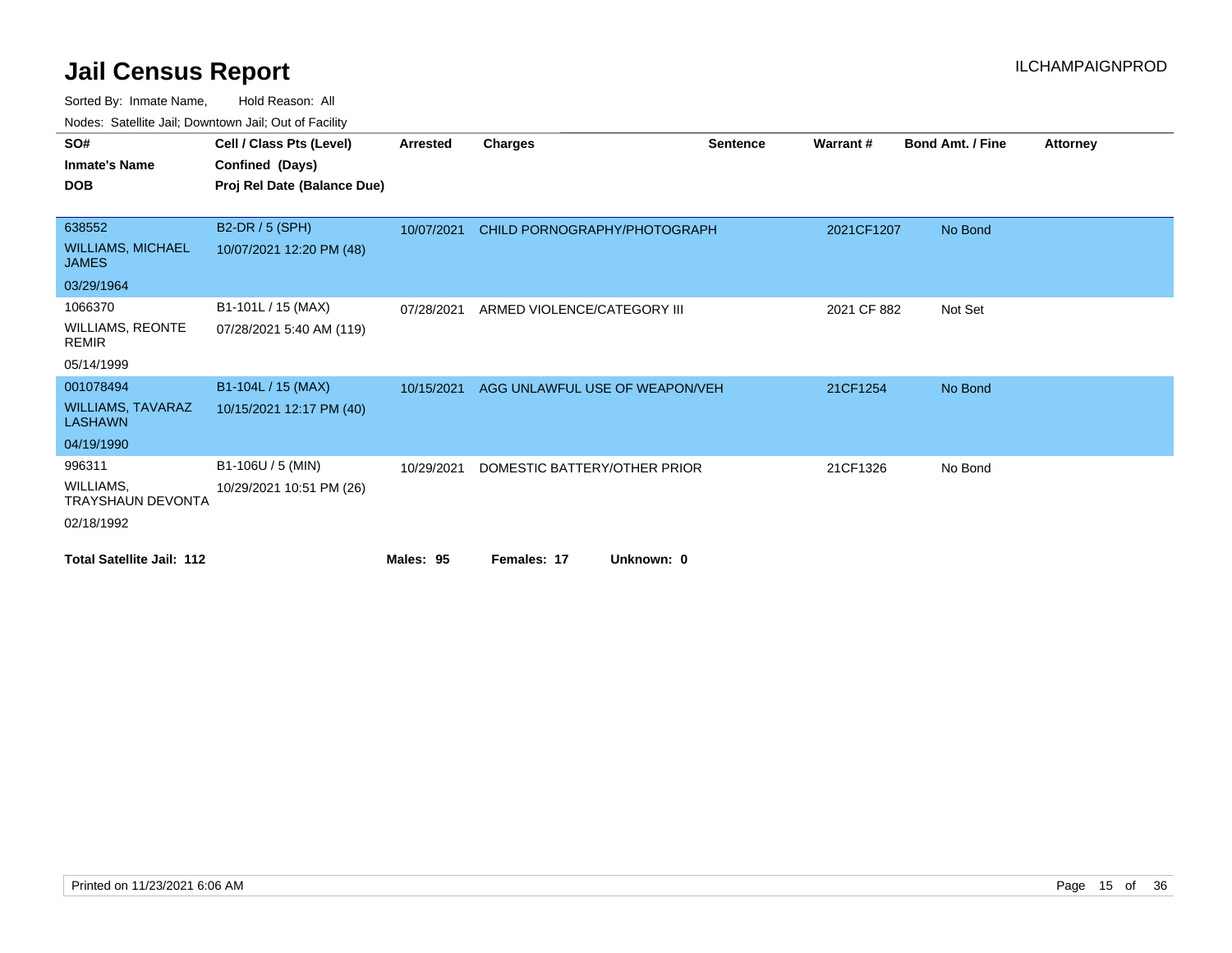| <b>Downtown Jail</b><br>SO#<br><b>Inmate's Name</b><br><b>DOB</b>  | Cell / Class Pts (Level)<br>Confined (Days)<br>Proj Rel Date (Balance Due) | <b>Arrested</b> | <b>Charges</b>                            | <b>Sentence</b> | Warrant#   | Bond Amt. / Fine | <b>Attorney</b> |
|--------------------------------------------------------------------|----------------------------------------------------------------------------|-----------------|-------------------------------------------|-----------------|------------|------------------|-----------------|
| 1073165                                                            | G4L / 5 (MIN)                                                              | 04/30/2021      | UNLWFL POSS/DRIVER/VEH/STOLEN             |                 | 21CF486    | Not Set          |                 |
| ACKERMAN, CODY<br><b>JAMES</b>                                     | 04/30/2021 4:48 PM (208)                                                   | 04/30/2021      | FORGERY/ISSUE/DELIVER DOCUMENT            |                 | 19CF143    | 75000.00         |                 |
| 02/01/1989                                                         |                                                                            | 04/30/2021      | <b>BURGLARY</b>                           |                 | 21CF516    | Not Set          |                 |
|                                                                    |                                                                            | 05/03/2021      | FORGERY/ISSUE/DELIVER DOCUMENT            |                 | 2018CF689  | 2500.00 / 75.00  |                 |
| 517915                                                             | G8U / 5 (MIN)                                                              | 08/03/2021      | <b>BURGLARY</b>                           |                 | 21CF289    | 20000.00         |                 |
| <b>BOXLEY, CHARLES</b><br><b>OMAR</b>                              | 08/03/2021 2:18 PM (113)                                                   | 08/03/2021      | <b>BURGLARY</b>                           |                 | 21CF679    | 20000.00         |                 |
| 01/10/1985                                                         |                                                                            | 08/03/2021      | FORGERY/ISSUE/DELIVER DOCUMENT            |                 |            | No Bond          |                 |
| 995432                                                             | E1L / 10 (ADS)                                                             | 10/22/2021      | POSSESS DRUG PARAPHERNALIA                |                 | 20CM650    | 10000.00         |                 |
| <b>BROWN, JAVON</b><br><b>SHANTEZ</b>                              | 10/22/2021 2:36 AM (33)                                                    | 10/22/2021      | RESIST/OBSTRUCTING A PEACE OFFICEI        |                 | 21CM489    | Not Set          |                 |
| 10/14/1991                                                         |                                                                            |                 |                                           |                 |            |                  |                 |
| 1075941<br><b>BROWN, LIONEL</b><br><b>TERRELL</b>                  | G2L / 5 (MIN)<br>10/08/2021 5:16 PM (47)                                   | 10/08/2021      | <b>HARASS WITNESS/FAMILY MBR/REP</b>      |                 | 2021CF1188 | 500000.00        |                 |
| 10/19/1981                                                         |                                                                            |                 |                                           |                 |            |                  |                 |
| 61904<br><b>BURNETT, TIMOTHY</b><br><b>LYNN</b>                    | D <sub>4</sub> / 15 (ADS)<br>10/23/2021 5:43 PM (32)                       | 10/23/2021      | <b>ROBBERY</b>                            |                 | 21CF1287   | <b>Not Set</b>   |                 |
| 09/09/1983                                                         |                                                                            |                 |                                           |                 |            |                  |                 |
| 1075361<br><b>COWART, TORREY</b><br>BENJAMEN, Junior<br>11/22/1987 | J6L / 5 (ADS)<br>04/16/2021 9:17 PM (222)                                  | 04/16/2021      | <b>BURGLARY</b>                           |                 | 21CF414    | Not Set          |                 |
| 34111<br><b>CROSSLAND, KEVIN</b><br><b>SHAWN</b><br>10/02/1967     | G6L / 5 (MIN)<br>10/29/2021 10:15 PM (26)                                  |                 | 10/29/2021 OBSTRUCT JUST/DESTROY EVIDENCE |                 | 2018CF1243 | 50000.00         |                 |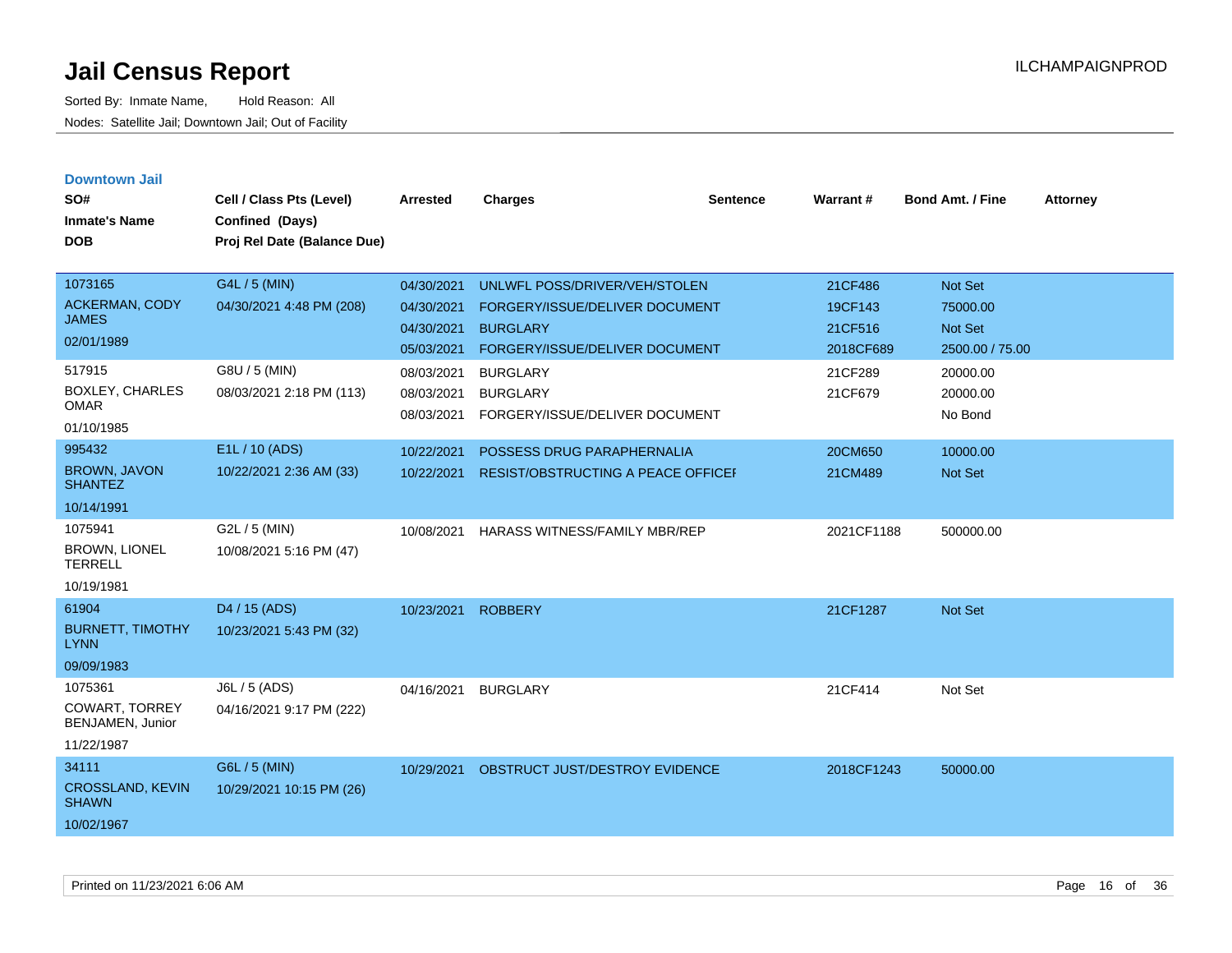Sorted By: Inmate Name, Hold Reason: All Nodes: Satellite Jail; Downtown Jail; Out of Facility

| SO#                               | Cell / Class Pts (Level)    | <b>Arrested</b> | <b>Charges</b>                   | <b>Sentence</b> | Warrant#   | <b>Bond Amt. / Fine</b> | <b>Attorney</b> |
|-----------------------------------|-----------------------------|-----------------|----------------------------------|-----------------|------------|-------------------------|-----------------|
| <b>Inmate's Name</b>              | Confined (Days)             |                 |                                  |                 |            |                         |                 |
| <b>DOB</b>                        | Proj Rel Date (Balance Due) |                 |                                  |                 |            |                         |                 |
|                                   |                             |                 |                                  |                 |            |                         |                 |
| 56063                             | H4L / 10 (ADS)              | 09/18/2021      | <b>AGGRAVATED BATTERY</b>        |                 | 21CF1127   | Not Set                 |                 |
| DAVIS, DAMIEN<br><b>DOMINIQUE</b> | 09/18/2021 4:25 AM (67)     | 09/19/2021      | <b>AGGRAVATED BATTERY</b>        |                 | 21CF1132   | Not Set                 |                 |
| 02/28/1977                        |                             |                 |                                  |                 |            |                         |                 |
| 1066719                           | C5L / 10 (MED)              | 06/09/2021      | AGG DOMESTIC BATTERY/STRANGLE    |                 | 21CF310    | 100000.00               |                 |
| DAVIS, TAVEON                     | 06/09/2021 10:50 PM (168)   | 06/09/2021      | RET THEFT/DISP MERCH/>\$300      |                 | 19CF959    | 5000.00                 |                 |
| <b>CORNELIUS</b>                  |                             | 06/09/2021      | RETAIL THEFT/DISP MERCH/<\$300   |                 | 19CM897    | 3000.00                 |                 |
| 12/21/1997                        |                             |                 |                                  |                 |            |                         |                 |
| 001078538                         | C4L / 10 (MED)              | 10/26/2021      | <b>CRIM SEX ASSAULT/FORCE</b>    |                 | 21CF1301   | <b>Not Set</b>          |                 |
| DAWKINS, LEN                      | 10/26/2021 8:18 PM (29)     |                 |                                  |                 |            |                         |                 |
| 03/23/1987                        |                             |                 |                                  |                 |            |                         |                 |
| 001078223                         | G9L / 5 (MIN)               | 11/09/2021      | AGG DUI/NO VALID DL              |                 | 21CF1382   | Not Set                 |                 |
| DIEGO-MATEO,<br><b>JOAQUIN</b>    | 11/09/2021 10:52 PM (15)    |                 |                                  |                 |            |                         |                 |
| 01/23/2002                        |                             |                 |                                  |                 |            |                         |                 |
| 571307                            | J3L / 15 (ADS)              | 09/14/2020      | <b>CRIM SEXUAL ABUSE/CONSENT</b> |                 | 2020CF1026 | <b>Not Set</b>          |                 |
| DOMINGO-<br>CASTANEDA,            | 09/14/2020 11:19 PM (436)   | 09/14/2020      | PRED CRIM SEX ASLT/VICTIM <13    |                 | 2020CF1025 | <b>Not Set</b>          |                 |
| 09/29/1989                        |                             |                 |                                  |                 |            |                         |                 |
| 527379                            | C9U / 15 (ADS)              | 10/25/2021      | ARMED HABITUAL CRIMINAL          |                 | 21CF1297   | Not Set                 |                 |
| DRAKE, MARCELL<br>DEON            | 10/25/2021 5:05 PM (30)     | 10/27/2021      | AGG DOMESTIC BATTERY/STRANGLE    |                 | 21CF1245   | Not Set                 |                 |
| 04/20/1987                        |                             |                 |                                  |                 |            |                         |                 |
| 959292                            | K1 / 15 (ADS)               | 04/01/2021      | ATTEMPT (FIRST DEGREE MURDER)    |                 | 2020CF565  | 2000000.00              |                 |
| DUNCAN, COREYON<br><b>ANTHONY</b> | 04/01/2021 8:46 PM (237)    |                 |                                  |                 |            |                         |                 |
| 01/17/1989                        |                             |                 |                                  |                 |            |                         |                 |
| 1053207                           | K <sub>2</sub> / 15 (SPH)   | 06/06/2019      | MURDER/INTENT TO KILL/INJURE     |                 | 2019-CF849 | 2000000.00              |                 |
| FAUST, JAQUAVEON<br>LAVELL        | 06/06/2019 2:24 PM (902)    |                 |                                  |                 |            |                         |                 |
|                                   |                             |                 |                                  |                 |            |                         |                 |

07/25/1996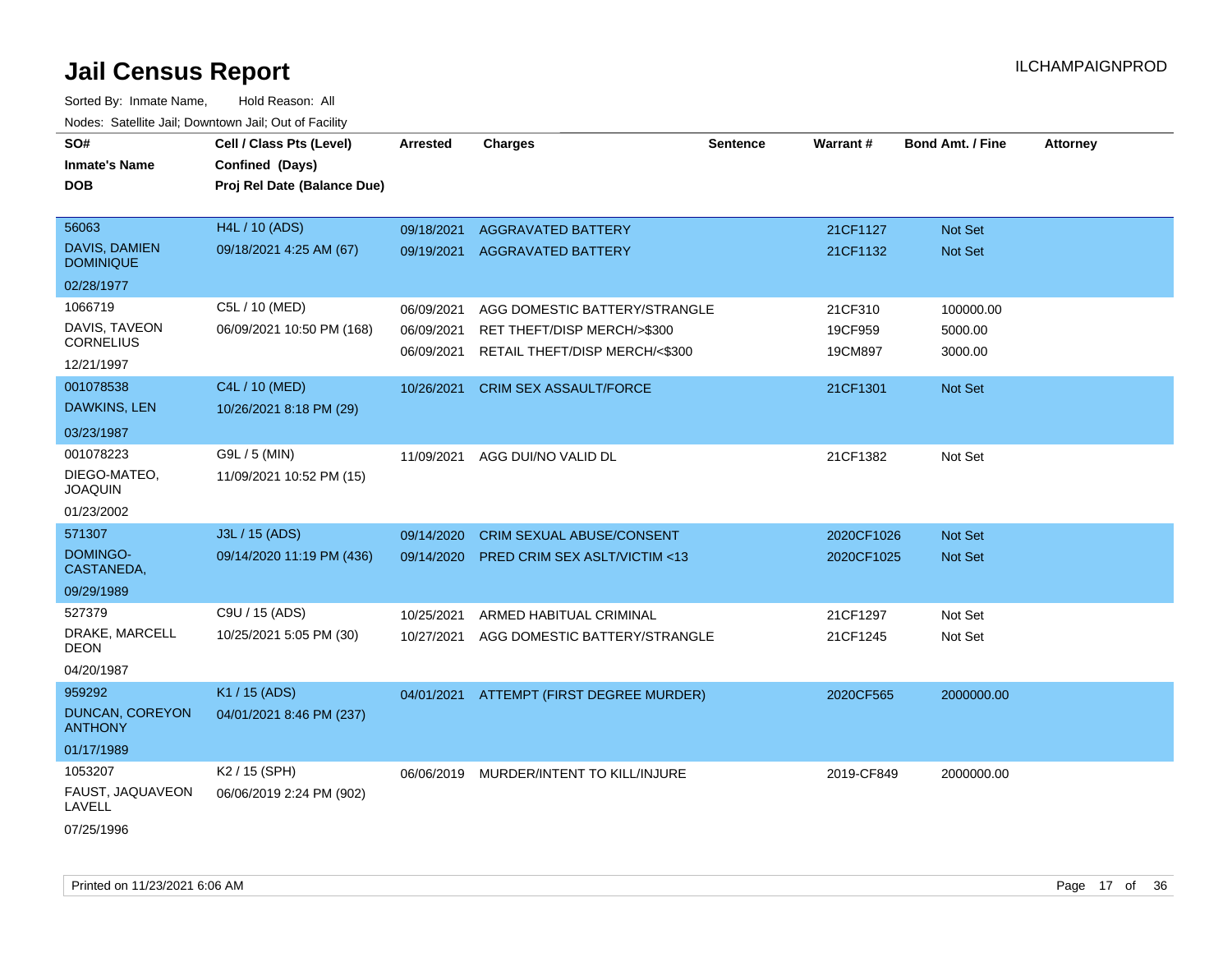| rougs. Calcing Jan, Downtown Jan, Out of Facility |                                              |                 |                                           |                 |             |                         |                 |
|---------------------------------------------------|----------------------------------------------|-----------------|-------------------------------------------|-----------------|-------------|-------------------------|-----------------|
| SO#                                               | Cell / Class Pts (Level)                     | <b>Arrested</b> | <b>Charges</b>                            | <b>Sentence</b> | Warrant#    | <b>Bond Amt. / Fine</b> | <b>Attorney</b> |
| <b>Inmate's Name</b>                              | Confined (Days)                              |                 |                                           |                 |             |                         |                 |
| <b>DOB</b>                                        | Proj Rel Date (Balance Due)                  |                 |                                           |                 |             |                         |                 |
|                                                   |                                              |                 |                                           |                 |             |                         |                 |
| 962759                                            | E6L / 5 (ADS)                                | 07/16/2021      | <b>METH DELIVERY&lt;5 GRAMS</b>           |                 | 21CF833     | Not Set                 |                 |
|                                                   | FINLEY, KEVIN DANTE 07/16/2021 9:44 PM (131) | 07/29/2021      | AGG CRIM SEX ASSAULT/FELONY               |                 | 21CF891     | No Bond                 |                 |
|                                                   |                                              |                 |                                           |                 |             |                         |                 |
| 12/28/1988                                        |                                              |                 |                                           |                 |             |                         |                 |
| 1068917                                           | H1L / 5 (MIN)                                | 08/11/2021      | VIO ORDER/PRIOR VIO OF ORDER              |                 | 21CF965     | Not Set                 |                 |
| GARCIA, JUAN<br>CARLOS                            | 08/11/2021 9:24 PM (105)                     |                 |                                           |                 |             |                         |                 |
| 10/21/1997                                        |                                              |                 |                                           |                 |             |                         |                 |
| 1071098                                           | F5L / 15 (MAX)                               | 11/06/2021      | AGG CRIM SEX ASSAULT/FIREARM              |                 | 21CF1368    | Not Set                 |                 |
| <b>HARRIS, SHEMAR</b><br><b>HARLEM</b>            | 11/06/2021 8:22 AM (18)                      |                 |                                           |                 |             |                         |                 |
| 07/22/2000                                        |                                              |                 |                                           |                 |             |                         |                 |
| 1073611                                           | G5L / 5 (MIN)                                | 02/09/2021      | MFG 15>100 GR ECSTASY/ANALOG              |                 | 21CF121     | 500000.00               |                 |
| <b>HAYES, CAMERON</b><br><b>TAYLOR MALEEK</b>     | 02/09/2021 3:10 PM (288)                     | 02/09/2021      | DELIVERY OF OR POSSESSION OF W/ INT       |                 | 21CF160     | Not Set                 |                 |
| 08/10/1998                                        |                                              |                 |                                           |                 |             |                         |                 |
| 544770                                            | F9U / 10 (MED)                               | 08/14/2021      | AGG DOMESTIC BATTERY/STRANGLE             |                 | 2021CF514   | 25000.00                |                 |
| <b>HAYES, DEVON</b><br><b>JERMAINE</b>            | 08/14/2021 2:56 AM (102)                     | 08/14/2021      | AGGRAVATED DOMESTIC BATTERY               |                 | 21CF977     | No Bond                 |                 |
| 11/07/1987                                        |                                              |                 |                                           |                 |             |                         |                 |
| 1015002                                           | J1L / 10 (ADS)                               | 07/22/2021      | <b>AGGRAVATED BATTERY</b>                 |                 | 2021CF861   | Not Set                 |                 |
| HERRERA, ANDREW<br>WESLEY                         | 07/22/2021 9:17 PM (125)                     |                 |                                           |                 |             |                         |                 |
| 12/17/1993                                        |                                              |                 |                                           |                 |             |                         |                 |
| 1024228                                           | K3 / 15 (SPH)                                |                 | 04/24/2018 *MURDER/INTENT TO KILL/INJURE  |                 | 2018-CF1170 | 5000000.00              |                 |
| <b>HILL, JAMONTE</b><br><b>RASHAD</b>             | 04/24/2018 4:07 PM (1,310)                   |                 |                                           |                 |             |                         |                 |
| 05/23/1994                                        |                                              |                 |                                           |                 |             |                         |                 |
| 49618                                             | G6U / 5 (MIN)                                |                 | 10/26/2021 AGG FLEEING POLICE/21 MPH OVER |                 | 21CF1300    | No Bond                 |                 |
| HITES, STEVEN<br>WAYNE                            | 10/26/2021 7:42 AM (29)                      |                 |                                           |                 |             |                         |                 |
| 12/31/1979                                        |                                              |                 |                                           |                 |             |                         |                 |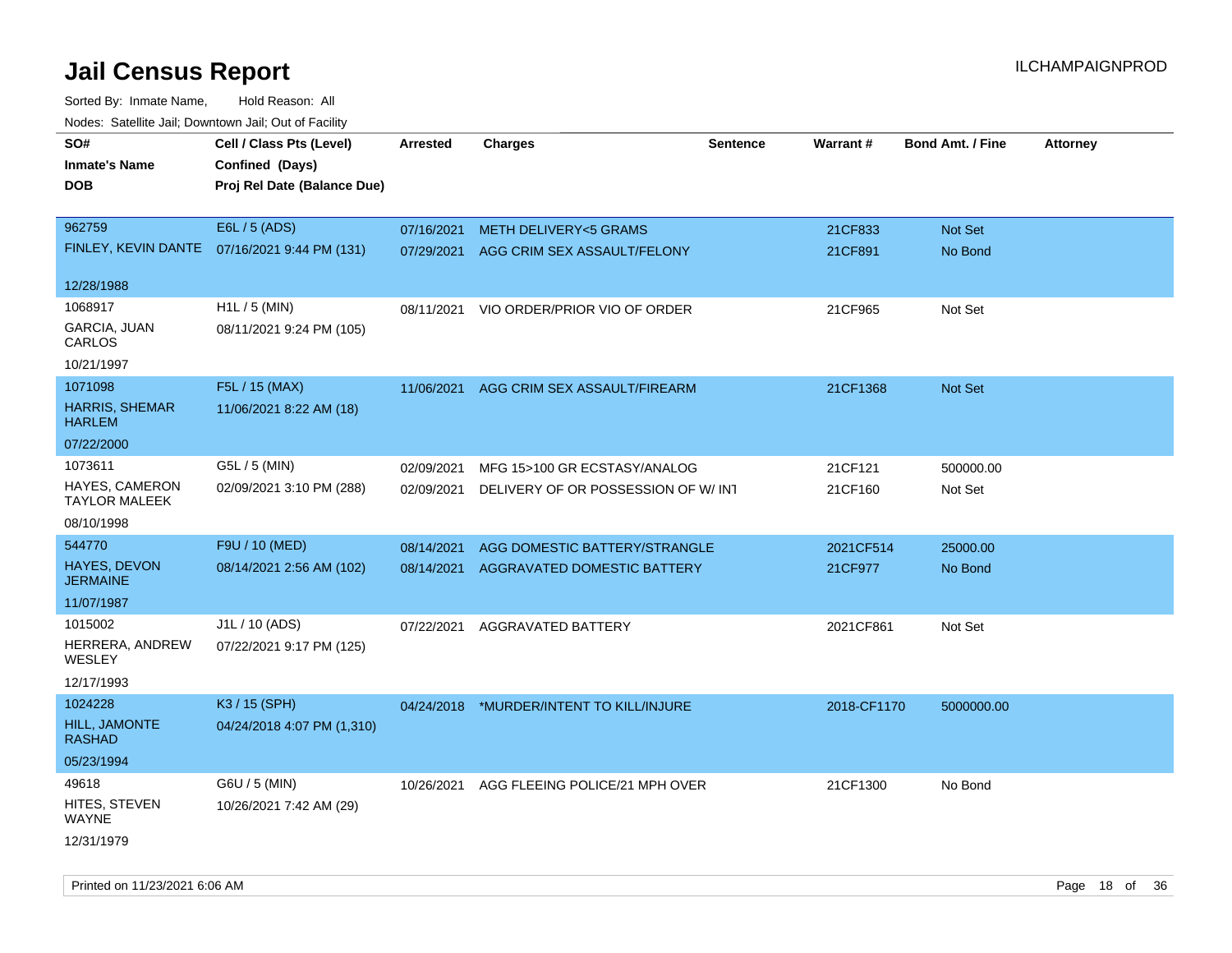| Noues. Salemie Jan, Downlown Jan, Out of Facility |                                            |            |                                    |                 |                 |                         |                 |
|---------------------------------------------------|--------------------------------------------|------------|------------------------------------|-----------------|-----------------|-------------------------|-----------------|
| SO#                                               | Cell / Class Pts (Level)                   | Arrested   | <b>Charges</b>                     | <b>Sentence</b> | <b>Warrant#</b> | <b>Bond Amt. / Fine</b> | <b>Attorney</b> |
| <b>Inmate's Name</b>                              | Confined (Days)                            |            |                                    |                 |                 |                         |                 |
| <b>DOB</b>                                        | Proj Rel Date (Balance Due)                |            |                                    |                 |                 |                         |                 |
|                                                   |                                            |            |                                    |                 |                 |                         |                 |
| 1063119                                           | F5U / 10 (MED)                             | 11/05/2021 | <b>BURGLARY</b>                    |                 | 2018CF877       | 10000.00                |                 |
| HUNT, KHALLEEL<br><b>MALIK</b>                    | 11/05/2021 7:47 AM (19)                    | 11/05/2021 | <b>BURGLARY W/O CAUSING DAMAGE</b> |                 | 2018CF1687      | 10000.00                |                 |
| 03/28/1999                                        |                                            |            |                                    |                 |                 |                         |                 |
| 29206                                             | $11 / 15$ (MAX)                            | 11/09/2021 | AGGRAVATED BATTERY                 |                 | 21CF1381        | No Bond                 |                 |
| JOHNSON, REUBEN<br><b>MONTE</b>                   | 11/09/2021 11:30 AM (15)                   | 11/16/2021 | PROBATION VIOLATION                |                 | 20CF987         | Not Set                 |                 |
| 04/07/1956                                        |                                            |            |                                    |                 |                 |                         |                 |
| 1073894                                           | E4U / 10 (ADS)                             | 09/09/2021 | VIOLATE SEX OFFENDER REGIS/2+      |                 | 2021CF920       | 10000.00                |                 |
| JOKICH, ANTON VEGO  09/09/2021 2:14 PM (76)       |                                            |            |                                    |                 |                 |                         |                 |
|                                                   |                                            |            |                                    |                 |                 |                         |                 |
| 05/30/1969                                        |                                            |            |                                    |                 |                 |                         |                 |
| 23138                                             | D1 / 15 (MAX)                              | 06/17/2021 | STALKING/TRANSMITS THREAT          |                 | 18CF1332        | Not Set                 |                 |
| JONES, GLENN<br><b>CLAYTON</b>                    | 06/17/2021 12:51 PM (160)                  | 06/17/2021 | AGG CRIM SEXUAL ABUSE/FELONY       |                 | 18-CF-1333      | Not Set                 |                 |
| 08/17/1958                                        |                                            |            |                                    |                 |                 |                         |                 |
| 1017120                                           | G3U / 5 (MIN)                              | 10/29/2021 | BATTERY/CAUSE BODILY HARM          |                 | 21CM498         | Not Set                 |                 |
|                                                   | JONES, JOSHUA LYNN 10/29/2021 3:15 AM (26) | 10/29/2021 | AGG ASLT/USE DDLY WEAPON           |                 | 21CM452         | 2500.00                 |                 |
|                                                   |                                            |            |                                    |                 |                 |                         |                 |
| 05/16/1993                                        |                                            |            |                                    |                 |                 |                         |                 |
| 001077231                                         | J5L / 10 (ADS)                             | 11/02/2021 | RECEIVE/POSS/SELL STOLEN VEH       |                 | 21CF25          | 15000.00                |                 |
| KOLESAR, JEREMY J                                 | 11/02/2021 5:51 PM (22)                    | 11/02/2021 | VIOLATE SEX OFFENDER REGIS         |                 | 21CF924         | 10000.00                |                 |
| 10/20/1979                                        |                                            |            |                                    |                 |                 |                         |                 |
| 24308                                             | D <sub>2</sub> / 15 (MAX)                  | 06/03/2021 | <b>ROBBERY</b>                     |                 | 21CF625         | No Bond                 |                 |
| KWIATKOWSKI,<br>ROBERT JOHN                       | 06/03/2021 10:40 PM (174)                  |            |                                    |                 |                 |                         |                 |
| 08/08/1963                                        |                                            |            |                                    |                 |                 |                         |                 |
| 37260                                             | C2U / 10 (ADS)                             | 09/09/2021 | FORGERY/ISSUE DOCUMENT/1 UPC       |                 | 2019 CF 559     | 200000.00               |                 |
| LENARD, DEMETRIUS<br><b>MARQUIS</b>               | 09/09/2021 1:44 AM (76)                    |            |                                    |                 |                 |                         |                 |
| 07/03/1973                                        |                                            |            |                                    |                 |                 |                         |                 |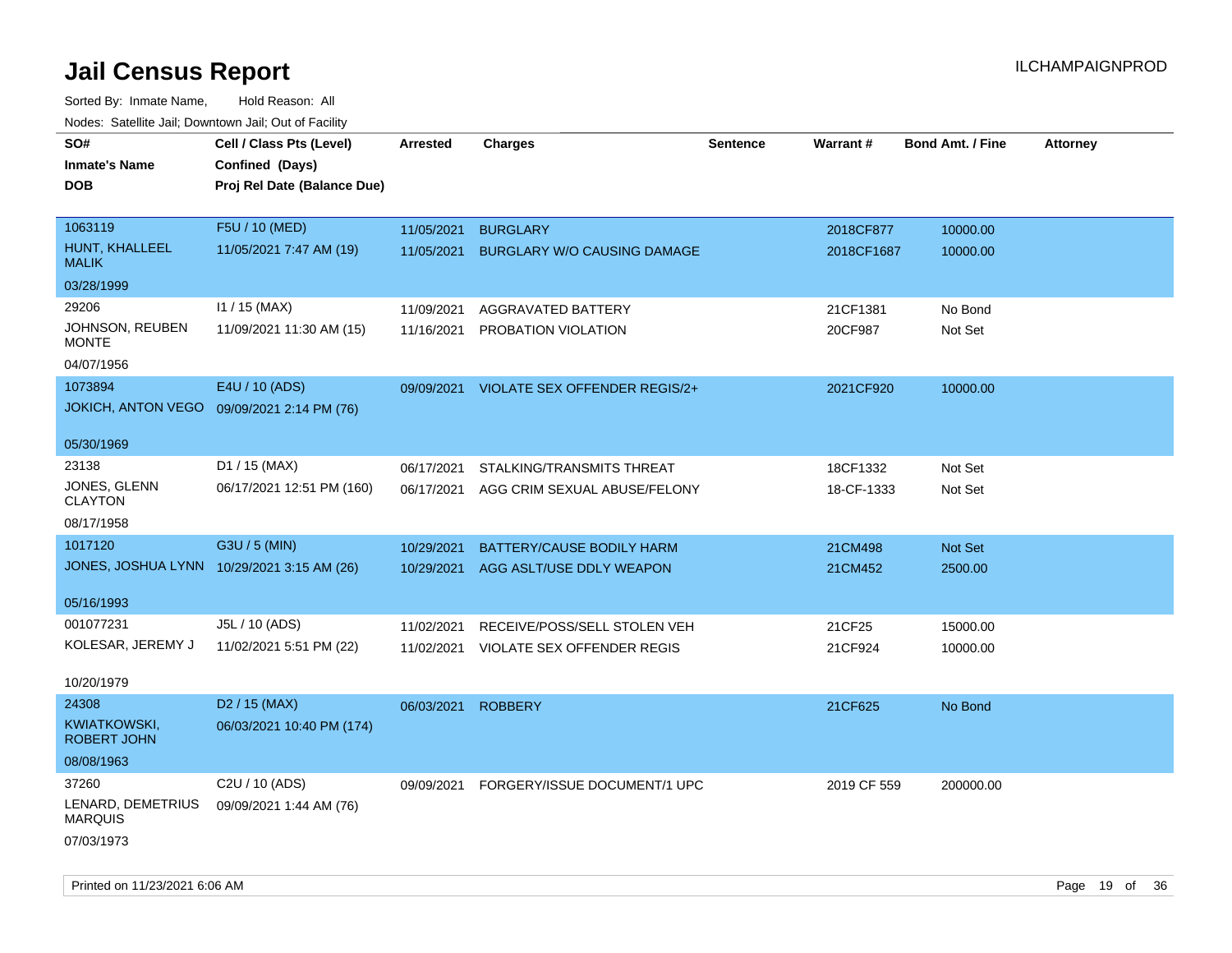| i vuuto. Talelille Jall, Dowlltowii Jall, Out of Facility |                             |                 |                                                            |                 |            |                         |                 |
|-----------------------------------------------------------|-----------------------------|-----------------|------------------------------------------------------------|-----------------|------------|-------------------------|-----------------|
| SO#                                                       | Cell / Class Pts (Level)    | <b>Arrested</b> | <b>Charges</b>                                             | <b>Sentence</b> | Warrant#   | <b>Bond Amt. / Fine</b> | <b>Attorney</b> |
| Inmate's Name                                             | Confined (Days)             |                 |                                                            |                 |            |                         |                 |
| <b>DOB</b>                                                | Proj Rel Date (Balance Due) |                 |                                                            |                 |            |                         |                 |
|                                                           |                             |                 |                                                            |                 |            |                         |                 |
| 29681                                                     | J2L / 15 (ADS)              | 07/14/2020      | PREDATORY CRIMINAL SEX ASSLT/CHILE                         |                 | 20CF-781   | 250000.00               |                 |
| LENOIR, JOHN<br><b>CHRISTOPHER</b>                        | 07/14/2020 12:51 PM (498)   |                 |                                                            |                 |            |                         |                 |
| 04/20/1966                                                |                             |                 |                                                            |                 |            |                         |                 |
| 001078249                                                 | B3 / 10 (MED)               | 08/07/2021      | FELON POSS/USE WEAPON/FIREARM                              |                 | 21CF947    | Not Set                 |                 |
| MCCLENDON, CALVIN<br>М                                    | 08/07/2021 8:56 AM (109)    |                 |                                                            |                 |            |                         |                 |
| 04/29/1990                                                |                             |                 |                                                            |                 |            |                         |                 |
| 40235                                                     | G9U / 5 (MIN)               | 10/04/2021      | AGG DUI/4                                                  |                 | 2021CF1145 | 35000.00                |                 |
| MERRIWEATHER,<br><b>MARCUS TODD</b>                       | 10/04/2021 4:41 PM (51)     |                 |                                                            |                 |            |                         |                 |
| 11/28/1967                                                |                             |                 |                                                            |                 |            |                         |                 |
| 1040273                                                   | E5U / 15 (ADS)              | 09/30/2021      | PRED CRIM SEX ASLT/VICTIM <13                              |                 | 21CF329    | 500000.00               |                 |
| METCALFE, LANELL<br><b>JARON</b>                          | 09/30/2021 11:32 PM (55)    |                 |                                                            |                 |            |                         |                 |
| 09/22/1988                                                |                             |                 |                                                            |                 |            |                         |                 |
| 1075635                                                   | B <sub>2</sub> / 10 (ADS)   | 05/11/2021      | AGG DISCHARGE FIREARM/OCC VEH                              |                 | 21CF538    | Not Set                 |                 |
| MILES, DEVLON VON,<br>Junior                              | 05/11/2021 10:39 PM (197)   | 05/11/2021      | MFG/DEL CANNABIS/30-500 GRAMS                              |                 | 20CF1402   | 100000.00               |                 |
| 11/04/2000                                                |                             |                 |                                                            |                 |            |                         |                 |
| 39106                                                     | C3L / 10 (SPH)              | 10/12/2021      | DOMESTIC BATTERY/OTHER PRIOR                               |                 | 21CF1217   | Not Set                 |                 |
| MOORE, ANDREW LEE, 10/12/2021 1:02 AM (43)<br>Junior      |                             |                 |                                                            |                 |            |                         |                 |
| 04/12/1973                                                |                             |                 |                                                            |                 |            |                         |                 |
| 1069209                                                   | H <sub>2</sub> L / 10 (ADS) | 04/07/2021      | AGG BATTERY/GREAT BODILY HARM                              |                 | 21CF376    | Not Set                 |                 |
| MOORE, DEVONTE<br><b>JAMAL</b>                            | 04/07/2021 6:25 PM (231)    |                 |                                                            |                 |            |                         |                 |
| 09/24/1995                                                |                             |                 |                                                            |                 |            |                         |                 |
| 966887                                                    | F1L / 15 (MAX)              | 11/05/2021      | DELIVERY OF OR POSSESSION OF W/ IN1 10y/0m/0d (DC 19CF1425 |                 |            | No Bond                 |                 |
| NELSON, DARRYL<br><b>WAYNE</b>                            | 11/05/2021 11:00 AM (19)    |                 |                                                            |                 |            |                         |                 |
| 01/16/1984                                                |                             |                 |                                                            |                 |            |                         |                 |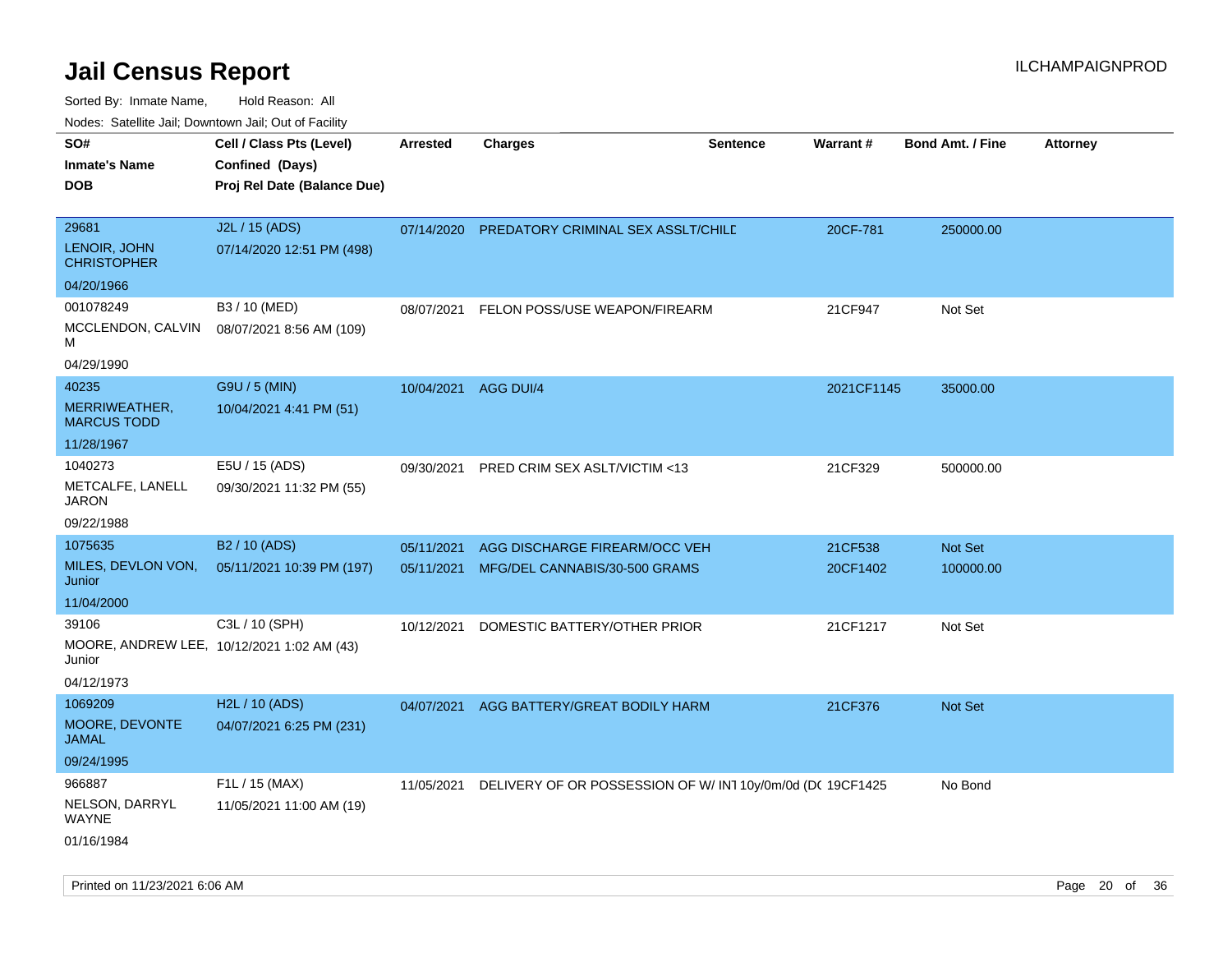Sorted By: Inmate Name, Hold Reason: All Nodes: Satellite Jail; Downtown Jail; Out of Facility

| SO#                                          | Cell / Class Pts (Level)                    | <b>Arrested</b> | <b>Charges</b>                   | <b>Sentence</b> | Warrant#     | <b>Bond Amt. / Fine</b> | <b>Attorney</b> |
|----------------------------------------------|---------------------------------------------|-----------------|----------------------------------|-----------------|--------------|-------------------------|-----------------|
| <b>Inmate's Name</b>                         | Confined (Days)                             |                 |                                  |                 |              |                         |                 |
| <b>DOB</b>                                   | Proj Rel Date (Balance Due)                 |                 |                                  |                 |              |                         |                 |
|                                              |                                             |                 |                                  |                 |              |                         |                 |
| 001078357                                    | H6L / 15 (ADS)                              | 09/17/2021      | ARMED ROBBERY/ARMED W/FIREARM    |                 | 21CF1230     | Not Set                 |                 |
| PETTIGREW, CAREY<br><b>CORNITRIAS DEOBLO</b> | 09/17/2021 9:56 AM (68)                     | 09/17/2021      | ARMED ROBBERY/ARMED W/FIREARM    |                 | 21CF1128     | <b>Not Set</b>          |                 |
| 08/31/1986                                   |                                             | 09/17/2021      | ARMED ROBBERY/ARMED W/FIREARM    |                 | 21CF1129     | <b>Not Set</b>          |                 |
| 1022441                                      | H3L / 10 (ADS)                              | 10/27/2021      | AGG BATTERY/PEACE OFFICER        |                 | 2021 CF 12   | No Bond                 |                 |
| PICKENS, DONTRELL<br>DEMAR                   | 10/27/2021 1:39 PM (28)                     | 10/27/2021      | AGG BATTERY/PEACE OFFICER        |                 | 2020 CF 1488 | No Bond                 |                 |
| 12/10/1993                                   |                                             |                 |                                  |                 |              |                         |                 |
| 1072114                                      | A1U / 15 (SPH)                              | 01/17/2021      | ATTEMPT (FIRST DEGREE MURDER)    |                 | 2021CF65     | Not Set                 |                 |
|                                              | ROBINSON, DONNELL 01/17/2021 2:40 PM (311)  | 01/17/2021      | ARMED ROBBERY/NO FIREARM         |                 | 2020CF824    | 75000.00                |                 |
| <b>LEVON</b>                                 |                                             | 02/17/2021      | <b>AGGRAVATED BATTERY</b>        | 4y (DOC)        |              | 250000.00               |                 |
| 10/23/2000                                   |                                             |                 |                                  |                 |              |                         |                 |
| 980761                                       | B1 / 10 (MED)                               | 06/07/2021      | DOMESTIC BATTERY/OTHER PRIOR     |                 | 21CF639      | Not Set                 |                 |
| ROBINSON, LEON<br>SOLOMON                    | 06/07/2021 1:53 AM (170)                    |                 |                                  |                 |              |                         |                 |
| 10/22/1983                                   |                                             |                 |                                  |                 |              |                         |                 |
| 1006507                                      | 14 / 10 (ADS)                               | 10/21/2021      | AGG ASLT/USE DDLY WEAPON         |                 | 21CM123      | 1000.00                 |                 |
| RODGERS, DYLAN                               | 10/21/2021 12:34 AM (34)                    | 10/21/2021      | DOMESTIC BATTERY/OTHER PRIOR     |                 | 21CF1269     | Not Set                 |                 |
| <b>ROBERT</b>                                |                                             | 10/21/2021      | <b>PROBATION VIOLATION</b>       |                 | 2019CF1220   | 10000.00                |                 |
| 12/12/1991                                   |                                             |                 |                                  |                 |              |                         |                 |
| 001077488                                    | G3L / 5 (MIN)                               | 11/07/2021      | POSSESSING A CONTROLLED SUBSTAND |                 | 21CF1371     | Not Set                 |                 |
|                                              | SESSUM, NICHOLAS C 11/07/2021 9:33 PM (17)  |                 |                                  |                 |              |                         |                 |
| 06/22/1989                                   |                                             |                 |                                  |                 |              |                         |                 |
| 1069960                                      | G7L / 5 (MIN)                               | 09/28/2021      | <b>IDENTITY THEFT/\$2K-\$10K</b> |                 | 21CF952      | 10000.00                |                 |
| <b>SHELTON, JOSIAH</b><br><b>TIMOTHY</b>     | 09/28/2021 2:04 AM (57)                     |                 |                                  |                 |              |                         |                 |
| 02/23/1980                                   |                                             |                 |                                  |                 |              |                         |                 |
| 1034702                                      | F3L / 10 (MED)                              | 10/22/2021      | AGG DOMESTIC BATTERY/STRANGLE    |                 | 21CF1123     | 50000.00                |                 |
|                                              | SOULE, AUSTIN TYLER 10/22/2021 6:49 AM (33) |                 |                                  |                 |              |                         |                 |
| 03/18/1995                                   |                                             |                 |                                  |                 |              |                         |                 |

Printed on 11/23/2021 6:06 AM Page 21 of 36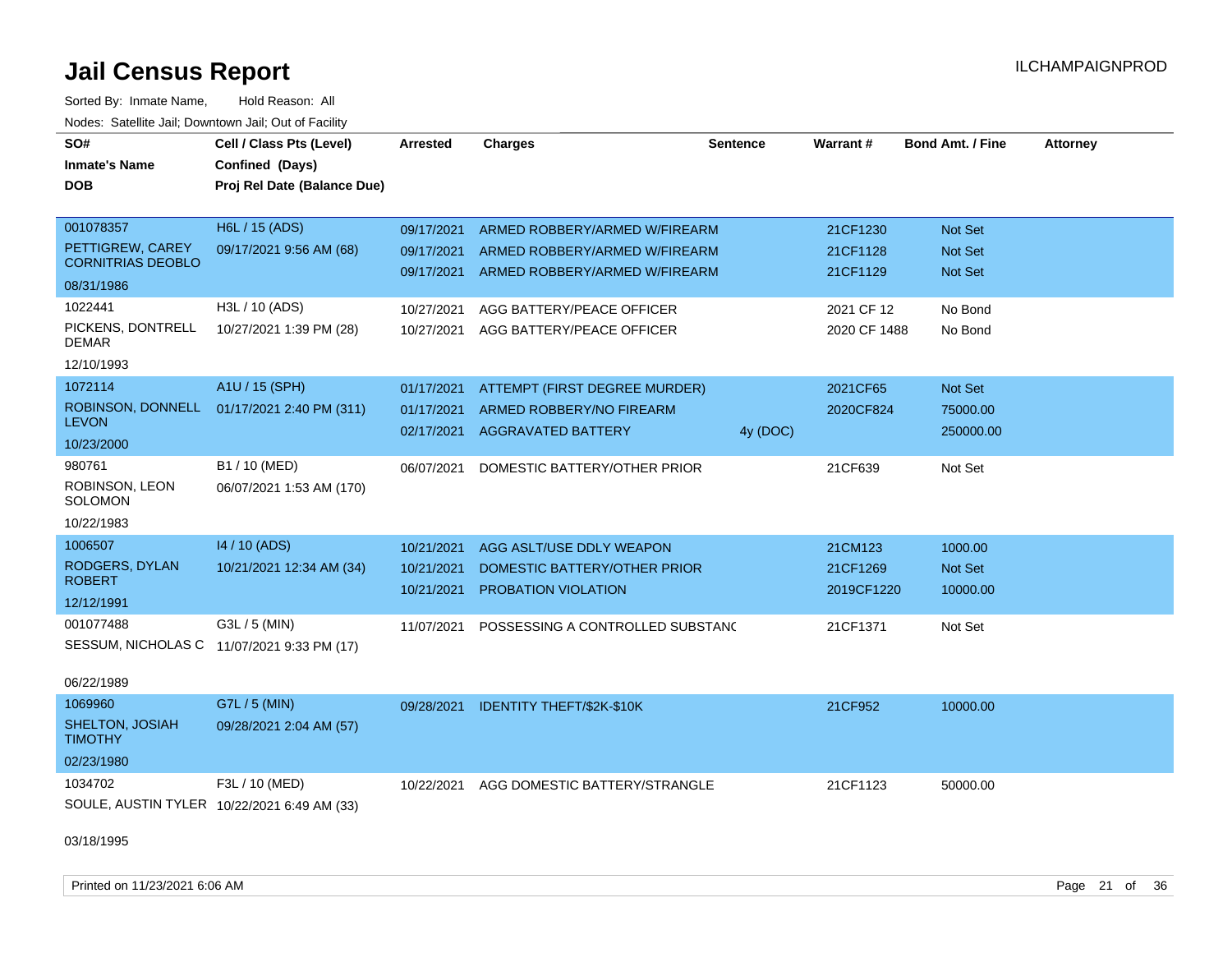| SO#                                     | Cell / Class Pts (Level)                       | Arrested   | <b>Charges</b>                  | <b>Sentence</b> | Warrant#   | <b>Bond Amt. / Fine</b> | <b>Attorney</b> |
|-----------------------------------------|------------------------------------------------|------------|---------------------------------|-----------------|------------|-------------------------|-----------------|
| <b>Inmate's Name</b><br><b>DOB</b>      | Confined (Days)<br>Proj Rel Date (Balance Due) |            |                                 |                 |            |                         |                 |
|                                         |                                                |            |                                 |                 |            |                         |                 |
| 1051104                                 | G1U / 5 (MIN)                                  | 05/26/2021 | DRIVING ON REVOKED LICENSE      |                 | 21TR4000   | Not Set                 |                 |
| <b>STOVER, ANDREW</b><br><b>WADE</b>    | 05/27/2021 12:59 AM (181)                      | 05/26/2021 | <b>BURGLARY</b>                 |                 | 21CF667    | Not Set                 |                 |
| 07/20/1994                              |                                                | 05/26/2021 | METH DELIVERY/5<15 GRAMS        |                 | 21CF598    | Not Set                 |                 |
| 1024184                                 | H5L / 10 (ADS)                                 | 09/08/2021 | AGG ASLT PEACE OFF/FIRE/ER WRK  |                 | 20CF1051   | No Bond                 |                 |
| SULLIVAN, CODY<br><b>MICHAEL</b>        | 09/08/2021 3:28 PM (77)                        |            |                                 |                 |            |                         |                 |
| 08/15/1994                              |                                                |            |                                 |                 |            |                         |                 |
| 1035647                                 | I3 / 10 (ADS)                                  | 10/29/2021 | CRIM DMG TO PROP \$500-10K      |                 | 21CF983    | 10000.00                |                 |
| SUMO, DAVID KLON                        | 10/29/2021 6:36 PM (26)                        | 10/29/2021 | CRIM DMG/GOVT PROP/>\$500-\$10K |                 | 21CF984    | 10000.00                |                 |
| 06/23/1975                              |                                                |            |                                 |                 |            |                         |                 |
| 1068839                                 | F8L / 15 (MAX)                                 | 08/07/2020 | <b>HOMICIDE</b>                 |                 | 2020-CF851 | 1000000.00              |                 |
| TAYLOR, LONDON<br><b>JAVON</b>          | 08/07/2020 10:30 AM (474)                      |            |                                 |                 |            |                         |                 |
| 08/16/1999                              |                                                |            |                                 |                 |            |                         |                 |
| 1004142                                 | F9L / 15 (MAX)                                 | 10/22/2021 | PAROLE REVOCATION               |                 |            | Not Set                 |                 |
| TOY, KAYON LARENZ                       | 10/22/2021 1:01 PM (33)                        | 10/27/2021 | POSSESSION OF METH/15<100GRAMS  |                 | 2021CF1298 | 1500000.00              |                 |
| 09/12/1991                              |                                                |            |                                 |                 |            |                         |                 |
| 1056971                                 | D6 / 10 (ADS)                                  | 08/07/2021 | FELON POSS/USE WEAPON/FIREARM   |                 | 21CF948    | No Bond                 |                 |
| TRAVIS, DENZEL<br><b>DANTRELL</b>       | 08/07/2021 7:36 AM (109)                       | 08/08/2021 | AGG BATTERY/PUBLIC PLACE        |                 | 2020CF647  | 25000.00                |                 |
| 03/21/1993                              |                                                |            |                                 |                 |            |                         |                 |
| 001078250                               | F2L / 10 (MED)                                 | 08/07/2021 | FELON POSS WEAPON/BODY ARMOR    |                 | 21CF950    | Not Set                 |                 |
| <b>TRAVIS, JORDAN</b><br><b>TESHAUN</b> | 08/07/2021 10:27 AM (109)                      |            |                                 |                 |            |                         |                 |
| 03/03/1996                              |                                                |            |                                 |                 |            |                         |                 |
| 969709                                  | G2U / 5 (MIN)                                  | 10/29/2021 | CRIM DMG TO PROP \$500-10K      |                 |            | Not Set                 |                 |
| TUFTE, BRYCE<br><b>MATTHEW</b>          | 10/29/2021 3:14 PM (26)                        | 10/29/2021 | DRIVING ON SUSPENDED LICENSE    |                 | 20TR2181   | 5000.00                 |                 |
| 05/30/1988                              | 12/20/2021 (0.00)                              |            |                                 |                 |            |                         |                 |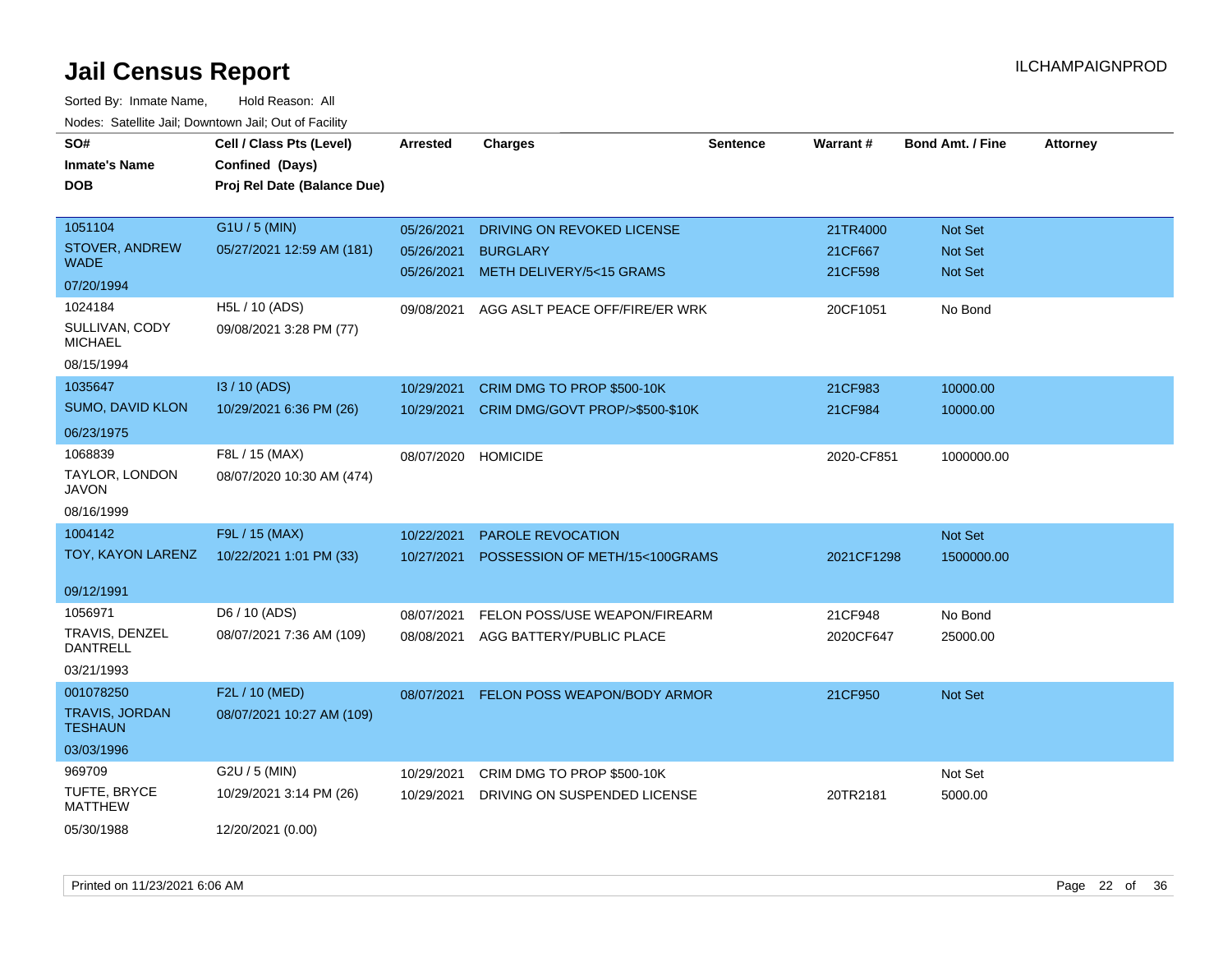| ivouss. Saleling Jali, Downtown Jali, Out of Facility |                             |                   |                                    |                 |                 |                         |                 |
|-------------------------------------------------------|-----------------------------|-------------------|------------------------------------|-----------------|-----------------|-------------------------|-----------------|
| SO#                                                   | Cell / Class Pts (Level)    | <b>Arrested</b>   | <b>Charges</b>                     | <b>Sentence</b> | <b>Warrant#</b> | <b>Bond Amt. / Fine</b> | <b>Attorney</b> |
| <b>Inmate's Name</b>                                  | Confined (Days)             |                   |                                    |                 |                 |                         |                 |
| <b>DOB</b>                                            | Proj Rel Date (Balance Due) |                   |                                    |                 |                 |                         |                 |
|                                                       |                             |                   |                                    |                 |                 |                         |                 |
| 30108                                                 | J4L / 15 (ADS)              | 07/30/2021 MURDER |                                    |                 | 21CF902         | 2000000.00              |                 |
| VANDYKE, DARYL<br><b>ANTHONY</b>                      | 07/30/2021 8:29 PM (117)    |                   |                                    |                 |                 |                         |                 |
| 10/04/1965                                            |                             |                   |                                    |                 |                 |                         |                 |
| 968681                                                | D5 / 15 (ADS)               | 08/27/2021        | INDIRECT CRIMINAL CONTEMPT         | 5y (DOC)        | 2021CC16        | No Bond                 |                 |
| <b>WADE, DEMETRIUS</b><br>DARYL                       | 08/27/2021 2:25 AM (89)     | 08/27/2021        | AGG CRIM SX AB/VIC 13<18/TRUST     |                 | 2020CF499       | 250000.00               |                 |
| 01/07/1987                                            |                             |                   |                                    |                 |                 |                         |                 |
| 1070904                                               | G7U / 5 (MIN)               | 10/28/2021        | <b>BURGLARY</b>                    |                 | 2021CF321       | 15000.00                |                 |
| WANKEL, JONAH<br><b>JAMES</b>                         | 10/28/2021 3:42 AM (27)     |                   |                                    |                 |                 |                         |                 |
| 12/15/1993                                            |                             |                   |                                    |                 |                 |                         |                 |
| 44836                                                 | E2L / 15 (ADS)              | 11/02/2021        | THEFT                              |                 |                 | Not Set                 |                 |
| <b>WESLEY, FRANK</b>                                  | 11/02/2021 4:08 AM (22)     | 11/02/2021        | DISORDERLY CONDUCT                 |                 |                 | Not Set                 |                 |
| LADELL                                                |                             | 11/02/2021        | <b>CRIM TRESPASS TO STATE LAND</b> |                 | 21118875        | Not Set                 |                 |
| 09/17/1977                                            |                             |                   |                                    |                 |                 |                         |                 |
| 001078511                                             | G5U / 5 (MIN)               | 10/18/2021 WRIT   |                                    |                 | 20CF1318        | No Bond                 |                 |
| <b>WILLIAMS, KANAAN</b><br><b>AUBREY</b>              | 10/18/2021 2:21 PM (37)     |                   |                                    |                 |                 |                         |                 |
| 03/17/2000                                            |                             |                   |                                    |                 |                 |                         |                 |
| 1058072                                               | A2U / 15 (SPH)              | 02/25/2021        | ARMED HABITUAL CRIMINAL            |                 |                 | Not Set                 |                 |
| <b>WILLIAMS, KENNETH</b><br><b>BERNARD</b>            | 02/25/2021 3:24 PM (272)    |                   |                                    |                 |                 |                         |                 |
| 10/04/1985                                            |                             |                   |                                    |                 |                 |                         |                 |
| 53518                                                 | 15 / 15 (ADS)               | 08/19/2021        | <b>AGGRAVATED BATTERY</b>          |                 | 21CF1014        | <b>Not Set</b>          |                 |
| <b>WILLIAMS, TORREY</b><br><b>TOSHIBA</b>             | 08/19/2021 10:10 AM (97)    | 09/01/2021        | PROBATION VIOLATION                |                 | 20CF381         | Not Set                 |                 |
| 03/30/1975                                            |                             |                   |                                    |                 |                 |                         |                 |
| 9326                                                  | $12/5$ (ADS)                | 06/14/2021        | <b>BURGLARY</b>                    |                 | 2020-CF-625     | Not Set                 |                 |
| YOUNG, ANTHONY<br>PAUL                                | 06/14/2021 12:07 PM (163)   |                   |                                    |                 |                 |                         |                 |
| 03/13/1954                                            |                             |                   |                                    |                 |                 |                         |                 |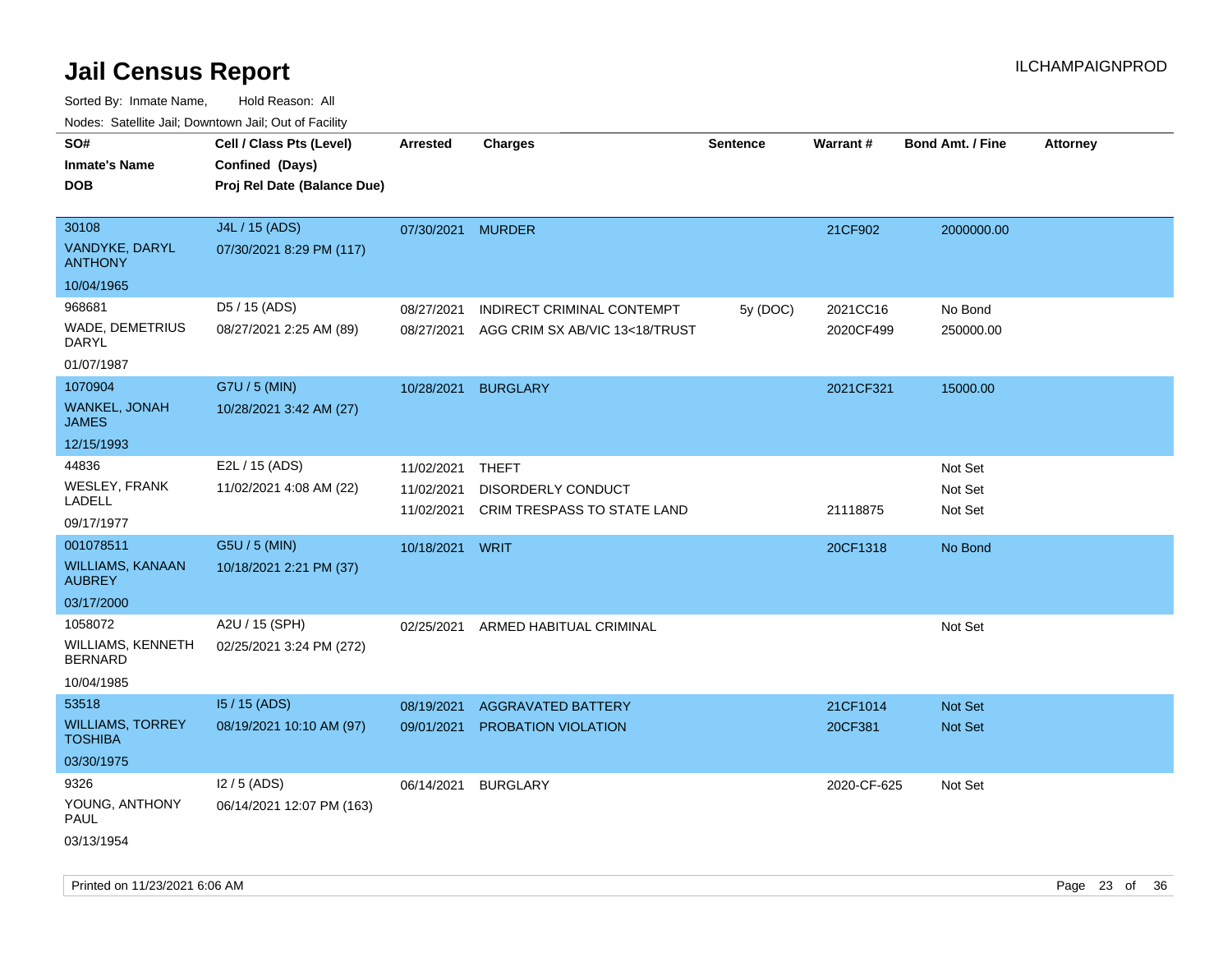Sorted By: Inmate Name, Hold Reason: All Nodes: Satellite Jail; Downtown Jail; Out of Facility

**Total Downtown Jail: 63 Males: 63 Females: 0 Unknown: 0**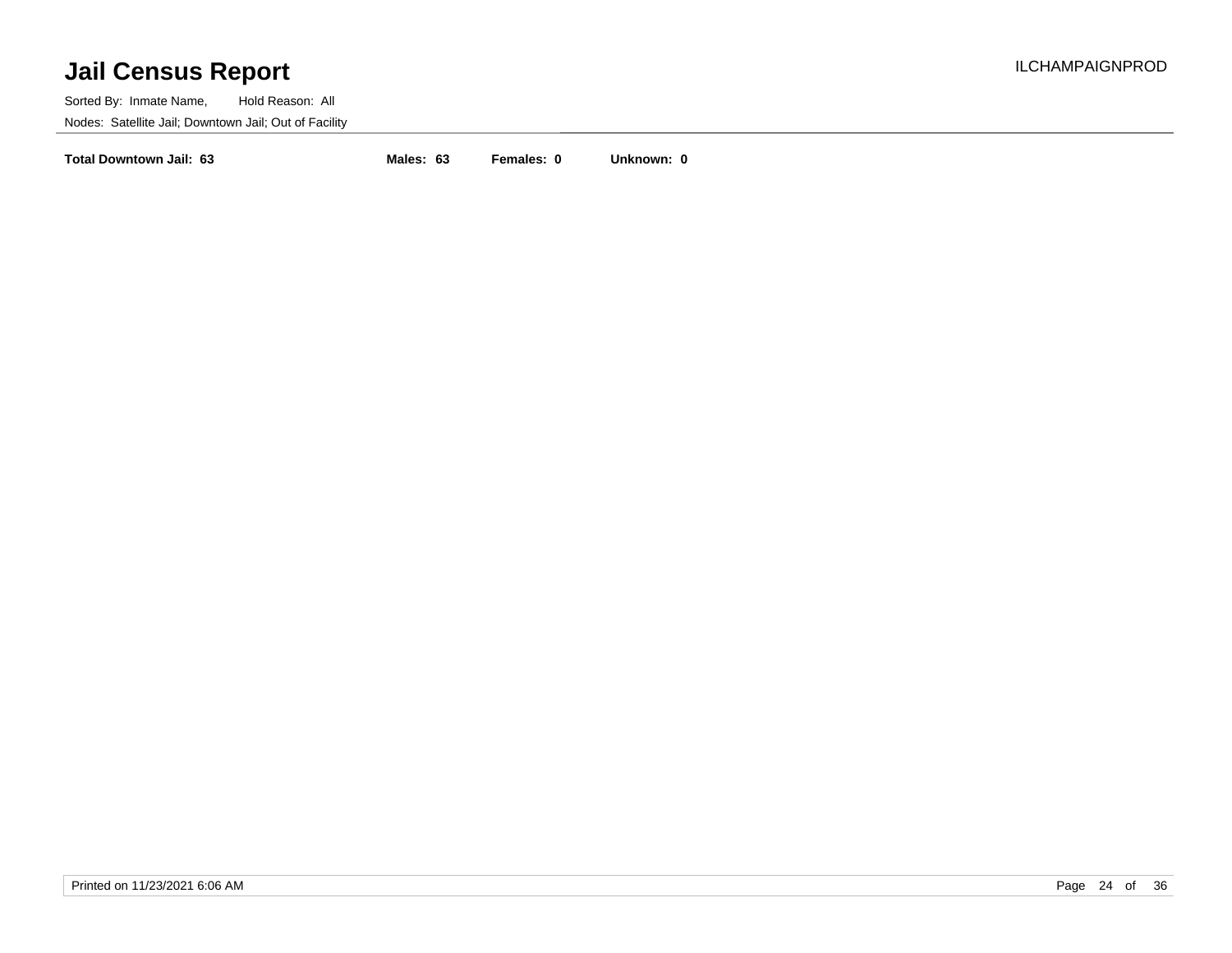|  |  | <b>Out of Facility</b> |
|--|--|------------------------|
|  |  |                        |

| SO#<br><b>Inmate's Name</b><br><b>DOB</b>                         | Cell / Class Pts (Level)<br>Confined (Days)<br>Proj Rel Date (Balance Due) | <b>Arrested</b>                        | <b>Charges</b>                                                                              | <b>Sentence</b> | Warrant#                        | <b>Bond Amt. / Fine</b>       | <b>Attorney</b> |
|-------------------------------------------------------------------|----------------------------------------------------------------------------|----------------------------------------|---------------------------------------------------------------------------------------------|-----------------|---------------------------------|-------------------------------|-----------------|
| 61095<br>AMOS, DERRICK<br><b>JAMES</b>                            | <b>DEW / 10 (ADS)</b><br>05/02/2021 9:02 PM (206)                          | 05/02/2021                             | HOME INVASION/CAUSE INJURY                                                                  |                 | 2021CF323                       | 100000.00                     |                 |
| 06/12/1985<br>19971<br><b>LYNN</b>                                | <b>EHD</b><br>BARNESKE, RAYMOND 11/09/2021 9:32 AM (15)                    | 11/09/2021                             | DRIVING RVK/SUSP DUI/SSS 4-9                                                                |                 | 2021CF968                       | Not Set                       |                 |
| 08/17/1961<br>516062                                              | 5/6/2022 (0.00)<br><b>DEW / 15 (MAX)</b>                                   |                                        |                                                                                             |                 |                                 |                               |                 |
| <b>BENNETT, JOHN</b><br><b>MICHAEL</b>                            | 02/22/2021 10:47 AM (275)                                                  | 02/22/2021<br>02/22/2021               | <b>PHONE HARASSMENT/2+</b><br>AGG DISCH FIR/VEH/PC OFF/FRMAN                                |                 | 20CF194<br>21CF210              | 5000.00<br>No Bond            |                 |
| 04/30/1986                                                        |                                                                            |                                        |                                                                                             |                 |                                 |                               |                 |
| 976538                                                            | EHD<br>BLISSIT, WYATT TYRES 10/12/2021 10:05 AM (43)                       | 10/12/2021                             | DOMESTIC BATTERY/OTHER PRIOR                                                                |                 | 2020CF1095                      | Not Set                       |                 |
| 09/05/1989                                                        | 1/6/2022 (0.00)                                                            |                                        |                                                                                             |                 |                                 |                               |                 |
| 33993<br><b>BOOKER, STEPHON</b><br><b>MONTELL</b><br>06/11/1971   | <b>DEW / 10 (MED)</b><br>06/14/2021 7:42 PM (163)                          | 06/14/2021<br>06/14/2021<br>06/14/2021 | AGGRAVATED DOMESTIC BATTERY<br>POSSESSING A CONTROLLED SUBSTANC<br><b>PAROLE REVOCATION</b> |                 | 21CF688<br>21CF657<br>CH2103612 | Not Set<br>Not Set<br>No Bond |                 |
| 1074315<br><b>BRIGGS, PATRICK</b><br><b>MONTAY</b><br>08/05/2001  | DEW / 15 (MAX)<br>08/03/2021 4:56 PM (113)                                 | 07/27/2021                             | AGG DISCHARGE FIREARM/VEH/SCH                                                               |                 | 21CF927                         | Not Set                       |                 |
| 001078065<br><b>BROWN, CHARMAN</b><br><b>LAKEEF</b><br>11/30/2002 | <b>KAN / 10 (ADS)</b><br>06/17/2021 12:32 PM (160)                         | 06/17/2021                             | AGG BATTERY/DISCHARGE FIREARM                                                               |                 | 21CF704                         | 1000000.00                    |                 |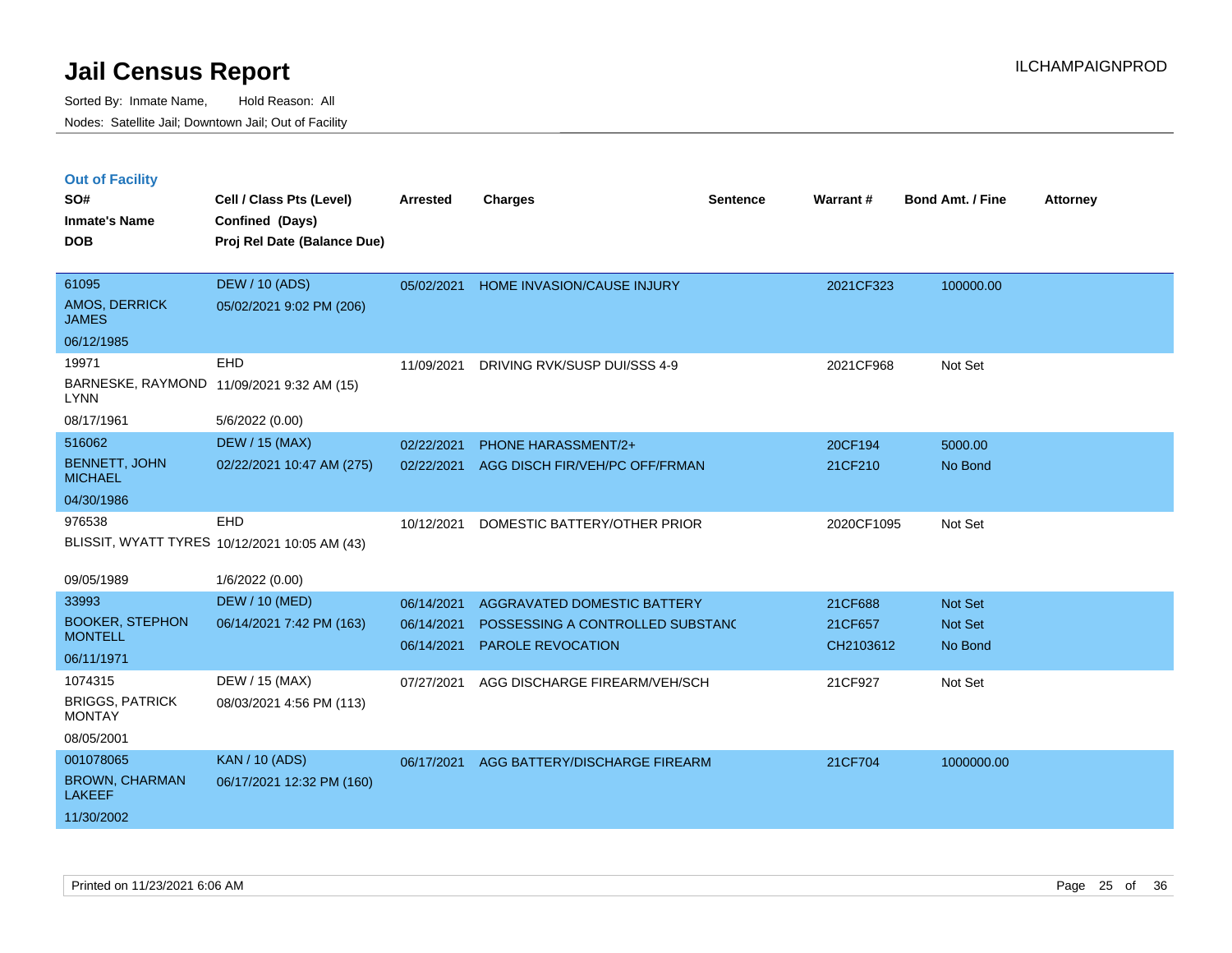| roaco. Catolino dall, Downtown dall, Out of Fability |                             |            |                                          |                 |            |                         |                 |
|------------------------------------------------------|-----------------------------|------------|------------------------------------------|-----------------|------------|-------------------------|-----------------|
| SO#                                                  | Cell / Class Pts (Level)    | Arrested   | <b>Charges</b>                           | <b>Sentence</b> | Warrant#   | <b>Bond Amt. / Fine</b> | <b>Attorney</b> |
| <b>Inmate's Name</b>                                 | Confined (Days)             |            |                                          |                 |            |                         |                 |
| <b>DOB</b>                                           | Proj Rel Date (Balance Due) |            |                                          |                 |            |                         |                 |
|                                                      |                             |            |                                          |                 |            |                         |                 |
| 1038554                                              | <b>KAN / 15 (MAX)</b>       | 08/18/2021 | DELIVERY OF OR POSSESSION OF W/ INT      |                 | 21CF1009   | No Bond                 |                 |
| <b>BROWN, CORRION</b><br><b>DEVONTAE</b>             | 08/18/2021 5:40 PM (98)     | 08/18/2021 | ARMED HABITUAL CRIMINAL                  |                 | 21CF1162   | Not Set                 |                 |
| 04/19/1995                                           |                             |            |                                          |                 |            |                         |                 |
| 1071662                                              | KAN / 15 (MAX)              | 12/07/2020 | FELON POSS/USE FIREARM PRIOR             | 7y (DOC)        | 20CF1418   | 250000.00               |                 |
| BROWN, JAWON<br>EDWARD                               | 12/14/2020 6:02 PM (345)    |            |                                          |                 |            |                         |                 |
| 04/21/2000                                           |                             |            |                                          |                 |            |                         |                 |
| 1038579                                              | <b>KAN / 15 (MAX)</b>       | 08/18/2021 | <b>FELON POSS/USE WEAPON/FIREARM</b>     |                 | 21CF1010   | Not Set                 |                 |
| <b>BROWN, MARKEL</b><br><b>RIKKI</b>                 | 08/18/2021 2:05 PM (98)     |            |                                          |                 |            |                         |                 |
| 01/06/1995                                           |                             |            |                                          |                 |            |                         |                 |
| 1003006                                              | KAN / 15 (MAX)              | 08/19/2021 | FELON POSS/USE MACHINE GUN               |                 | 21CF1011   | No Bond                 |                 |
| <b>BROWN, ROCKEITH</b><br><b>JAVONTE</b>             | 08/19/2021 12:55 AM (97)    |            |                                          |                 |            |                         |                 |
| 07/23/1991                                           |                             |            |                                          |                 |            |                         |                 |
| 987334                                               | <b>DEW / 15 (MAX)</b>       |            | 03/10/2021 ATTEMPT (FIRST DEGREE MURDER) |                 | 19CF689    | Not Set                 |                 |
| CAIN, ISAIAH<br><b>DEPRIEST</b>                      | 03/10/2021 2:22 PM (259)    |            |                                          |                 |            |                         |                 |
| 12/23/1990                                           |                             |            |                                          |                 |            |                         |                 |
| 992962                                               | DEW / 15 (ADS)              | 05/25/2021 | MURDER/INTENT TO KILL/INJURE             |                 | 2018CF1045 | 1000000.00              |                 |
| CAMPBELL, KEITH<br><b>KNAQEEB</b>                    | 05/25/2021 1:19 PM (183)    |            |                                          |                 |            |                         |                 |
| 07/22/1991                                           |                             |            |                                          |                 |            |                         |                 |
| 001078576                                            | <b>KAN / 15 (MAX)</b>       | 11/09/2021 | UNLAWFUL USE OF A WEAPON                 |                 | 21CF1383   | <b>Not Set</b>          |                 |
| <b>CARTER, DEMONDRE</b><br><b>DAVON</b>              | 11/09/2021 6:01 PM (15)     |            |                                          |                 |            |                         |                 |
| 05/27/2001                                           |                             |            |                                          |                 |            |                         |                 |
| 1064992                                              | KAN / 15 (MAX)              | 09/20/2021 | ARMED VIOLENCE/CATEGORY I                |                 | 21CF1137   | Not Set                 |                 |
| CARTER, KEJUAN<br><b>JAVONTE</b>                     | 09/20/2021 11:42 PM (65)    |            |                                          |                 |            |                         |                 |
| 06/27/1998                                           |                             |            |                                          |                 |            |                         |                 |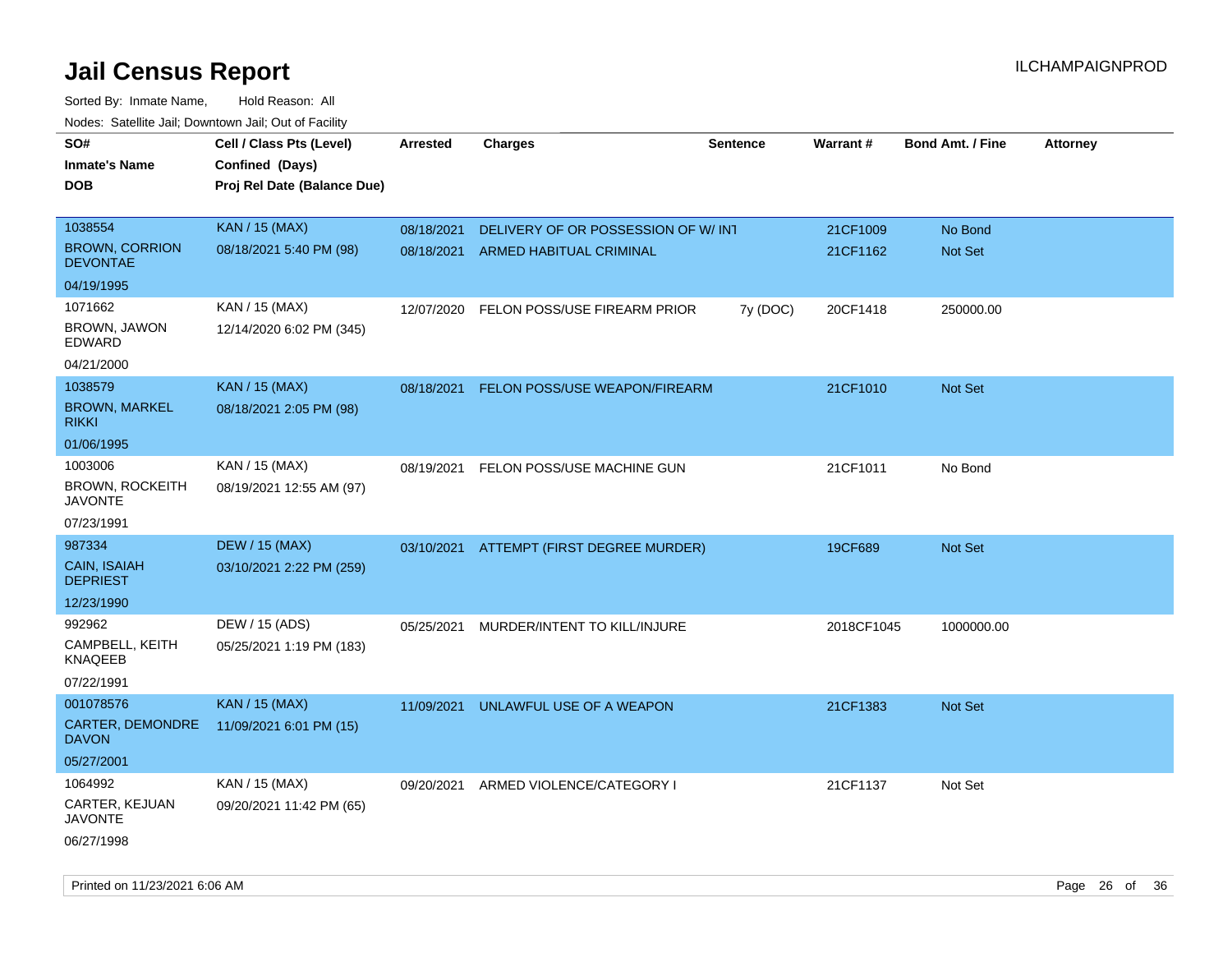Sorted By: Inmate Name, Hold Reason: All

|  | Nodes: Satellite Jail; Downtown Jail; Out of Facility |  |  |
|--|-------------------------------------------------------|--|--|
|  |                                                       |  |  |

| SO#<br><b>Inmate's Name</b>               | Cell / Class Pts (Level)<br>Confined (Days) | <b>Arrested</b> | <b>Charges</b>                       | <b>Sentence</b> | Warrant #  | <b>Bond Amt. / Fine</b> | <b>Attorney</b> |
|-------------------------------------------|---------------------------------------------|-----------------|--------------------------------------|-----------------|------------|-------------------------|-----------------|
| <b>DOB</b>                                | Proj Rel Date (Balance Due)                 |                 |                                      |                 |            |                         |                 |
|                                           |                                             |                 |                                      |                 |            |                         |                 |
| 959420                                    | <b>EHD</b>                                  |                 | 11/16/2021 AGG DUI/NO VALID DL       |                 | 2021CF673  | Not Set                 |                 |
| CHAPPLE, RAYMOND<br><b>DEONTE</b>         | 11/16/2021 9:49 AM (8)                      |                 |                                      |                 |            |                         |                 |
| 06/30/1988                                | 12/29/2021 (0.00)                           |                 |                                      |                 |            |                         |                 |
| 1068848                                   | KAN / 15 (MAX)                              | 02/06/2020      | MURDER/INTENT TO KILL/INJURE         |                 | 20CF-156   | No Bond                 |                 |
| CHATMAN, MICHAEL<br><b>DAISEAN</b>        | 02/06/2020 5:22 PM (657)                    |                 |                                      |                 |            |                         |                 |
| 11/12/1999                                |                                             |                 |                                      |                 |            |                         |                 |
| 001078461                                 | <b>KAN / 10 (MED)</b>                       | 10/07/2021      | AGG UNLAWFUL USE WEAPON/PERSON       |                 | 2021CF1209 | No Bond                 |                 |
| COLE, ERIC JOSE                           | 10/08/2021 12:25 AM (47)                    | 10/07/2021      | AGG DOMESTIC BATTERY/STRANGLE        |                 | 2021CF1208 | Not Set                 |                 |
| 01/24/2002                                |                                             | 10/08/2021      | <b>HARASS WITNESS/FAMILY MBR/REP</b> |                 | 21CF1218   | Not Set                 |                 |
| 57733                                     | KAN / 15 (SPH)                              | 02/25/2020      | <b>HOMICIDE</b>                      |                 | 2020-CF250 | 2000000.00              |                 |
| <b>CRAIG, ANTOINE</b><br><b>DARRELL</b>   | 02/25/2020 4:08 PM (638)                    | 02/25/2020      | FELON POSS/USE WEAPON/FIREARM        |                 | 19CF-1827  | 80000.00                |                 |
| 10/09/1982                                |                                             |                 |                                      |                 |            |                         |                 |
| 001077939                                 | <b>DEW / 10 (MED)</b>                       | 05/10/2021      | FIREARM/FOID INVALID/NOT ELIG        |                 | 21CF526    | No Bond                 |                 |
| <b>CROSS, PATRICK</b><br><b>DONTRELLE</b> | 05/10/2021 7:31 PM (198)                    | 06/02/2021      | POSS STOLEN VEHICLE > \$25,000       |                 | 21CF612    | Not Set                 |                 |
| 11/07/2001                                |                                             |                 |                                      |                 |            |                         |                 |
| 62096                                     | <b>EHD</b>                                  | 11/16/2021      | DRIVING ON REVOKED LICENSE           |                 | 2020TR9624 | Not Set                 |                 |
| DEES, CHARLES<br><b>ANTHONY</b>           | 11/16/2021 11:13 AM (8)                     |                 |                                      |                 |            |                         |                 |
| 02/24/1981                                | 11/25/2021 (0.00)                           |                 |                                      |                 |            |                         |                 |
| 1061304                                   | <b>DEW / 15 (MAX)</b>                       | 10/11/2021      | <b>ARMED HABITUAL CRIMINAL</b>       |                 | 21CF1226   | No Bond                 |                 |
| <b>DORRIS, KEMION</b>                     | 10/11/2021 7:30 PM (44)                     | 10/11/2021      | <b>ARMED HABITUAL CRIMINAL</b>       |                 | 21CF1227   | No Bond                 |                 |
| <b>DAETOCE</b>                            |                                             | 10/11/2021      | HOME INVASION/FIREARM                |                 | 21CF1228   | No Bond                 |                 |
| 11/19/1997                                |                                             |                 |                                      |                 |            |                         |                 |
| 1076663                                   | DEW / 15 (MAX)                              | 07/15/2020      | *ARMED HABITUAL CRIMINAL             |                 | 2020-CF783 | 500000.00               |                 |
| DYE, KENNE YAKIEM                         | 07/15/2020 11:49 AM (497)                   |                 |                                      |                 |            |                         |                 |

05/30/1988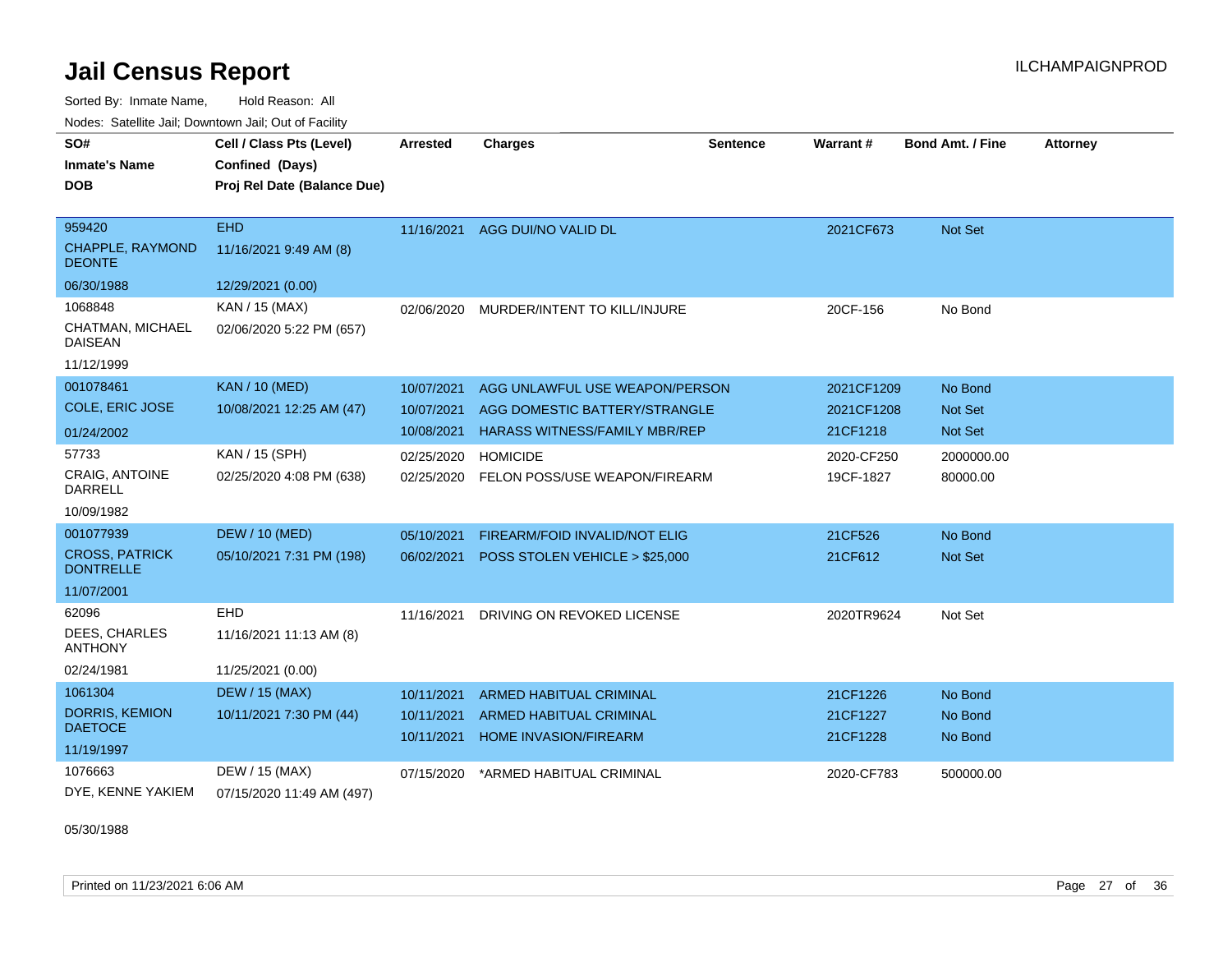| SO#                                    | Cell / Class Pts (Level)    | <b>Arrested</b> | <b>Charges</b>                            | <b>Sentence</b> | <b>Warrant#</b> | <b>Bond Amt. / Fine</b> | <b>Attorney</b> |
|----------------------------------------|-----------------------------|-----------------|-------------------------------------------|-----------------|-----------------|-------------------------|-----------------|
| <b>Inmate's Name</b>                   | Confined (Days)             |                 |                                           |                 |                 |                         |                 |
| <b>DOB</b>                             | Proj Rel Date (Balance Due) |                 |                                           |                 |                 |                         |                 |
|                                        |                             |                 |                                           |                 |                 |                         |                 |
| 27428                                  | <b>EHD</b>                  | 09/21/2021      | DRIVING RVK/SUSP DUI/SSS 3RD              |                 | 2020CF1368      | <b>Not Set</b>          |                 |
| <b>FRANKLIN, TYRONE</b><br>Senior      | 09/21/2021 9:27 AM (64)     | 09/21/2021      | DRIVING RVK/SUSP DUI/SSS 3RD              |                 | 2021CF435       | <b>Not Set</b>          |                 |
| 09/12/1966                             | 12/19/2021 (0.00)           |                 |                                           |                 |                 |                         |                 |
| 60154                                  | <b>EHD</b>                  | 10/20/2021      | AGG DUI/LIC SUSP OR REVOKED               |                 | 2021cf261       | Not Set                 |                 |
| GARCIA-MEZA,<br>CARLOS                 | 10/20/2021 9:23 AM (35)     |                 |                                           |                 |                 |                         |                 |
| 03/06/1983                             | 1/16/2022 (0.00)            |                 |                                           |                 |                 |                         |                 |
| 001077363                              | <b>KAN / 25 (SPH)</b>       | 10/30/2020      | <b>HOME INVASION/FIREARM</b>              |                 | 20CF1202        | 500000.00               |                 |
| <b>GARY, DAKOTA</b><br><b>TREVON</b>   | 10/30/2020 10:41 AM (390)   |                 |                                           |                 |                 |                         |                 |
| 12/31/2001                             |                             |                 |                                           |                 |                 |                         |                 |
| 1013012                                | KAN / 15 (MAX)              | 07/08/2021      | FELON POSS/USE FIREARM PRIOR              |                 | 21CF798         | Not Set                 |                 |
| GARY, XAVIER LAMAR                     | 07/08/2021 9:24 AM (139)    | 07/08/2021      | ATTEMPT (FIRST DEGREE MURDER)             |                 | 2021CF790       | 1000000.00              |                 |
| 12/14/1991                             |                             | 07/08/2021      | FELON POSS/USE FIREARM PRIOR              |                 | 2020CF650       | 25000.00                |                 |
| 1065946                                | <b>KAN / 10 (MED)</b>       |                 |                                           |                 |                 |                         |                 |
| <b>GODBOLT, DESMOND</b>                |                             | 09/04/2021      | AGG BATTERY/DISCHARGE FIREARM             |                 | 21CF1057        | 750000.00               |                 |
| <b>DEVONTAE</b>                        | 09/04/2021 1:17 AM (81)     | 09/04/2021      | <b>RESIST/OBSTRUCTING A PEACE OFFICEF</b> |                 | 21CM407         | <b>Not Set</b>          |                 |
| 11/15/1997                             |                             |                 |                                           |                 |                 |                         |                 |
| 1070118                                | KAN / 15 (MAX)              | 08/31/2021      | AGGRAVATED DOMESTIC BATTERY               |                 | 21CF1049        | No Bond                 |                 |
| GRAHAM, CORTEZ<br>LAMON                | 08/31/2021 9:32 PM (85)     | 09/02/2021      | PROBATION VIOLATION                       |                 | 21CF55          | Not Set                 |                 |
| 03/31/1976                             |                             |                 |                                           |                 |                 |                         |                 |
| 1000641                                | <b>KAN / 10 (MED)</b>       | 09/14/2021      | ARMED HABITUAL CRIMINAL                   |                 | 21CF1116        | No Bond                 |                 |
| <b>GRANT, CEDRIC</b><br><b>DYSHAWN</b> | 09/14/2021 6:32 PM (71)     |                 |                                           |                 |                 |                         |                 |
| 01/03/1991                             |                             |                 |                                           |                 |                 |                         |                 |
| 46548                                  | <b>EHD</b>                  | 11/16/2021      | DRIVING RVK/SUSP DUI/SSS 2ND              |                 | 2021CF739       | Not Set                 |                 |
| GRAY, DEMARCO<br><b>COTESS</b>         | 11/16/2021 9:13 AM (8)      |                 |                                           |                 |                 |                         |                 |
| 10/19/1976                             | 12/15/2021 (0.00)           |                 |                                           |                 |                 |                         |                 |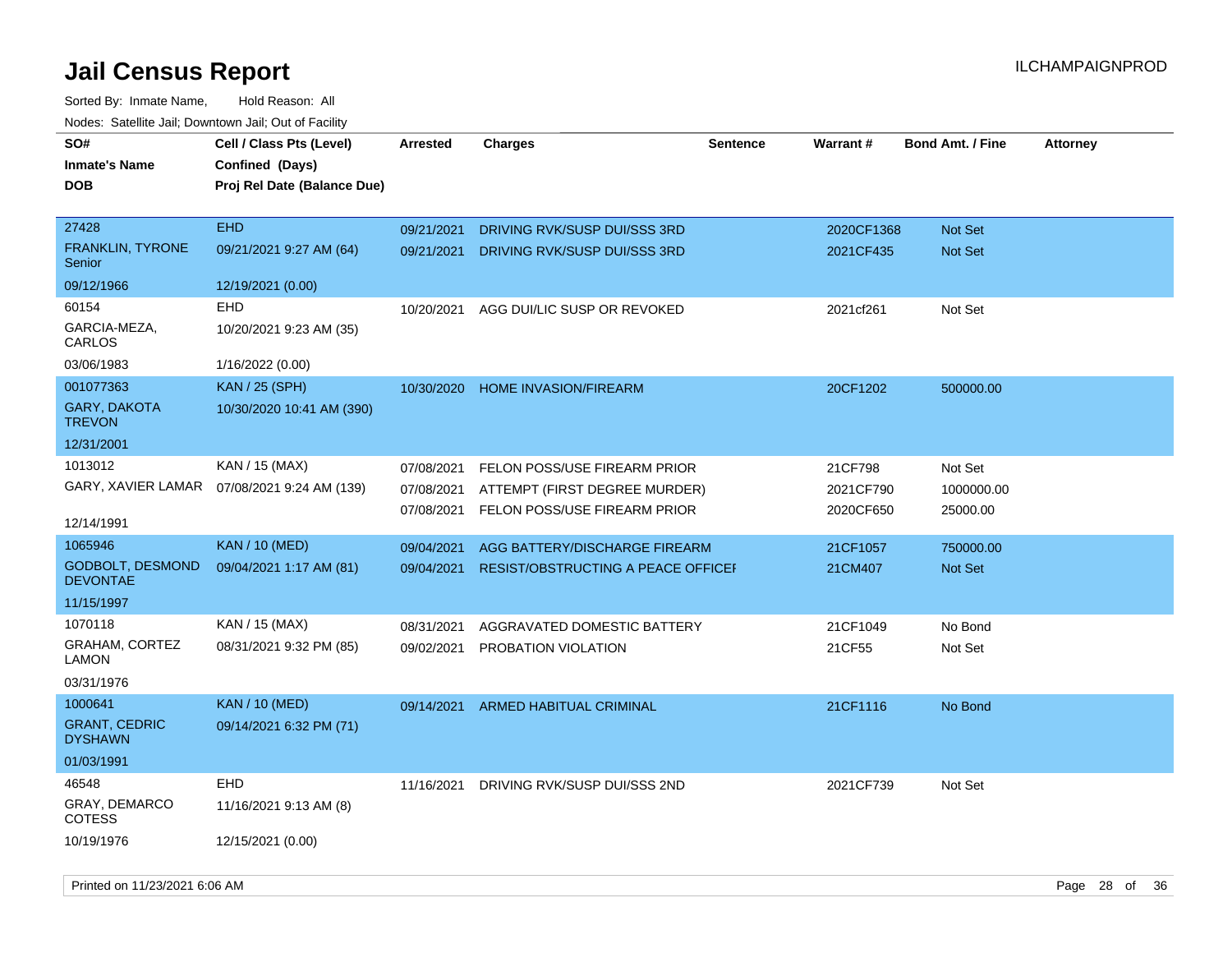Sorted By: Inmate Name, Hold Reason: All Nodes: Satellite Jail; Downtown Jail; Out of Facility

| SO#<br><b>Inmate's Name</b><br><b>DOB</b> | Cell / Class Pts (Level)<br>Confined (Days)<br>Proj Rel Date (Balance Due) | Arrested                 | <b>Charges</b>                                           | <b>Sentence</b> | <b>Warrant#</b>     | <b>Bond Amt. / Fine</b>   | <b>Attorney</b> |
|-------------------------------------------|----------------------------------------------------------------------------|--------------------------|----------------------------------------------------------|-----------------|---------------------|---------------------------|-----------------|
| 1076506                                   | <b>KAN / 15 (MAX)</b><br>GRAY, JAMARH EMERE 09/17/2021 10:41 AM (68)       | 09/17/2021<br>09/20/2021 | AGG UUW/PERSON/CM THREAT VIOL<br><b>DOMESTIC BATTERY</b> |                 | 21CF1131<br>21CM430 | <b>Not Set</b><br>Not Set |                 |
| 06/21/2003                                |                                                                            |                          |                                                          |                 |                     |                           |                 |
| 1041176                                   | DEW / 15 (MAX)                                                             | 10/05/2021               | PAROLE REVOCATION                                        |                 |                     | Not Set                   |                 |
| HART, DAVEON<br>LATTEEF                   | 10/05/2021 10:35 AM (50)                                                   | 10/06/2021               | AGGRAVATED DOMESTIC BATTERY                              |                 |                     | Not Set                   |                 |
| 03/15/1996                                |                                                                            |                          |                                                          |                 |                     |                           |                 |
| 1045186                                   | <b>DEW / 15 (MAX)</b>                                                      | 08/16/2021               | ARMED VIOLENCE/CATEGORY I                                |                 | 21CF934             | 1000000.00                |                 |
| HOLBROOK, JOHNNIE                         | 08/16/2021 11:07 AM (100)                                                  | 08/16/2021               | <b>FELON POSS/USE WEAPON/FIREARM</b>                     |                 | 19CF968             | <b>Not Set</b>            |                 |
| <b>MATHIS</b>                             |                                                                            | 08/16/2021               | AGG FLEEING POLICE/21 MPH OVER                           |                 | 21CF988             | <b>Not Set</b>            |                 |
| 07/19/1996                                |                                                                            | 08/16/2021               | <b>FELON POSS/USE WEAPON/FIREARM</b>                     |                 | 21CF989             | Not Set                   |                 |
| 001078146                                 | DEW / 15 (MAX)                                                             | 07/09/2021               | AGG BATTERY/DISCHARGE FIREARM                            |                 | 21CF795             | 1000000.00                |                 |
| HUNT, TEIGAN<br><b>JAZAIREO</b>           | 07/09/2021 12:41 PM (138)                                                  | 07/09/2021               | ARMED ROBBERY/ARMED W/FIREARM                            |                 | 21CF806             | Not Set                   |                 |
| 05/14/2003                                |                                                                            |                          |                                                          |                 |                     |                           |                 |
| 989743                                    | <b>DEW / 15 (ADS)</b>                                                      | 04/13/2021               | AGG DISCHARGE FIREARM/VEH/SCH                            |                 | 21CF400             | <b>Not Set</b>            |                 |
| <b>JACKSON, STEVE</b><br><b>ALLEN</b>     | 04/13/2021 2:45 AM (225)                                                   | 04/13/2021               | AGGRAVATED DOMESTIC BATTERY                              |                 | 21CF399             | Not Set                   |                 |
| 06/04/1991                                |                                                                            |                          |                                                          |                 |                     |                           |                 |
| 50495                                     | <b>EHD</b>                                                                 | 08/10/2021               | DRIVING RVK/SUSP DUI/SSS 10-14                           |                 | 2020CF997           | Not Set                   |                 |
| JENKINS, ARNOLD<br><b>FARRIS</b>          | 08/10/2021 9:08 AM (106)                                                   | 08/10/2021               | DRIVING RVK/SUSP DUI/SSS 10-14                           |                 | 2019CF1363          | Not Set                   |                 |
| 04/19/1962                                | 2/4/2022 (0.00)                                                            |                          |                                                          |                 |                     |                           |                 |
| 001077709                                 | <b>EHD</b>                                                                 | 07/06/2021               | DRIVING RVK/SUSP DUI/SSS 4-9                             |                 | 2021CF167           | Not Set                   |                 |
| JINKINS, DEWAYNE<br><b>ALLEN</b>          | 07/06/2021 9:00 AM (141)                                                   |                          |                                                          |                 |                     |                           |                 |
| 01/02/1967                                | 1/1/2022 (0.00)                                                            |                          |                                                          |                 |                     |                           |                 |
| 1076450                                   | DEW / 15 (MAX)                                                             | 06/25/2020               | MURDER/INTENT TO KILL/INJURE                             |                 | 2020-CF703          | 750000.00                 |                 |
| JONES, CARLOS<br><b>ANTONIO</b>           | 06/25/2020 2:13 PM (517)                                                   | 11/02/2020               | HOME INVASION/FIREARM                                    |                 | 20CF1204            | 500000.00                 |                 |
| 11/18/2001                                |                                                                            |                          |                                                          |                 |                     |                           |                 |

Printed on 11/23/2021 6:06 AM Page 29 of 36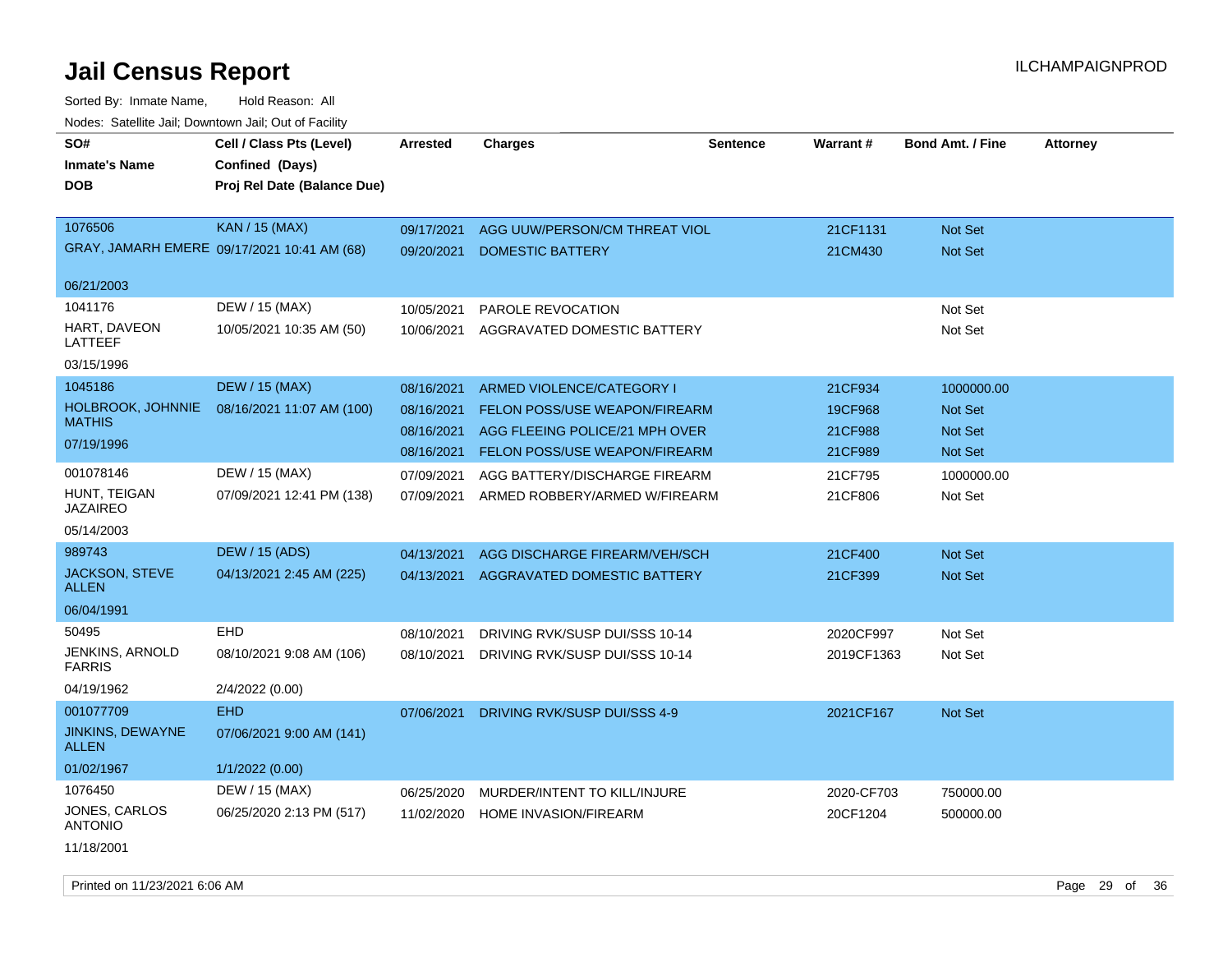| rougs. Calcing Jan, Downtown Jan, Out of Facility             |                                                                            |                                        |                                                                                                |                 |                                   |                                  |                 |
|---------------------------------------------------------------|----------------------------------------------------------------------------|----------------------------------------|------------------------------------------------------------------------------------------------|-----------------|-----------------------------------|----------------------------------|-----------------|
| SO#<br><b>Inmate's Name</b><br><b>DOB</b>                     | Cell / Class Pts (Level)<br>Confined (Days)<br>Proj Rel Date (Balance Due) | <b>Arrested</b>                        | <b>Charges</b>                                                                                 | <b>Sentence</b> | Warrant#                          | <b>Bond Amt. / Fine</b>          | <b>Attorney</b> |
| 001077877<br><b>JORDAN, PATRICK</b><br><b>RODEL</b>           | <b>DEW / 10 (MED)</b><br>04/24/2021 3:53 PM (214)                          | 04/24/2021                             | AGG DISCHARGE FIREARM/OCC BLDG                                                                 |                 | 21CF459                           | Not Set                          |                 |
| 10/22/2002                                                    |                                                                            |                                        |                                                                                                |                 |                                   |                                  |                 |
| 998873<br>KINCAID, AMANDA<br><b>MICHELLE</b><br>01/07/1990    | EHD<br>10/12/2021 11:31 AM (43)<br>1/9/2022 (0.00)                         | 10/12/2021                             | DRIVING RVK/SUSP DUI/SSS 3RD                                                                   |                 | 2021CF235                         | Not Set                          |                 |
| 001078401<br><b>KNIGHT, ERIC</b><br>07/11/1991                | <b>DEW / 10 (ADS)</b><br>09/19/2021 7:32 PM (66)                           | 09/19/2021<br>09/19/2021<br>09/21/2021 | UNLAWFUL VEHICULAR INVASION<br><b>HRSMT/THREATEN PERSON/KILL</b><br><b>BURGLARY</b>            |                 | 21CF1134<br>2021CF561<br>21CF1139 | Not Set<br>50000.00<br>Not Set   |                 |
| 1064445<br>LARUE, TERENCE<br>TRAMEL<br>12/23/1998             | DEW / 15 (MAX)<br>04/23/2021 11:18 AM (215)                                | 04/23/2021<br>04/23/2021<br>04/23/2021 | AGG DISCHARGE FIREARM/OCC VEH<br>POSSESS 15<100 GRAMS COCAINE<br>FELON POSS/USE FIREARM/PAROLE |                 | 2021CF295<br>19CF1052<br>21CF899  | 500000.00<br>10000.00<br>Not Set |                 |
| 001078237<br>LAWS, TERON<br><b>RAMONTE</b><br>04/03/2001      | <b>KAN / 15 (ADS)</b><br>08/03/2021 6:29 PM (113)                          | 08/03/2021                             | AGG DISCHARGE FIREARM/OCC VEH                                                                  |                 | 21CF928                           | No Bond                          |                 |
| 001078470<br>LEE, AMAHRION<br><b>JA'MERE</b><br>11/05/2002    | DEW / 15 (MAX)<br>10/10/2021 1:23 PM (45)                                  | 10/10/2021                             | MURDER/INTENT TO KILL/INJURE                                                                   |                 | 21CF1221                          | Not Set                          |                 |
| 001078170<br>LEMONS, DEANGELO<br><b>DEVELLE</b><br>05/29/2003 | <b>KAN / 10 (MED)</b><br>09/07/2021 12:49 AM (78)                          | 09/07/2021                             | AGG UNLAWFUL USE OF WEAPON/VEH                                                                 |                 | 21CF1060                          | <b>Not Set</b>                   |                 |
| 56792<br>LILLARD, LAWRENCE<br><b>TYRONE</b><br>10/20/1982     | DEW / 10 (MED)<br>02/02/2021 2:11 PM (295)                                 | 02/02/2021<br>02/22/2021               | ARMED HABITUAL CRIMINAL<br>DRIVING ON REVOKED LICENSE                                          |                 | 2021CF141<br>21TR426              | 500000.00<br>5000.00             |                 |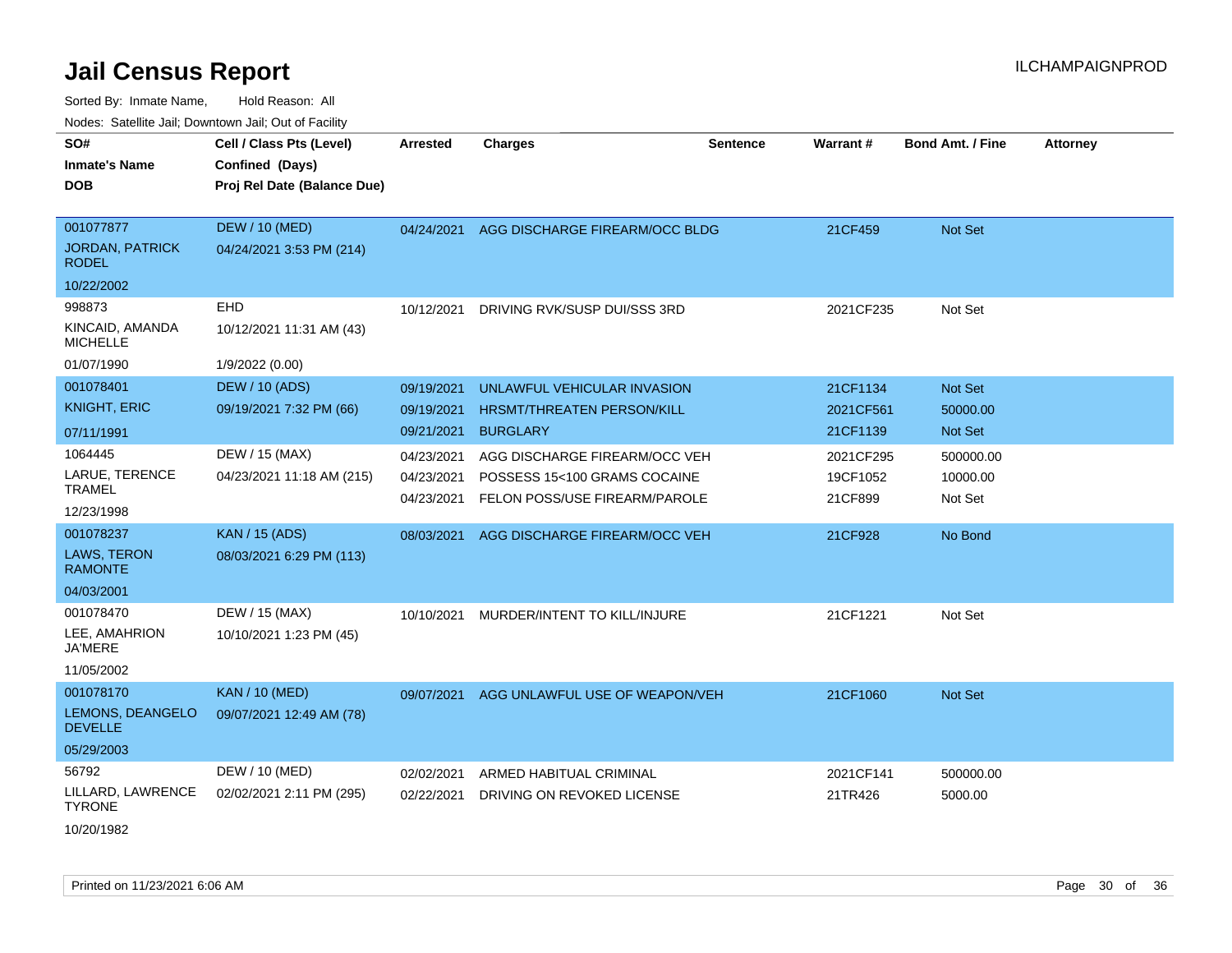Sorted By: Inmate Name, Hold Reason: All Nodes: Satellite Jail; Downtown Jail; Out of Facility

| SO#<br><b>Inmate's Name</b><br><b>DOB</b>       | Cell / Class Pts (Level)<br>Confined (Days)<br>Proj Rel Date (Balance Due) | <b>Arrested</b> | <b>Charges</b>                           | <b>Sentence</b> | Warrant#     | <b>Bond Amt. / Fine</b> | <b>Attorney</b> |
|-------------------------------------------------|----------------------------------------------------------------------------|-----------------|------------------------------------------|-----------------|--------------|-------------------------|-----------------|
| 964047                                          | <b>EHD</b>                                                                 | 11/16/2021      | DRIVING ON REVOKED LICENSE               |                 | 2021TR1346   | Not Set                 |                 |
| <b>LODEN, ROBERT</b><br><b>WAYNE</b>            | 11/16/2021 8:29 AM (8)                                                     |                 |                                          |                 |              |                         |                 |
| 08/10/1989                                      | 11/25/2021 (0.00)                                                          |                 |                                          |                 |              |                         |                 |
| 001078407                                       | EHD                                                                        | 09/21/2021      | DRIVING ON SUSPENDED LICENSE             |                 | 2019TR16777  | Not Set                 |                 |
| LOVE, BRANDON<br><b>TERRELL</b>                 | 09/21/2021 11:26 AM (64)                                                   |                 |                                          |                 |              |                         |                 |
| 06/13/1994                                      | 12/19/2021 (0.00)                                                          |                 |                                          |                 |              |                         |                 |
| 46837                                           | <b>KAN / 15 (MAX)</b>                                                      | 09/07/2021      | <b>RESIDENTIAL BURGLARY</b>              |                 | 2019-CF-1207 | 25000.00                |                 |
| MARCRUM, JEFFERY<br>LEE                         | 09/07/2021 11:43 AM (78)                                                   |                 |                                          |                 |              |                         |                 |
| 11/17/1968                                      |                                                                            |                 |                                          |                 |              |                         |                 |
| 001078575                                       | KAN / 10 (MED)                                                             | 11/09/2021      | <b>GUNRUNNING</b>                        |                 | 21CF1330     | 750000.00               |                 |
| MCLAURIN, KEYON A                               | 11/09/2021 12:41 PM (15)                                                   |                 |                                          |                 |              |                         |                 |
| 11/19/2002                                      |                                                                            |                 |                                          |                 |              |                         |                 |
| 1011046                                         | <b>KAN / 15 (ADS)</b>                                                      |                 | 04/10/2021 ATTEMPT (FIRST DEGREE MURDER) |                 | 21CF392      | <b>Not Set</b>          |                 |
| <b>MILES, DARRION</b><br><b>ANTONIO KEVONTA</b> | 04/11/2021 12:46 AM (227)                                                  |                 |                                          |                 |              |                         |                 |
| 03/18/1990                                      |                                                                            |                 |                                          |                 |              |                         |                 |
| 001077278                                       | DEW / 15 (MAX)                                                             | 10/06/2020      | AGG FLEEING POLICE/21 MPH OVER           |                 | 2019CF1171   | 50000.00                |                 |
| MILLER, D'ANDRE                                 | 10/06/2020 12:49 PM (414)                                                  | 10/06/2020      | MURDER/INTENT TO KILL/INJURE             |                 | 2020CF146    | 2000000.00              |                 |
| 09/08/1986                                      |                                                                            |                 |                                          |                 |              |                         |                 |
| 963426                                          | <b>EHD</b>                                                                 | 09/14/2021      | ACCIDENT INJURY/DEATH/11-403             |                 | 2020CF1367   | <b>Not Set</b>          |                 |
| MITCHELL, MARCELL<br><b>MARTELL</b>             | 09/14/2021 9:03 AM (71)                                                    |                 |                                          |                 |              |                         |                 |
| 12/19/1987                                      | 12/10/2021 (0.00)                                                          |                 |                                          |                 |              |                         |                 |
| 1026477                                         | KAN / 15 (ADS)                                                             | 09/21/2021      | AGG DISCHARGE FIREARM/OCC VEH            |                 | 21CF1138     | Not Set                 |                 |
| NEWBILL, DEVONTRE<br><b>LAMONT</b>              | 09/21/2021 2:27 AM (64)                                                    | 09/22/2021      | PROBATION VIOLATION                      |                 | 20CF577      | Not Set                 |                 |

11/22/1993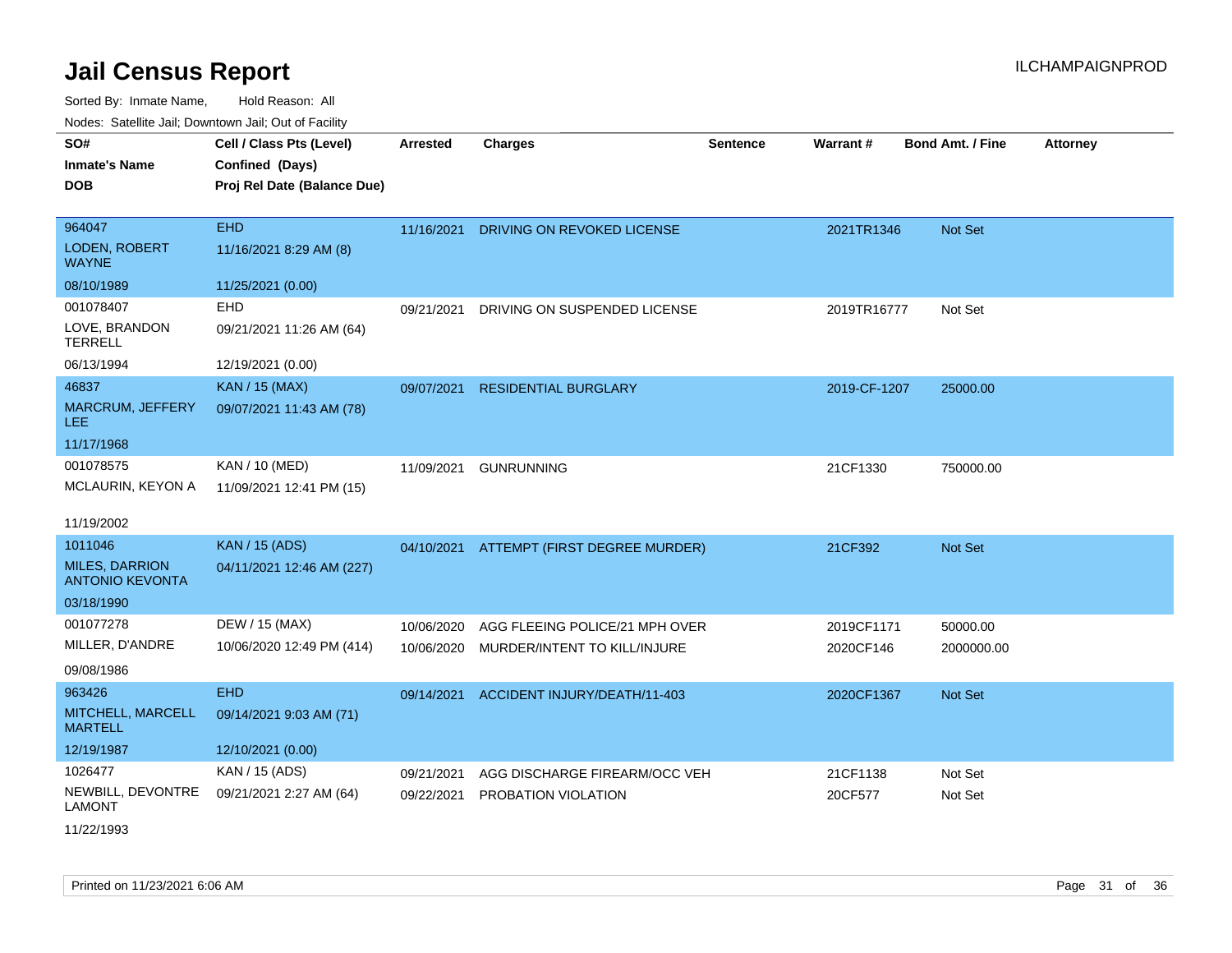Sorted By: Inmate Name, Hold Reason: All

Nodes: Satellite Jail; Downtown Jail; Out of Facility

| SO#<br><b>Inmate's Name</b><br><b>DOB</b> | Cell / Class Pts (Level)<br>Confined (Days)<br>Proj Rel Date (Balance Due) | <b>Arrested</b> | <b>Charges</b>                           | <b>Sentence</b> | <b>Warrant#</b> | <b>Bond Amt. / Fine</b> | <b>Attorney</b> |
|-------------------------------------------|----------------------------------------------------------------------------|-----------------|------------------------------------------|-----------------|-----------------|-------------------------|-----------------|
| 1072907                                   | <b>KAN</b>                                                                 |                 | 07/14/2021 ATTEMPT (FIRST DEGREE MURDER) |                 | 2021-CF-832     | 2000000.00              |                 |
| NIKOLAEV, YEVGENIY                        | 07/14/2021 10:10 PM (133)                                                  |                 |                                          |                 |                 |                         |                 |
| 10/06/1983                                |                                                                            |                 |                                          |                 |                 |                         |                 |
| 001078558                                 | DEW / 10 (MED)                                                             | 11/03/2021      | UNLAWFUL USE OF A WEAPON                 |                 | 21CF1352        | Not Set                 |                 |
| PARRISH, DOMINIC<br><b>WALTER</b>         | 11/03/2021 1:25 PM (21)                                                    |                 |                                          |                 |                 |                         |                 |
| 08/23/2001                                |                                                                            |                 |                                          |                 |                 |                         |                 |
| 001077928                                 | <b>EHD</b>                                                                 | 09/01/2021      | AGG DOMESTIC BATTERY/STRANGLE            |                 | 2021CF515       | Not Set                 |                 |
| PATTON, MICHAEL<br><b>RYAN</b>            | 09/01/2021 9:43 AM (84)                                                    |                 |                                          |                 |                 |                         |                 |
| 08/15/1994                                | 12/31/2021 (0.00)                                                          |                 |                                          |                 |                 |                         |                 |
| 001078063                                 | DEW / 15 (MAX)                                                             | 06/15/2021      | AGG CRIM SEX ASSAULT/WEAPON              |                 | 2021CF678       | 1000000.00              |                 |
|                                           | PERRY, ROBERT Junior 06/15/2021 4:37 PM (162)                              | 06/15/2021      | <b>ROBBERY</b>                           |                 | 2021CF159       | 25000.00                |                 |
| 12/21/1990                                |                                                                            |                 |                                          |                 |                 |                         |                 |
| 1072761                                   | <b>EHD</b>                                                                 | 11/03/2021      | DRIVING ON SUSPENDED LICENSE             |                 | 2020TR5958      | Not Set                 |                 |
| POWELL, KYESHA<br><b>MONAE</b>            | 11/03/2021 10:01 AM (21)                                                   |                 |                                          |                 |                 |                         |                 |
| 07/14/2000                                | 12/17/2021 (0.00)                                                          |                 |                                          |                 |                 |                         |                 |
| 001077614                                 | KAN / 15 (MAX)                                                             | 01/17/2021      | ATTEMPT (FIRST DEGREE MURDER)            |                 | 21CF66          | Not Set                 |                 |
| <b>DEVON</b>                              | ROBINSON, DONTRELL 01/17/2021 3:08 PM (311)                                |                 |                                          |                 |                 |                         |                 |
| 09/22/2002                                |                                                                            |                 |                                          |                 |                 |                         |                 |
| 1061216                                   | <b>KAN / 10 (MED)</b>                                                      | 06/22/2021      | HOME INVASION/FIREARM                    |                 | 21CF727         | Not Set                 |                 |
| <b>RUNGE, ANDRE</b><br><b>MARSEAN</b>     | 06/22/2021 4:42 PM (155)                                                   |                 |                                          |                 |                 |                         |                 |
| 12/05/1997                                |                                                                            |                 |                                          |                 |                 |                         |                 |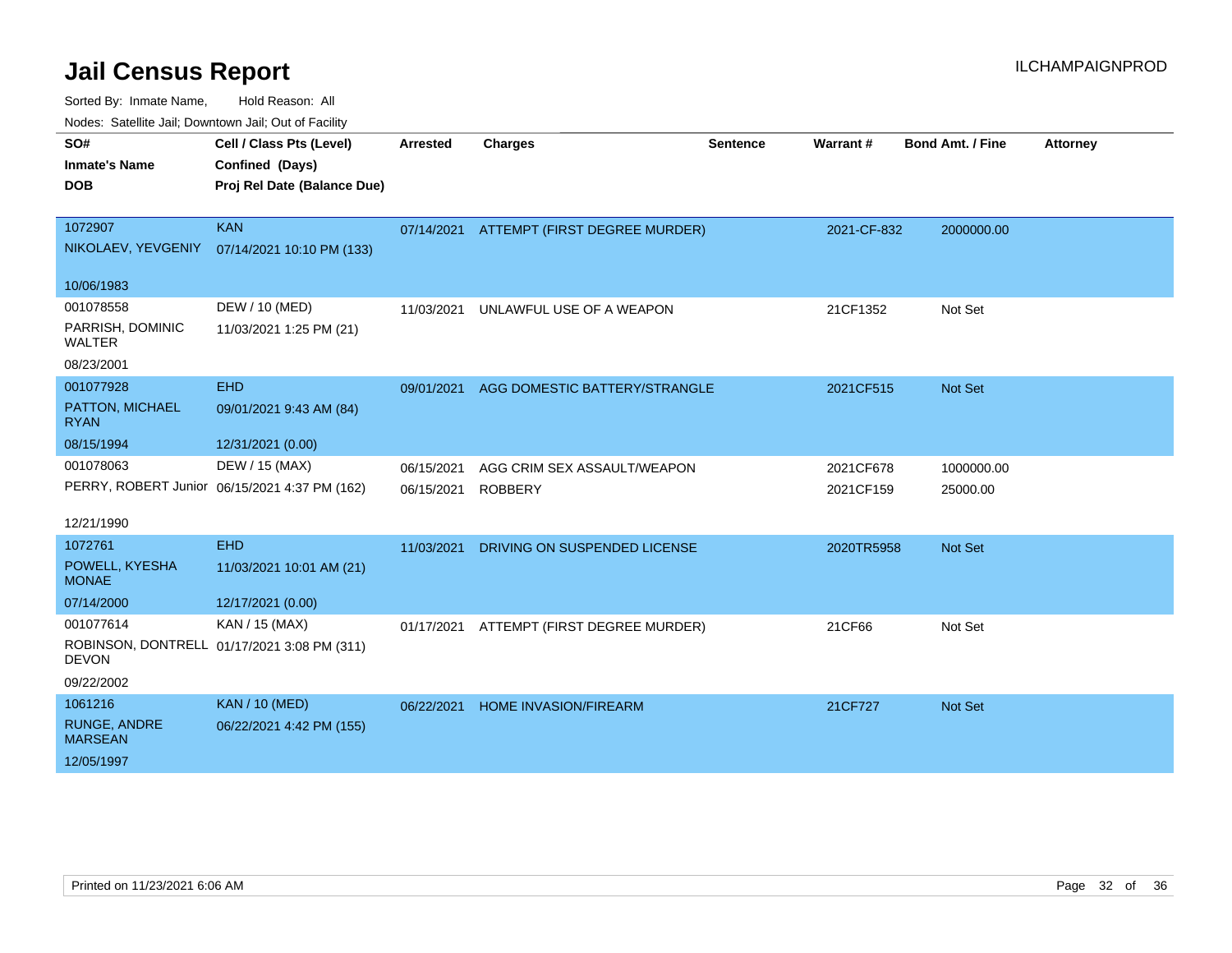| SO#                                    | Cell / Class Pts (Level)    | Arrested   | <b>Charges</b>                       | <b>Sentence</b> | Warrant#    | <b>Bond Amt. / Fine</b> | <b>Attorney</b> |
|----------------------------------------|-----------------------------|------------|--------------------------------------|-----------------|-------------|-------------------------|-----------------|
| <b>Inmate's Name</b>                   | Confined (Days)             |            |                                      |                 |             |                         |                 |
| <b>DOB</b>                             | Proj Rel Date (Balance Due) |            |                                      |                 |             |                         |                 |
|                                        |                             |            |                                      |                 |             |                         |                 |
| 650295                                 | <b>PIA / 50 (MAX)</b>       | 04/22/2020 | <b>CRIMINAL SEXUAL ASSAULT</b>       |                 | 2020-CF407  | 750000.00               |                 |
| SANDAGE, JERALD                        |                             |            |                                      |                 |             |                         |                 |
| <b>EUGENE</b>                          | 04/22/2020 6:30 AM (581)    | 04/22/2020 | <b>CRIMINAL SEXUAL ASSAULT</b>       |                 | 2020-CF408  | 750000.00               |                 |
| 06/07/1971                             |                             | 04/22/2020 | <b>CRIMINAL SEXUAL ABUSE</b>         |                 | 2020-CF409  | 750000.00               |                 |
|                                        |                             | 04/22/2020 | <b>CRIMINAL SEXUAL ASSAULT</b>       |                 | 2020-CF410  | 750000.00               |                 |
|                                        |                             |            | 04/22/2020 OFFICIAL MISCONDUCT       |                 | 2019-CF1811 | 25000.00                |                 |
| 1062194                                | DEW / 15 (MAX)              | 02/27/2020 | MURDER/OTHER FORCIBLE FELONY         |                 | 20CF-247    | 1000000.00              |                 |
| SIMMONS, MICHAEL<br>JAMAL              | 02/27/2020 1:11 PM (636)    | 09/23/2020 | AGG BATTERY/DISCHARGE FIREARM        |                 | 20CF1061    | Not Set                 |                 |
| 11/03/1997                             |                             |            |                                      |                 |             |                         |                 |
| 001078115                              | <b>KAN / 15 (MAX)</b>       | 07/01/2021 | ARMED VIOLENCE/CATEGORY I            |                 | 21CF772     | Not Set                 |                 |
| <b>SMITH, JAMES</b><br>NASHAUN, Junior | 07/01/2021 2:44 PM (146)    | 07/30/2021 | DRIVING ON SUSPENDED LICENSE         |                 | 21TR5804    | 1500.00                 |                 |
| 09/18/2000                             |                             |            |                                      |                 |             |                         |                 |
| 55331                                  | DEW / 15 (MAX)              | 07/31/2021 | ARMED HABITUAL CRIMINAL              |                 | 21CF900     | Not Set                 |                 |
| SMITH, TARRIO<br><b>TERRELLE</b>       | 07/31/2021 2:22 AM (116)    |            |                                      |                 |             |                         |                 |
| 04/25/1982                             |                             |            |                                      |                 |             |                         |                 |
| 001077868                              | <b>DEW / 15 (MAX)</b>       | 04/21/2021 | ARMED ROBBERY/ARMED W/FIREARM        |                 | 21CF445     | <b>Not Set</b>          |                 |
| SPEARMENT,<br><b>KENTRELL</b>          | 04/21/2021 9:48 PM (217)    | 08/19/2021 | <b>FLEEING/ATTEMPT ELUDE OFFICER</b> |                 | 2021TR1053  | 1000.00                 |                 |
| 01/21/2002                             |                             |            |                                      |                 |             |                         |                 |
| 759816                                 | <b>EHD</b>                  | 11/17/2021 | AGG DUI/3                            |                 | 2021CF382   | Not Set                 |                 |
| ST AUBIN, LACY<br><b>NICOLE</b>        | 11/17/2021 10:17 AM (7)     |            |                                      |                 |             |                         |                 |
| 07/20/1984                             | 11/30/2021 (0.00)           |            |                                      |                 |             |                         |                 |
| 001077854                              | <b>EHD</b>                  | 09/15/2021 | DRIVING RVK/SUSP DUI/SSS 4-9         |                 | 2021CF306   | <b>Not Set</b>          |                 |
| <b>STUKINS, DANNY RAY</b>              | 09/15/2021 10:17 AM (70)    |            |                                      |                 |             |                         |                 |
| 07/05/1985                             | 3/13/2022 (0.00)            |            |                                      |                 |             |                         |                 |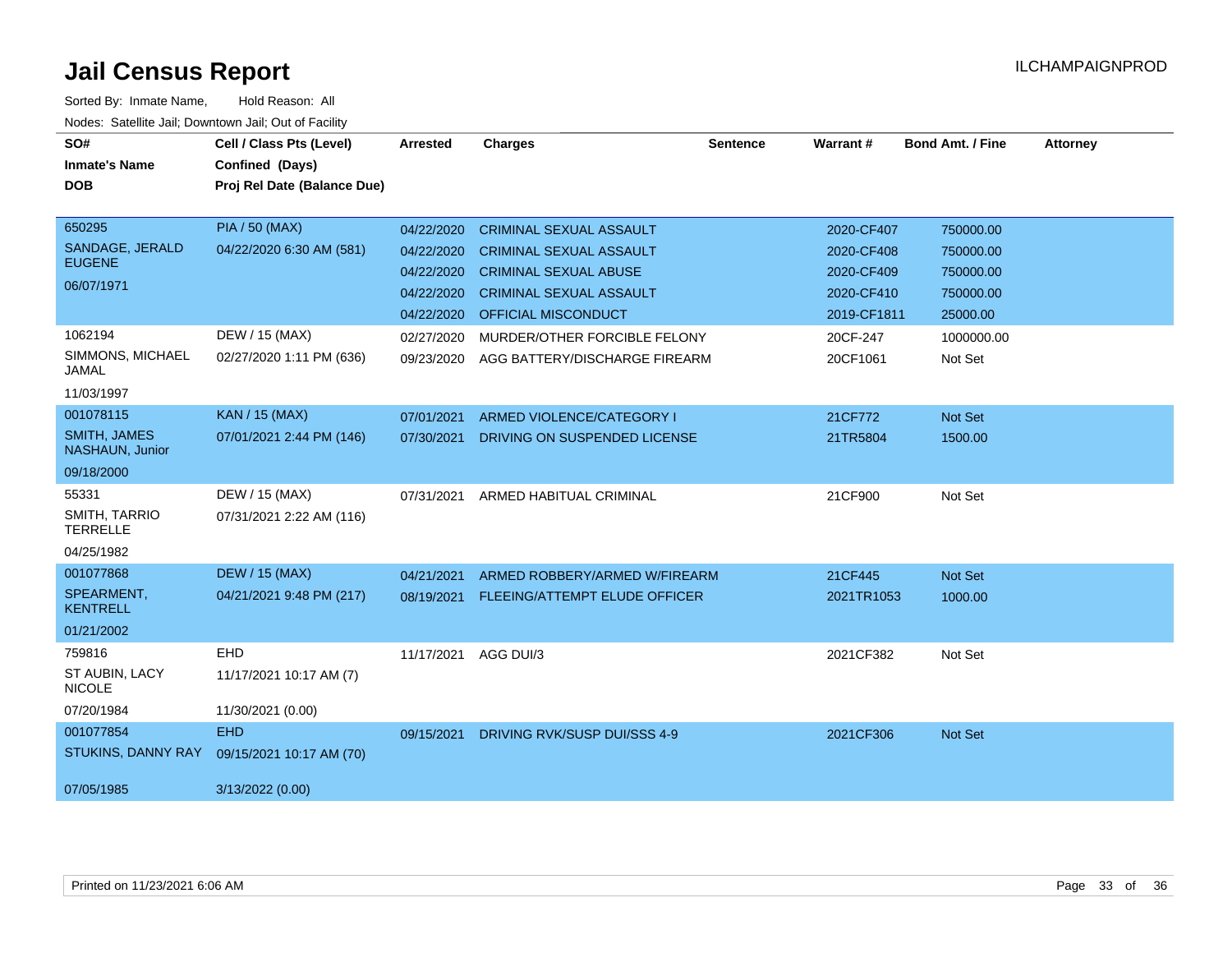| SO#                                    | Cell / Class Pts (Level)                     | <b>Arrested</b> | <b>Charges</b>                           | <b>Sentence</b> | Warrant#   | <b>Bond Amt. / Fine</b> | <b>Attorney</b> |
|----------------------------------------|----------------------------------------------|-----------------|------------------------------------------|-----------------|------------|-------------------------|-----------------|
| <b>Inmate's Name</b>                   | Confined (Days)                              |                 |                                          |                 |            |                         |                 |
| <b>DOB</b>                             | Proj Rel Date (Balance Due)                  |                 |                                          |                 |            |                         |                 |
|                                        |                                              |                 |                                          |                 |            |                         |                 |
| 1046632                                | <b>KAN / 15 (MAX)</b>                        |                 | 09/14/2021 ARMED VIOLENCE/CATEGORY II    |                 | 21CF912    | 750000.00               |                 |
|                                        | TATE, JAVON MARQUIS 09/14/2021 12:10 PM (71) |                 |                                          |                 |            |                         |                 |
| 08/10/1996                             |                                              |                 |                                          |                 |            |                         |                 |
| 949990                                 | DEW / 15 (MAX)                               | 07/27/2021      | AGG DISCHARGE FIREARM/OCC VEH            |                 | 2021CF829  | 750000.00               |                 |
| THATCH, CALVIN<br><b>ANTHONY</b>       | 07/27/2021 5:12 PM (120)                     | 07/27/2021      | WARRANT OUT OF COUNTY                    |                 | 21TR49     | 1500.00                 |                 |
| 07/09/1986                             |                                              |                 |                                          |                 |            |                         |                 |
| 001077662                              | <b>DEW / 15 (MAX)</b>                        | 02/03/2021      | ARMED ROBBERY/ARMED W/FIREARM            |                 | 21CF123    | 250000.00               |                 |
| TIPSORD, NOAH LEE                      | 02/03/2021 4:33 PM (294)                     |                 |                                          |                 |            |                         |                 |
|                                        |                                              |                 |                                          |                 |            |                         |                 |
| 08/14/1998                             |                                              |                 |                                          |                 |            |                         |                 |
| 1033031                                | KAN / 15 (MAX)                               |                 | 08/19/2020 *AGG BATTERY W/FIREARM/PERSON |                 | 2020-CF923 | 500000.00               |                 |
| TOMS, ANDREW<br><b>CHUCKY</b>          | 08/19/2020 5:59 PM (462)                     |                 |                                          |                 |            |                         |                 |
| 09/28/1978                             |                                              |                 |                                          |                 |            |                         |                 |
| 27007                                  | <b>KAN / 15 (MAX)</b>                        | 09/19/2021      | DOMESTIC BATTERY/OTHER PRIOR             |                 | 21CF1133   | No Bond                 |                 |
| <b>TUELL, ROBERT</b><br><b>STEPHEN</b> | 09/19/2021 9:51 AM (66)                      |                 |                                          |                 |            |                         |                 |
| 09/25/1967                             |                                              |                 |                                          |                 |            |                         |                 |
| 001078263                              | KAN / 10 (ADS)                               | 08/11/2021      | AGG BATTERY/PUBLIC PLACE                 |                 | 2020CF420  | 7500.00                 |                 |
| TURK, BRANDON<br>LARSHAWN              | 08/11/2021 6:23 PM (105)                     | 08/11/2021      | RECEIVE/POSS/SELL STOLEN VEH             |                 | 2020CF928  | 200000.00               |                 |
| 10/18/1995                             |                                              |                 |                                          |                 |            |                         |                 |
| 64700                                  | <b>KAN / 10 (MED)</b>                        | 09/07/2021      | UNLAWFUL USE OF A WEAPON                 |                 | 21CF1074   | Not Set                 |                 |
| TURNER, ADAM<br><b>ANTONIO</b>         | 09/08/2021 12:49 AM (77)                     |                 |                                          |                 |            |                         |                 |
| 08/29/1985                             |                                              |                 |                                          |                 |            |                         |                 |
| 001078386                              | KAN / 10 (MED)                               | 09/14/2021      | POSSESSION OF STOLEN FIREARM             |                 | 2021CF1099 | 250000.00               |                 |
| TURNER, AMARIO                         | 09/14/2021 11:42 PM (71)                     |                 |                                          |                 |            |                         |                 |
| 09/23/2002                             |                                              |                 |                                          |                 |            |                         |                 |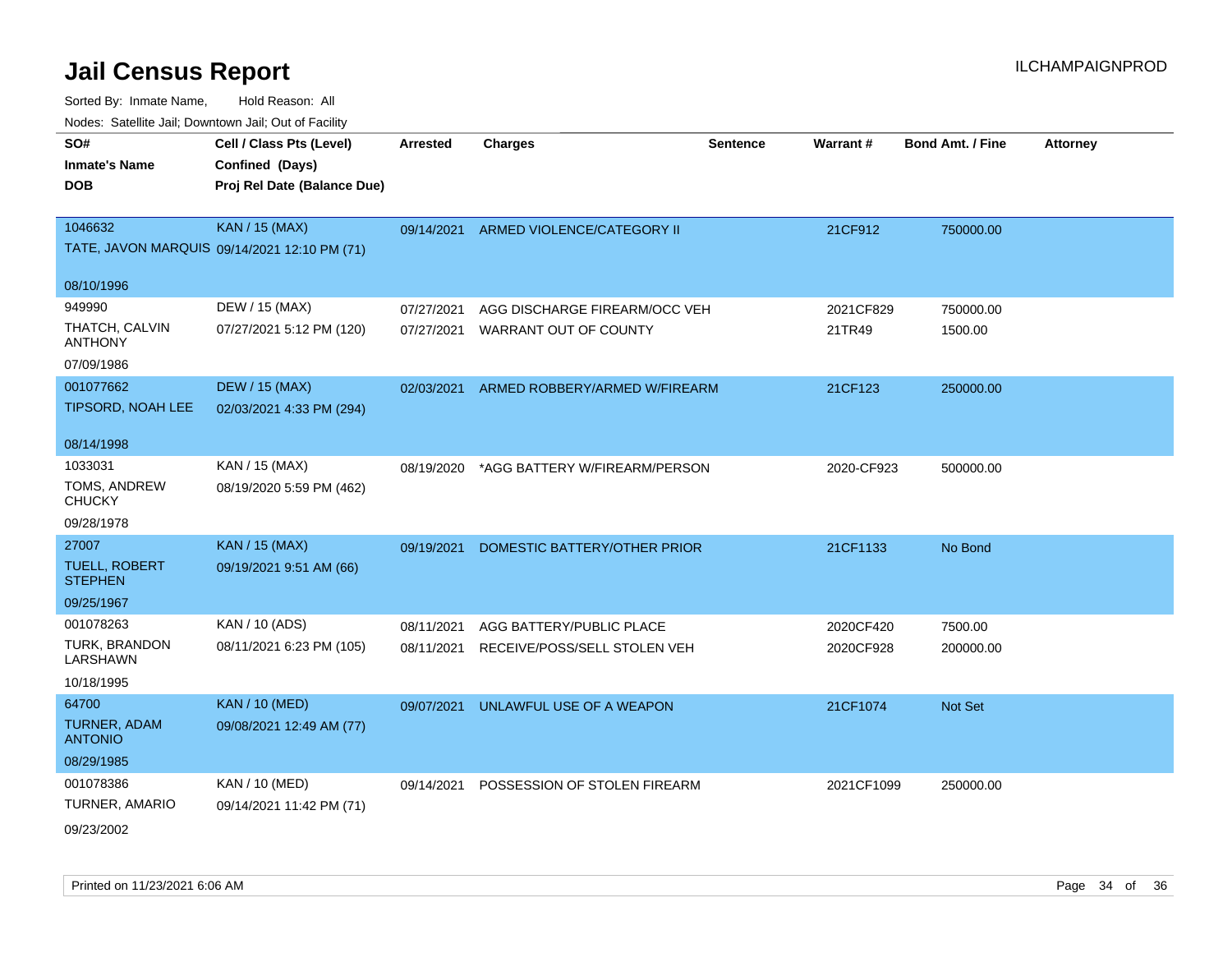| SO#                                           | Cell / Class Pts (Level)    | Arrested   | <b>Charges</b>                       | <b>Sentence</b> | Warrant#      | <b>Bond Amt. / Fine</b> | <b>Attorney</b> |
|-----------------------------------------------|-----------------------------|------------|--------------------------------------|-----------------|---------------|-------------------------|-----------------|
| <b>Inmate's Name</b>                          | Confined (Days)             |            |                                      |                 |               |                         |                 |
| DOB                                           | Proj Rel Date (Balance Due) |            |                                      |                 |               |                         |                 |
|                                               |                             |            |                                      |                 |               |                         |                 |
| 1050636                                       | <b>KAN / 15 (MAX)</b>       | 09/24/2021 | <b>FELON POSS/USE WEAPON/FIREARM</b> |                 | 21CF1154      | <b>Not Set</b>          |                 |
| <b>TURNER, TIMOTHY</b><br><b>SEANTEZ</b>      | 09/24/2021 9:18 PM (61)     |            |                                      |                 |               |                         |                 |
| 09/27/1994                                    |                             |            |                                      |                 |               |                         |                 |
| 1040925                                       | KAN / 10 (MED)              | 10/05/2021 | AGG BATTERY/DISCHARGE FIREARM        |                 | 2021CF1105    | 1000000.00              |                 |
| <b>WEATHERALL</b><br><b>JOHNNY EARL JAMES</b> | 10/05/2021 4:17 PM (50)     |            |                                      |                 |               |                         |                 |
| 04/29/1994                                    |                             |            |                                      |                 |               |                         |                 |
| 1062558                                       | <b>DEW / 10 (MED)</b>       | 10/02/2021 | FELON POSS/USE WEAPON/FIREARM        |                 | 21CF1185      | <b>Not Set</b>          |                 |
| <b>WELLS, JIAMANTE</b><br><b>AMORE</b>        | 10/02/2021 8:29 PM (53)     |            |                                      |                 |               |                         |                 |
| 09/02/1995                                    |                             |            |                                      |                 |               |                         |                 |
| 1002033                                       | KAN / 15 (MAX)              | 09/08/2021 | OBSTRCT JUSTICE/LEAVE STATE          |                 | 2021-CF-AWOW  | Not Set                 |                 |
| <b>WEST, ANTONIO</b>                          | 09/08/2021 11:01 PM (77)    | 09/08/2021 | ARMED VIOLENCE/CATEGORY I            |                 | 2021-CF-AWOW  | Not Set                 |                 |
| <b>DEONTA</b>                                 |                             | 09/08/2021 | DRIVING ON SUSPENDED LICENSE         |                 | 2019-TR-11944 | 5000.00                 |                 |
| 04/15/1992                                    |                             | 09/08/2021 | ARMED ROBBERY/ARMED W/FIREARM        |                 | 2020-CF-1406  | 500000.00               |                 |
|                                               |                             | 09/08/2021 | AGG UNLAWFUL USE OF WEAPON/VEH       |                 | 2021-CF-AWOW  | Not Set                 |                 |
| 1022068                                       | <b>DEW / 15 (ADS)</b>       | 10/10/2021 | FELON POSS/USE WEAPON/FIREARM        |                 | 21CF1212      | <b>Not Set</b>          |                 |
| <b>WILKINS, MICHAEL</b><br>CARL               | 10/10/2021 5:07 AM (45)     |            |                                      |                 |               |                         |                 |
| 07/10/1992                                    |                             |            |                                      |                 |               |                         |                 |
| 001077508                                     | DEW / 15 (ADS)              | 12/10/2020 | MURDER/STRONG PROB KILL/INJURE       |                 | 2020CF1293    | No Bond                 |                 |
| WILLIAMS, CALVIN<br><b>TIMOTHY</b>            | 12/10/2020 8:55 PM (349)    |            |                                      |                 |               |                         |                 |
| 10/23/2002                                    |                             |            |                                      |                 |               |                         |                 |
| 539662                                        | <b>KAN / 10 (MED)</b>       | 08/14/2021 | <b>AGGRAVATED BATTERY</b>            |                 | 21CF979       | No Bond                 |                 |
| WILLIAMS, JAVONTAE                            | 08/14/2021 1:28 AM (102)    | 08/14/2021 | AGGRAVATED DOMESTIC BATTERY          |                 | 2020CF1098    | 25000.00                |                 |
| <b>DEMAR</b>                                  |                             | 08/14/2021 | DOM BTRY/CONTACT/1-2 PRECONV         |                 | 2021CF770     | 250000.00               |                 |
| 07/28/1991                                    |                             | 08/14/2021 | <b>CITY OV ARREST</b>                |                 | 2017OV893     | 1000.00                 |                 |